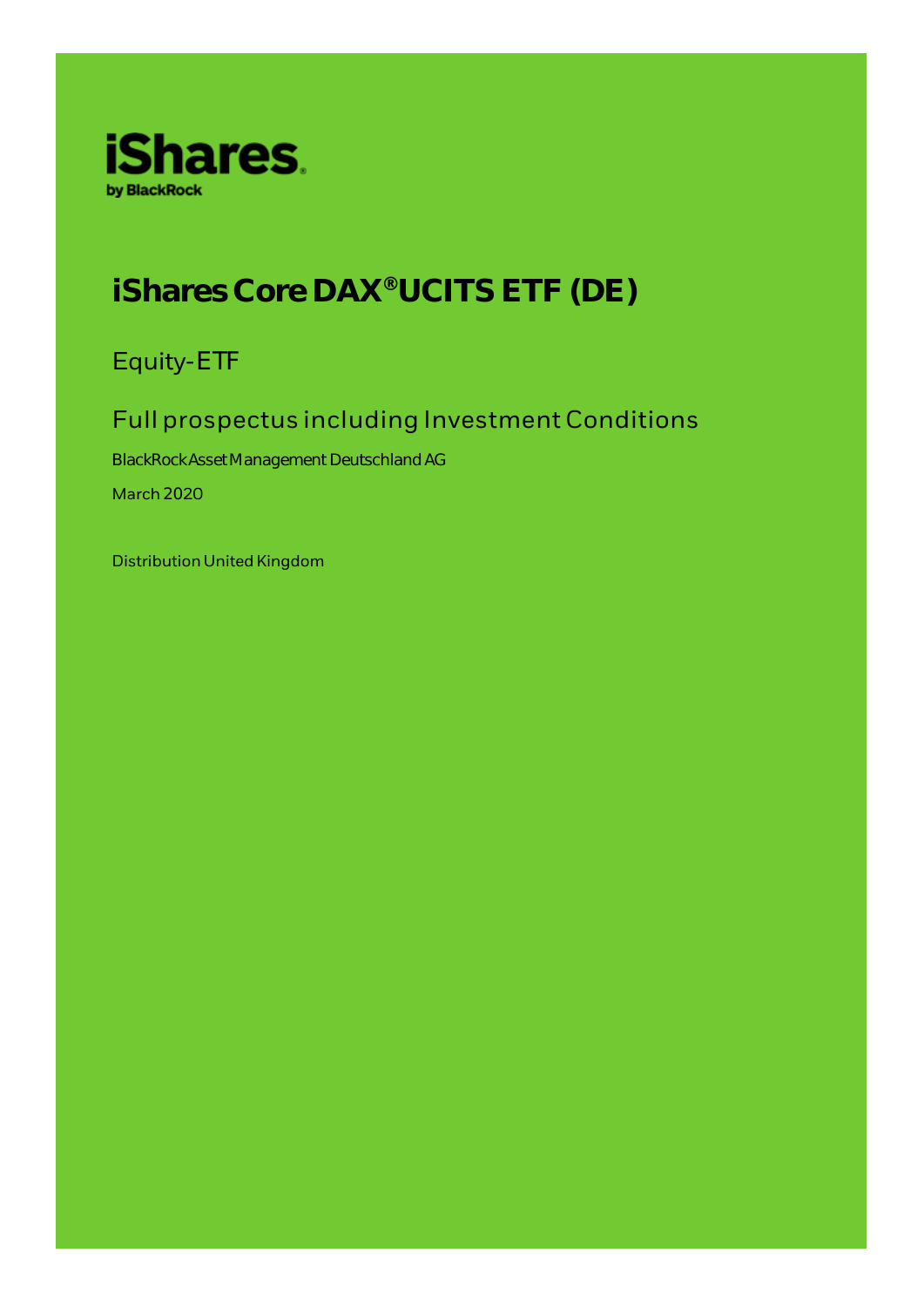# Names and addresses

**Investment Management Company BlackRock Asset Management Deutschland AG Lenbachplatz 1 80333 Munich, Germany Germany Tel: +49 (0) 89 42729 - 5858 Fax: +49 (0) 89 42729 - 5958 [info@iShares.de](../../05e_DTP/2_from_DTP/DE/info@iShares.de) www.iShares.de AG Munich, HRB 134 527**

**Legal Representatives Dirk Schmitz Harald Klug Peter Scharl**

### **Custodian Bank (Paying Agent and Depository)** State Street Bank International GmbH Brienner Str. 59 80333 Munich, Germany Tel: +49 (0) 89 55 878 100

#### **Auditor**

Deloitte GmbH Audit company Munich Branch Rosenheimer Platz. 4 81620 Munich, Germany Tel: +49 (0) 89 29036 - 0

#### **Designated Sponsor(s) for listing on the Frankfurt Stock Exchange.**

UniCredit Bank AG Equity Linked Index Group Arabellastr. 12 81925 Munich, Germany

Commerzbank AG Mainzer Landstr. 153 60327 Frankfurt/Main, Germany

Flow Traders B.V. Jacob Bontiusplaats 9 1018 LL Amsterdam, Netherlands

BNP Paribas Arbitrage SNC 8, Rue de Sofia 75018 Paris, France

Optiver V.O.F. Strawinskylaan 3095 1077 ZX Amsterdam, Netherlands

IMC Trading B.V. Strawinskylaan 377 1077 XX Amsterdam, Netherlands

Virtu Financial Ireland Limited Whitaker Court, 3rd floor, Block C, Sir John Rogerson's Quay 28/29 2 Dublin, Ireland

### **Market Maker for listing on the Vienna Stock Exchange**

UniCredit Bank AG Equity Linked Index Group Arabellastr. 12 81925 Munich, Germany

#### **Market Maker for listing on the SIX Swiss Exchange AG.**

Commerzbank AG Mainzer Landstr. 153 60327 Frankfurt/Main, Germany

Susquehanna International Securities George's Dock House 4th Floor IFSC, Dublin 1, Ireland

Optiver V.O.F. Strawinskylaan 3095 1077 ZX Amsterdam, Netherlands

Flow Traders B.V. Jacob Bontiusplaats 9 1018 LL Amsterdam, Netherlands

### **Market Maker for listing on the Borsa Italiana.**

Commerzbank AG Mainzer Landstr. 153 60327 Frankfurt/Main, Germany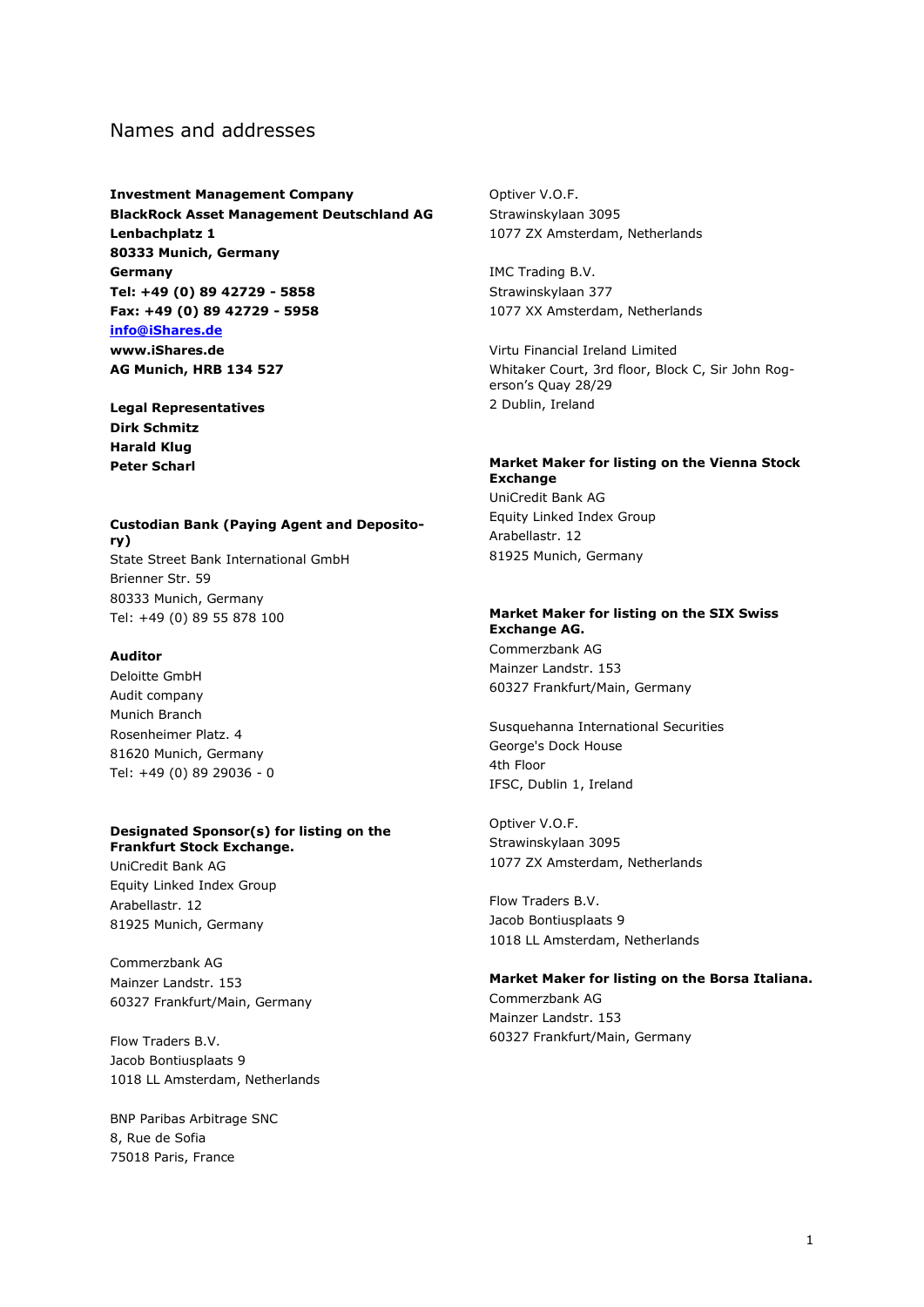# Sales Prospectus including Investment **Conditions**

German Securities Code (WKN):

| Name                                          | <b>WKN</b> |
|-----------------------------------------------|------------|
| <b>iShares Core DAX<sup>®</sup> UCITS ETF</b> | 593393     |
| (DE)                                          |            |

**The most recent Sales Prospectus, the Key Investor Information and the "General Investment Conditions" in conjunction with the "Special Investment Conditions" form the basis for the purchase or sale of fund units. The Investment Conditions are appended to this Sales Prospectus.**

**This Sales Prospectus is a legally prescribed sales document and is to be provided to those interested in acquiring a fund unit free of charge upon requestalong with the most recently published annual report and any semiannual reports published since the annual report. In addition, the Key Investor Information must be provided free of charge in good time before conclusion of the contract.**

**No information or statements deviating from this Sales Prospectus may be issued. Any purchase of units based on information or statements not contained in the Sales Prospectus or in the Key Investor Information is at the sole risk of the investor. This Sales Prospectus is supplemented by the relevant latest annual report and any semi-annual reports published after the annual report.**

All publications and promotional literature must be drawn up in German or must include a German translation. The Investment Management Company shall furthermore conduct all communication with its investors in German. Both the legal relationship between the investment management company and the investor and pre-contractual relationships are governed by German law. The Company's registered office is the place of jurisdiction for any legal actions by the investor against the investment management company. Investors who are Consumers (see the definition below) and live in another EU country may also bring legal action in the competent court of their place of residence. The enforcement of legal judgements is governed by the German Code of Civil Procedure (Zivilprozessordnung), or where applicable, the German Law on Foreclosures and Compulsory Administration (Gesetz über die Zwangsversteigerung und die Zwangsverwaltung), or the German Insolvency Regulation (Insolvenzuordnung). Since the investment management company is subject to German law, rulings of German courts do not need to be recognised before they are enforced.

To exercise their rights, investors can take legal action in the ordinary courts or, where available,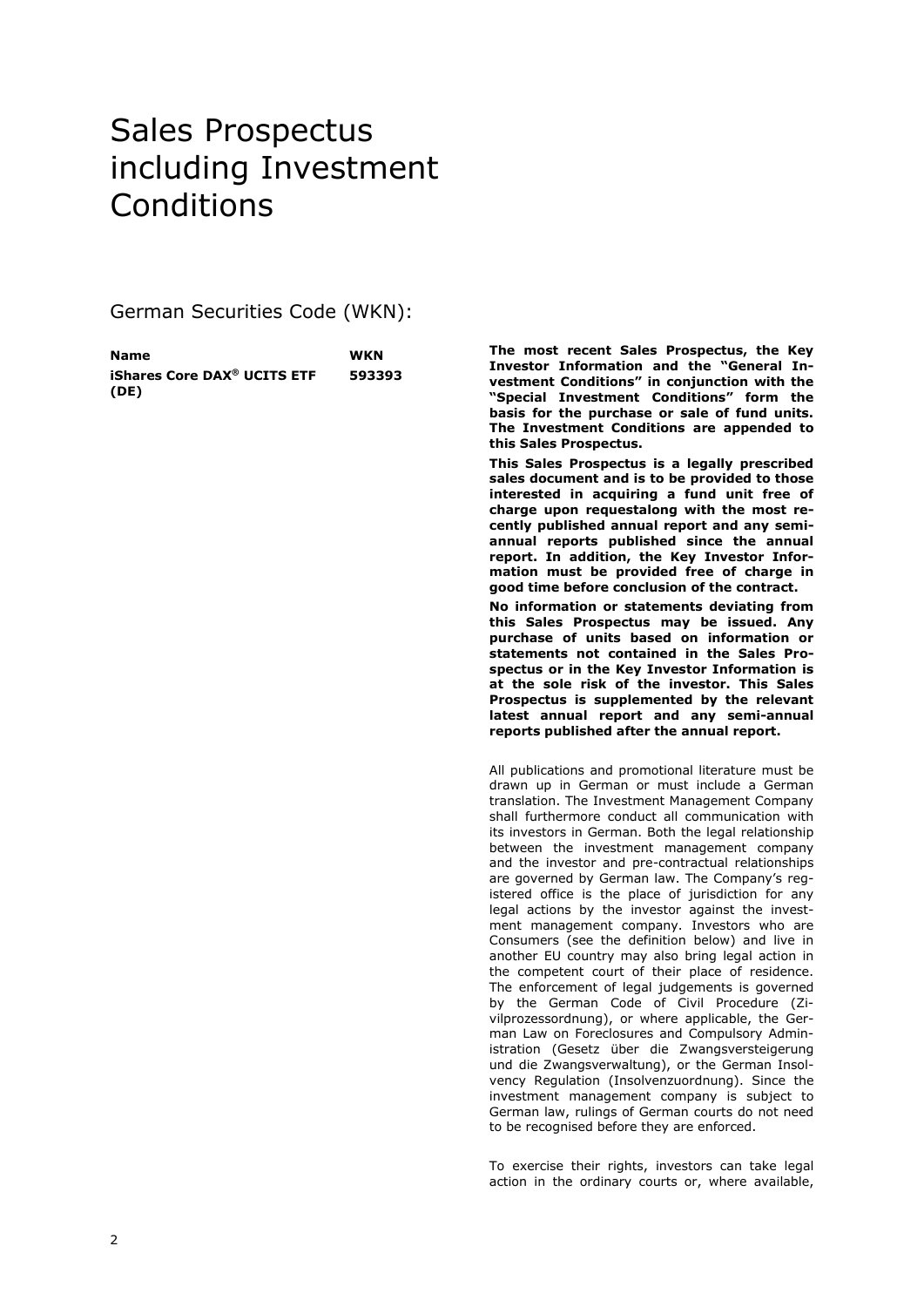can also attempt a procedure for alternative dispute resolution.

The investment management company has committed to participating in any dispute resolution procedures brought before a Consumer Arbitration Board. In the event of disputes, consumers can call upon the "Ombudsman for Investment Funds" of the Bundesverband Investment und Asset Management e.V. (BVI) as the competent Consumer Arbitration Board. BlackRock Asset Management Deutschland AG participates in dispute resolution procedures regarding its Funds before this Arbitration Board.

The contact details for the "Ombudsman for Investment Funds" are:

> Büro der Ombudsstelle BVI Bundesverband Investment und Asset Management e.V. Unter den Linden 42 10117 Berlin Telephone: +030 6449046-0 Fax: +030 6449046-29 E-mail: info@ombudsstelleinvestmentfonds.de [www.ombudsstelle-investmentfonds.de](http://www.ombudsstelle-investmentfonds.de/)

Consumers are natural persons who invest in the Fund for a purpose that is primarily associated with neither their commercial nor individual professional activity and who are therefore trading for private purposes.

In the event of any dispute arising from implementation of the provisions in the German Civil Code (BGB) concerning distance-selling contracts for financial services, the parties involved may contact the Arbitration Board of the Deutsche Bundesbank, P.O. Box 11 12 32 in 60047 Frankfurt/Main, tel.: 069 2388-1907 or -1906, fax: 069 2388-1919, schlichtung@bundesbank.de.

In the event of disputes connected with sales contracts or service contracts that came about through electronic means, Consumers can also use the EU's Online Dispute Resolution Platform [\(www.ec.europa.eu/consumers/odr\)](http://www.ec.europa.eu/consumers/odr). The following e-mail may be given as the contact address of the investment management company: info@ishares.de. The platform is not itself a dispute resolution body, but rather only serves to put the parties in contact with a competent national arbitration board.

Participation in a dispute resolution procedure does not affect the right to resort to the courts.

The Sales Prospectus was drawn up in German and translated into several languages. Only the German version is legally binding.

Unless regulated differently in individual cases, all terms used in this Sales Prospectus correspond to those used in the German Investment Code (KAGB).

#### **Restrictions on the issue of units:**

The distribution of the information contained in this Sales Prospectus and the offer of the units described in this Sales Prospectus as part of a public sale are only permissible in countries in which a distribution licence has been granted.

In particular, units may not be distributed in the United States of America or to U.S. citizens. The Investment Management Company and/or the fund(s) described in this Sales Prospectus are not and will not be registered in accordance with the *United States Investment Company Act* of 1940, as amended. The units of the fund(s) have not been, and will not be, registered under the *United States Securities Act* of 1933, as amended, or the securities laws of any of the states of the United States. Units of the fund (s) may not be offered or sold within the United States nor to a U.S. person or for their account. Those interested in acquiring units may be required to declare that they are not a U.S. person and that they are neither acquiring units on behalf of U.S. persons nor for resale to U.S. persons. U.S. persons include natural persons if their place of residence is in the United States. U.S. persons may also be persons or corporations if they are, for example, incorporated under the laws of the U.S.A. or a U.S. state, territory or U.S. possession.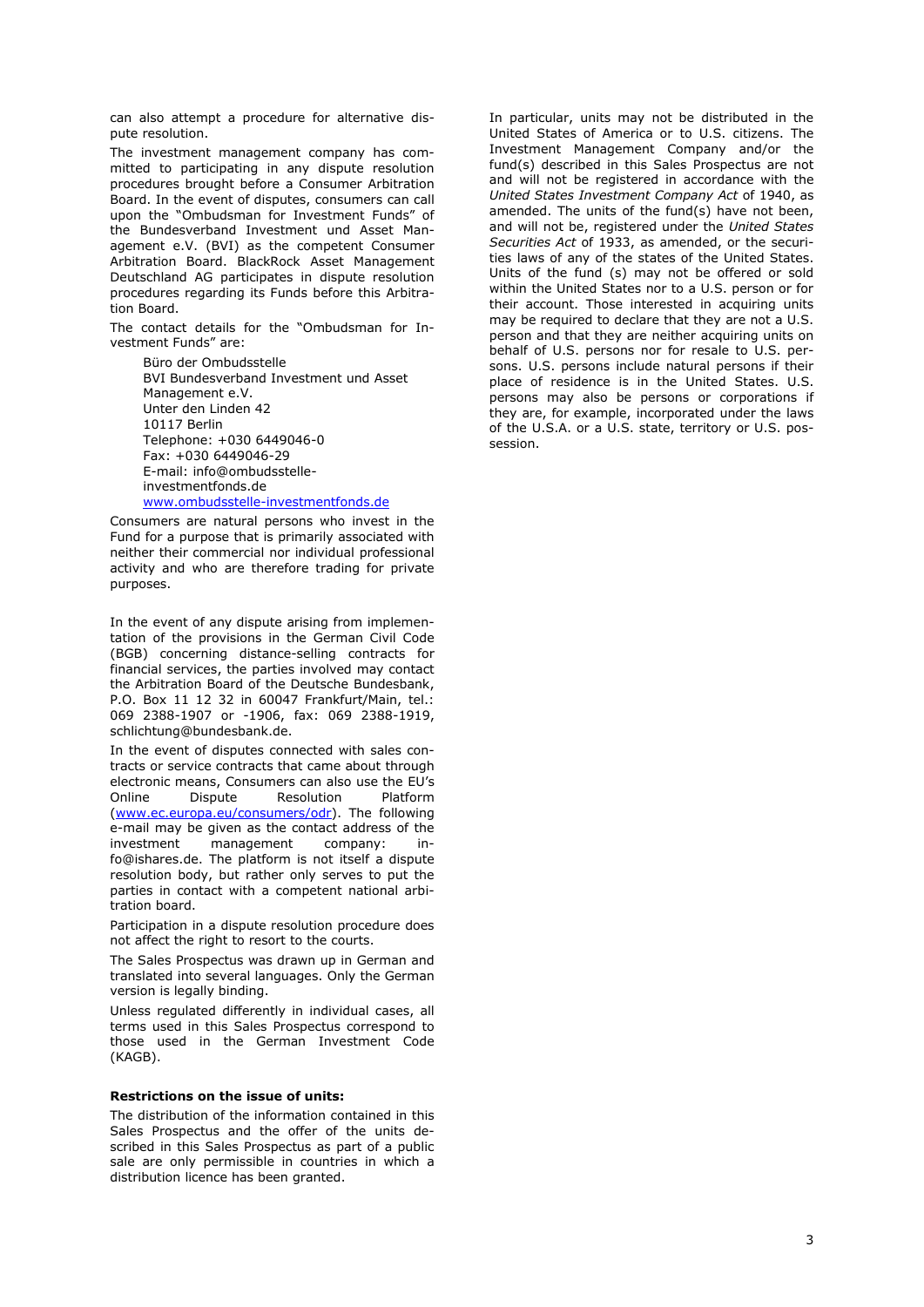# Contents.

| <b>Names and addresses</b>                                             | 1              |
|------------------------------------------------------------------------|----------------|
| <b>German Securities Code (WKN):</b>                                   | 2              |
| 1. General provisions<br>1.1. Sales documents and                      | 7              |
| information disclosure<br>1.2. Investment Conditions and their         | 7              |
| amendments                                                             | $\overline{7}$ |
| 2. Management Company<br>2.1. Company, legal form and                  | 7              |
| registered office<br>2.2. Shareholders' equity,                        | 7              |
| Supervisory Board and                                                  |                |
| Management Board                                                       | 8              |
| 3. Licensor and licence<br>agreement                                   | 8              |
| 3.1. Licensor and licence agreement                                    | 8              |
| 3.2. Disclaimer of liability by the<br>Licensor                        |                |
|                                                                        | 8              |
| 4. Depository<br>4.1. General information                              | 8<br>8         |
| 4.2. Company, Legal Form,                                              |                |
| Registered Office and Main                                             |                |
| Activities of the Custodian Bank                                       | 9              |
| 4.3. Sub-custody                                                       | 9              |
| 4.4. Liability of the Custodian Bank<br>4.5. Additional information    | 9<br>9         |
|                                                                        |                |
| 5. Launch date, term and<br>investment objective of the                |                |
| <b>Fund</b>                                                            | 9              |
| 5.1. Launch date and term                                              | 9              |
| 5.2. Investment objective<br>5.3. Achievability of the investment      | 9              |
| objective                                                              | 10             |
| 6. Investment principles                                               | 10             |
| 6.1. General information                                               | 10             |
| 6.2. Description of the Index                                          | 10             |
| 6.3. Effects of index adjustments<br>6.4. Replication of the index and | 10             |
| priority of direct duplication                                         | 10             |
| 6.5. Duplication percentage                                            | 11             |
| 6.6. Expected tracking error                                           | 11             |
| 7. Fair treatment of investors and                                     |                |
| unit classes                                                           | 11             |

# **8. Investment instruments in**

| detail                             |                                                | 11  |
|------------------------------------|------------------------------------------------|-----|
| 8.1. Securities                    |                                                | 11  |
| 8.2. Money market instruments      |                                                | 12  |
| 8.3. Bank accounts                 |                                                | 13  |
| 8.4. Derivatives                   |                                                | 13  |
| 8.4.1. Futures contracts           |                                                | 14  |
| 8.4.2. Option contracts            |                                                | 14  |
| 8.4.3. Swaps                       |                                                | 14  |
| 8.4.4. Swaptions                   |                                                | 14  |
| 8.4.5. Credit default swaps        |                                                | 14  |
|                                    | 8.4.6. Securitised financial instruments       | 14  |
|                                    | 8.4.7. Over-the-counter (OTC) transactions 14  |     |
|                                    |                                                |     |
|                                    | 8.5. Other investment instruments              | 15  |
| 8.6. Investment fund units         |                                                | 15  |
|                                    | 9. Issuer and investment limits                | 15  |
| 9.1. Issuer limits                 |                                                | 15  |
|                                    |                                                |     |
| 9.2. Investment restrictions       |                                                | 16  |
| 10. Collateral strategy            |                                                | 16  |
|                                    |                                                | 16  |
| 10.1. Types of eligible collateral |                                                |     |
| 10.2. Level of collateral          |                                                | 17  |
| 10.3. Strategy for discounting     |                                                |     |
|                                    | valuations (haircut strategy)                  | 17  |
|                                    | 10.4. Investment of cash collateral            | 17  |
| 10.5. Custody of securities as     |                                                |     |
| collateral                         |                                                | 17  |
|                                    |                                                |     |
| 11. Leverage                       |                                                | 17  |
|                                    |                                                | 17  |
| 12. Borrowing                      |                                                |     |
| 13. Valuation                      |                                                | 17  |
| 13.1. General rules for asset      |                                                |     |
| valuation                          |                                                | 17  |
|                                    | 13.1.1. Assets admitted for trading on a stock |     |
|                                    | exchange or traded on a regulated              |     |
| market                             |                                                | 17  |
|                                    | 13.1.2. Assets not listed on stock exchanges   |     |
|                                    | or traded on regulated markets or              |     |
|                                    | assets without a tradable value                | 17  |
| 13.2. Special valuation rules for  |                                                |     |
| individual assets                  |                                                | 17  |
|                                    | 13.2.1. Unlisted bonds and borrowers' notes    |     |
|                                    |                                                | 17  |
|                                    | 13.2.2. Money market instruments               | 17  |
|                                    | 13.2.3. Option rights and futures contracts    | 17  |
|                                    | 13.2.4. Bank accounts, time deposits and       |     |
|                                    | investment units                               | 18  |
| currencies                         | 13.2.5. Assets denominated in foreign          | 18  |
|                                    |                                                |     |
| 14. Performance                    |                                                | 18  |
| 15 Rick warnings                   |                                                | 1 R |

| 19. NISA WALIIIIYS                           | ∸≏ |
|----------------------------------------------|----|
| 15.1. General risks of investment in         |    |
| the Fund                                     | 18 |
| 15.1.1. Fluctuation of the unit value of the |    |
| Fund                                         | 18 |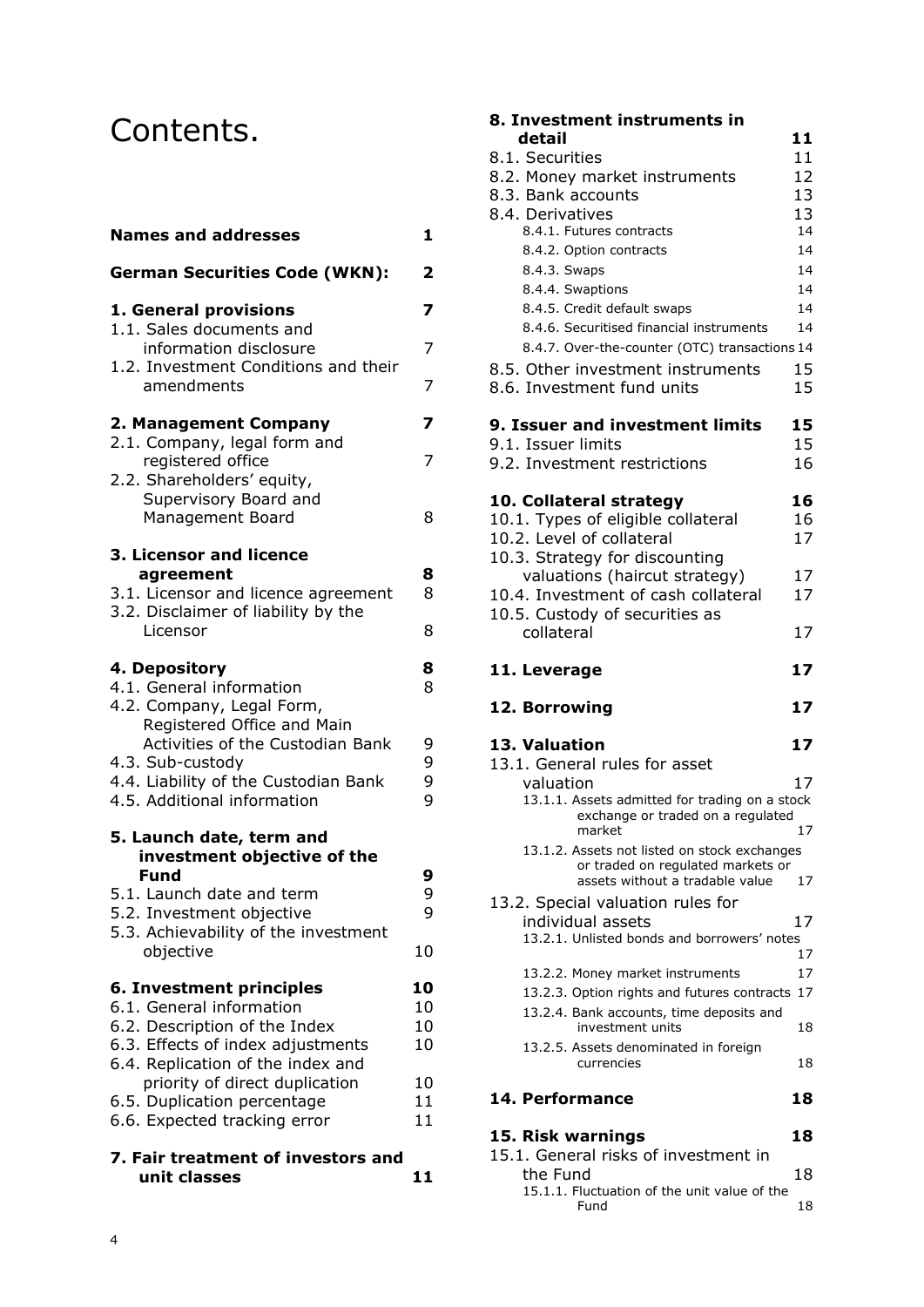| 15.1.2. The influence of tax aspects on                                       |    |
|-------------------------------------------------------------------------------|----|
| individual performance                                                        | 18 |
| 15.1.3. Changes to the Investment Conditions                                  | 18 |
| 15.1.4. Suspension of redemption                                              | 18 |
| 15.1.5. Liquidation of the Fund                                               | 19 |
| 15.1.6. Merger                                                                | 19 |
| 15.1.7. Transfer to another investment                                        |    |
| management company                                                            | 19 |
| 15.1.8. Profitability and meeting the                                         |    |
| investment objectives                                                         | 19 |
| 15.1.9. Specific risks of securities index<br><b>UCITS</b>                    | 19 |
| 15.2. Risk of negative price                                                  |    |
| performance (market risk)                                                     | 20 |
| 15.2.1. Risk of change in value                                               | 20 |
| 15.2.2. Capital market risk                                                   | 20 |
| 15.2.3. Risk of price changes in equities                                     | 20 |
| 15.2.4. Risk of changes in interest rates                                     | 20 |
| 15.2.5. Risk of negative interest on deposits                                 |    |
|                                                                               | 20 |
| 15.2.6. Risks in connection with derivative                                   |    |
| transactions                                                                  | 20 |
| 15.2.7. Risk of price changes of convertible<br>bonds and bonds with warrants | 21 |
| 15.2.8. Risks associated with the receipt of                                  |    |
| collateral                                                                    | 21 |
| 15.2.9. Inflation risk                                                        | 21 |
| 15.2.10. Currency risk                                                        | 21 |
| 15.2.11. Concentration risk                                                   | 21 |
| 15.2.12. Risks associated with investing in<br>investment units               | 21 |
| 15.2.13. Risks arising from the investment<br>spectrum                        | 22 |
| 15.3. Risks of restricted or increased                                        |    |
| liquidity of the Fund (liquidity                                              |    |
| risk)                                                                         | 22 |
| 15.3.1. Risk arising from investing in assets22                               |    |
| 15.3.2. Risk through borrowing                                                | 22 |
| 15.3.3. Risks posed by increased redemptions                                  |    |
| or subscriptions                                                              | 22 |
| 15.3.4. Risk associated with holidays in                                      |    |
| certain regions/countries                                                     | 22 |
| 15.4. Counterparty risks including                                            |    |
| credit and collection risk                                                    | 22 |
| 15.4.1. Risk of settlement                                                    |    |
| default/counterparty risk (except<br>central counterparties)                  | 22 |
| 15.4.2. Risk arising from central                                             |    |
| counterparties                                                                | 22 |
| 15.5. Operational and other risks of                                          |    |
| the Fund                                                                      | 23 |
| 15.5.1. Risks posed by criminal actions,                                      |    |
| irregularities or natural disasters                                           | 23 |
| 15.5.2. Country or transfer risk                                              | 23 |
| 15.5.3. Legal and political risks                                             | 23 |
| 15.5.4. Change in the tax environment                                         | 23 |
| 15.5.5. FATCA and other international                                         |    |
| reporting systems                                                             | 23 |
| 15.5.6. Key personnel risk                                                    | 23 |
| 15.5.7. Custodial risk                                                        | 23 |

| 15.5.8. Risks of trading and clearing<br>mechanisms (settlement risk)<br>15.5.9. Risk of investment restrictions                                                                       | 23<br>23       |
|----------------------------------------------------------------------------------------------------------------------------------------------------------------------------------------|----------------|
| 16. Explanation of the risk profile<br>of the Fund                                                                                                                                     | 24             |
| 17. Profile of a typical investor                                                                                                                                                      | 24             |
| 18. Units                                                                                                                                                                              | 24             |
| 19. Issue and redemption of units 24<br>19.1. Issue of units<br>19.2. Redemption of units<br>19.3. Settlement of issue and<br>redemption of units<br>19.4. Suspension of redemption of | 24<br>24<br>24 |
| units                                                                                                                                                                                  | 25             |
| 20. Liquidity management                                                                                                                                                               | 25             |
| 21. Exchanges and markets<br>21.1. General information<br>21.2. Function of the Designated                                                                                             | 25<br>25       |
| Sponsors<br>21.3. Description of the Authorised                                                                                                                                        | 26             |
| Participants<br>21.4. Risks of exchange trading<br>21.5. Dealing in units on the                                                                                                       | 26<br>26       |
| secondary market                                                                                                                                                                       | 26             |
| 22. Portfolio transparency<br>strategy and indicative net<br>asset value<br>22.1. Portfolio transparency strategy                                                                      | 26<br>26       |
| 22.2. Indicative Net Asset Value                                                                                                                                                       | 26             |
| 23. Issue and redemption prices<br>and expenses<br>23.1. Issue and redemption prices<br>23.2. Suspension of calculation of                                                             | 27<br>27       |
| issue and redemption prices<br>23.3. Issue premium<br>23.4. Redemption fee                                                                                                             | 27<br>27<br>27 |
| 23.5. Publication of issue and<br>redemption prices<br>23.6. Costs incurred on the issue and                                                                                           | 27             |
| redemption of units<br>24. Management and                                                                                                                                              | 27             |
| miscellaneous expenses<br>24.1. Fixed fee                                                                                                                                              | 27<br>27       |
| 24.2. Other expenses<br>24.3. Composition of the total                                                                                                                                 | 28             |
| expense ratio<br>24.4. Alternative statement of costs<br>by third parties                                                                                                              | 28<br>28       |

24.5. Remuneration Policy 28

5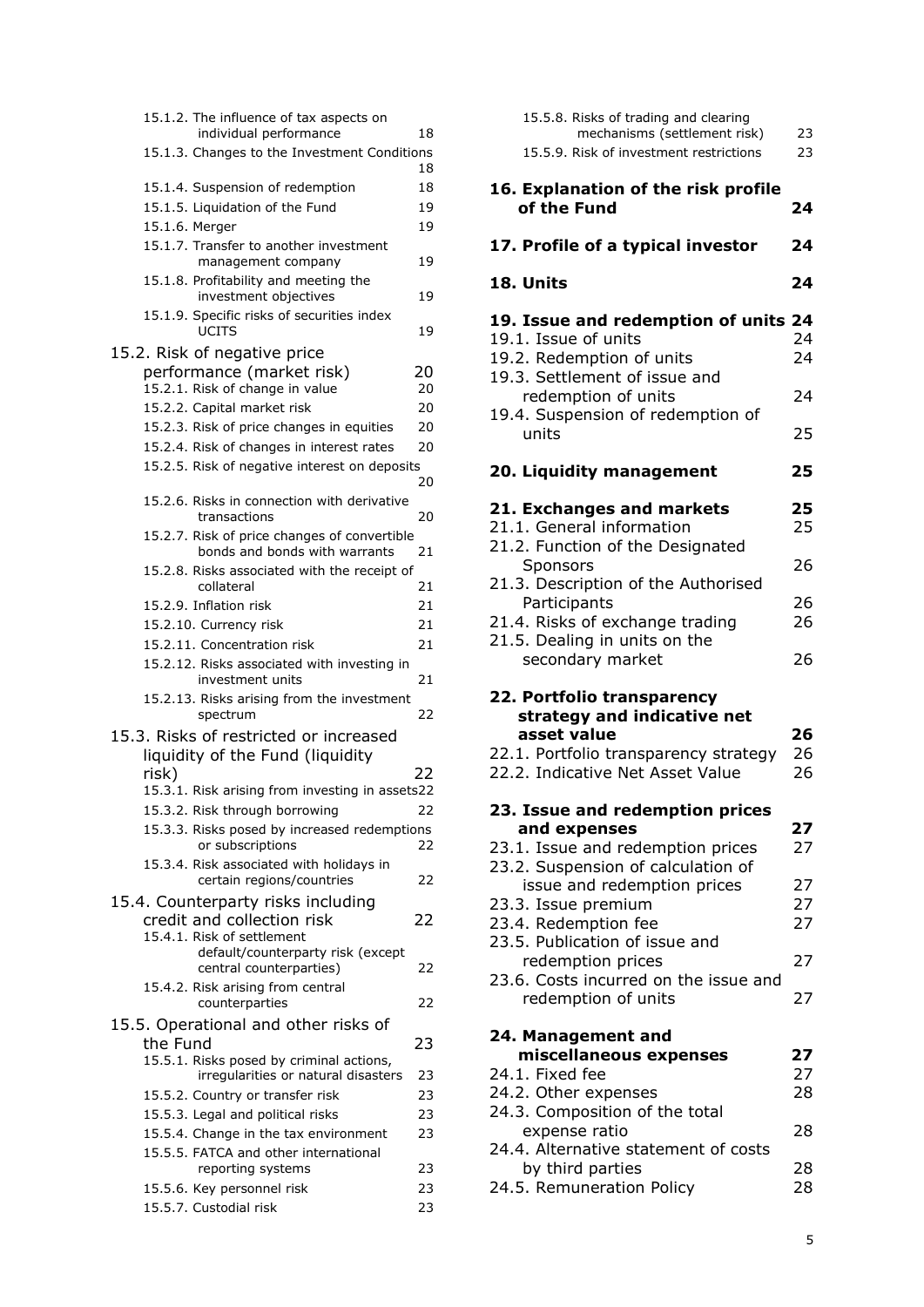| 25. Details on the acquisition of<br>other investment fund units                                                                                                                                                               | 28                         |
|--------------------------------------------------------------------------------------------------------------------------------------------------------------------------------------------------------------------------------|----------------------------|
| 26. Sub-funds                                                                                                                                                                                                                  | 28                         |
| 27. Rules for the calculation and<br>appropriation of income                                                                                                                                                                   | 29                         |
| 28. Financial year and<br>reinvestment.<br>28.1. Financial year<br>28.2. Reinvestment                                                                                                                                          | 29<br>29<br>29             |
| 29. Liquidation, transfer and<br>merger of the Fund<br>29.1. General information<br>29.2. Procedure for the liquidation of<br>the Fund<br>29.3. Transfer of the Fund<br>29.4. Merger<br>29.5. Rights of investors in the event | 29<br>29<br>29<br>29<br>29 |
| of a merger<br>30. Summary of tax regulations<br>applying to investors                                                                                                                                                         | 29<br>30                   |
| 30.1. Units held in personal assets<br>(taxpayers resident in Germany)<br>30.1.1. Distributions<br>30.1.2. Advance lump sums<br>30.1.3. Capital gains at investor level                                                        | 30<br>30<br>31<br>31       |
| 30.2. Units held in operating assets<br>(taxpayers resident in Germany)<br>30.2.1. Reimbursement of the Fund's<br>corporation tax<br>30.2.2. Distributions                                                                     | 31<br>31<br>32             |
| 30.2.3. Advance lump sums<br>30.2.4. Capital gains at investor level<br>30.2.5. Negative taxable income<br>30.2.6. Taxation during winding-up process 33                                                                       | 32<br>32<br>33             |
| 30.2.7. Summary table for typical business<br>investor groups<br>30.3. Non-resident taxpayers<br>30.4. Solidarity surcharge<br>30.5. Church tax<br>30.6. Foreign withholding tax                                               | 34<br>35<br>35<br>35<br>35 |
| 30.7. Consequences of the merger of<br>investment funds<br>30.8. Automatic exchange of<br>information in tax matters                                                                                                           | 35<br>35                   |
| 30.9. FATCA and other international<br>reporting systems<br>30.10. Notice                                                                                                                                                      | 35<br>36                   |
| 31. Outsourcing                                                                                                                                                                                                                | 36                         |
| 32. Annual and semi-annual<br>reports; auditors                                                                                                                                                                                | 36                         |

| 33. Payments to unitholders;<br>distribution of reports and<br>other information                                          | 36 |
|---------------------------------------------------------------------------------------------------------------------------|----|
| 34. Other investment funds<br>managed by the Company                                                                      | 36 |
| 35. Instruction on the right of<br>revocation under Section 305<br><b>KAGB (door-to-door sales)</b>                       | 37 |
| 36. Conflicts of interest                                                                                                 | 37 |
| Overview of existing unit classes. 40                                                                                     |    |
| 37. Overview of existing unit<br>classes of the iShares Core<br>DAX <sup>®</sup> UCITS ETF (DE)<br><b>Investment Fund</b> | 40 |
| <b>General Investment Conditions.</b>                                                                                     | 41 |
| <b>Special Investment Conditions for</b><br>the UCITS Fund iShares Core<br>DAX <sup>®</sup> UCITS ETF (DE).               | 47 |
| Additional Information for in-<br>vestors in the United Kingdom                                                           | 49 |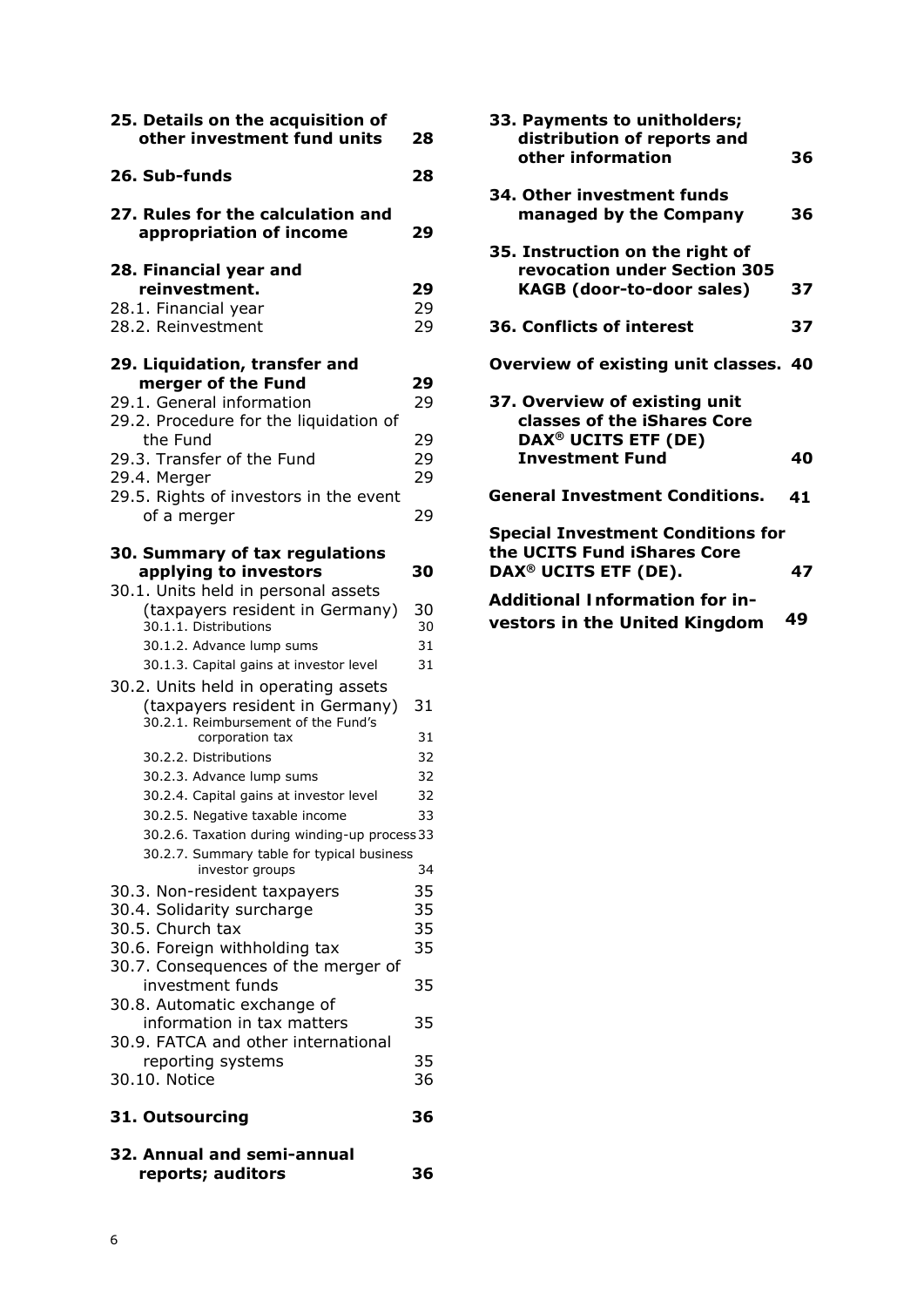# Sales Prospectus

## 1. General provisions

The investment fund iShares Core DAX® UCITS ETF (DE) (hereinafter referred to as "the Fund") is an investment fund pursuant to Directive 2009/65/EC of the European Parliament and the Council of 13 July 2009 on the coordination of laws, regulations and administrative provisions relating to undertakings for collective investment in transferable securities (UCITS) (hereinafter "UCITS Directive") within the meaning of the German Investment Code ("**KAGB**"). It is managed by BlackRock Asset Management Deutschland AG (hereinafter referred to as the "Company").

Management of the Fund consists primarily of investing the capital that investors have deposited with the Company on their own behalf for the collective account of investors in various assets permitted under the KAGB, separated from the assets of the Company in the form of investment funds and in accordance with the principle of risk diversification. The business purpose of the Fund is limited to investment in accordance with a defined investment policy as part of a collective asset management approach using the funds deposited in it; operational functions and the active entrepreneurial management of assets held are excluded. The Fund does not form part of the bankruptcy estate of the Company.

The KAGB, its ordinances, the German Investment Tax Act ("InvStG") and the Investment Conditions, which govern the legal relationship between the investors and the Company, stipulate the kind of assets the Company may invest the investors' funds in and which provisions it must follow in making such investments. The Investment Conditions comprise a General and a Special part ("**General Investment Conditions" and "**Special **Investment Conditions**"). The application of the Investment Conditions to an investment fund is subject to the prior approval of the German Federal Financial Supervisory Authority (Bundesanstalt für Finanzdienstleistungsaufsicht – **BaFin**).

### <span id="page-7-0"></span>1.1. **Sales documents and information disclosure**

The Sales Prospectus, the Key Investor Information, the Investment Conditions, and the current annual and semi-annual reports can be obtained free of charge from BlackRock Asset Management Deutschland AG, Lenbachplatz 1, 80333 Munich, Germany.

Additional information on the investment restrictions of this Fund, risk management methods and the latest developments concerning risks and returns of the most important categories of assets may be obtained in electronic form from the Company.

In addition, further information on the composition of the Fund portfolio or its performance can be found on the Company's website at [www.ishares.com.](http://www.ishares.com/)

### 1.2. **Investment Conditions and their amendments**

The Investment Conditions are appended to this Sales Prospectus.

The Company may amend the Investment Conditions. Amendments to the Investment Conditions require the approval of BaFin. Amendments to the investment principles of the Fund also require the approval of the Supervisory Board of the Company. All planned amendments shall be published in the Federal Gazette (Bundesanzeiger) and at www.iShares.de. Investors will additionally be informed via the institution maintaining their custody account by means of a durable medium (e.g. in hard copy or electronically) of any amendments that concern fees and the reimbursement of expenses that may be withdrawn from the Fund, or the Fund's investment principles or significant investor rights. This information includes the essential content of the proposed amendments, their background, the rights of investors in connection with the amendment and an indication about where and how additional information can be obtained.

The amendments shall take effect no earlier than the day after their publication in the Bundesanzeiger. Amendments to rules for fees and reimbursement of expenses shall take effect no earlier than three months after their publication in the Bundesanzeiger, unless an earlier date was specified with the consent of BaFin. Amendments to the current investment policies of the Fund also take effect no earlier than three months after their publication in the Bundesanzeiger and are only permitted under the condition that the Company offers investors the opportunity to exchange their units free of charge for units in other investment funds with comparable investment principles, insofar as such investment funds are managed by the Company or by another company that is part of the same Group, or the Company offers investors the opportunity to redeem their units without further costs before the amendments enter into force.

# 2. Management Company

### 2.1. **Company, legal form and registered office**

The Fund is managed by BlackRock Asset Management Deutschland AG, whose registered office is in Munich, Germany. The Company was incorporated on 23 October 2000.

BaFin has licensed BlackRock Asset Management Deutschland AG as a management company as defined in the German Investment Act ("**InvG**"). As such, the licence as a UCITS investment management company within the meaning of the KAGB is considered to have been granted. BlackRock Asset Management Deutschland AG was established in the legal form of a German public limited company (AG).

BlackRock Asset Management Deutschland AG has been authorised to manage Security Index Investment Funds since 22 December 2000. Since 30 July 2004, following its conformance with the German Investment Act, the Company has been authorised to manage UCITS-compliant investment funds and Mixed Investment Funds (non-UCITScompliant security index investment funds) as well as externally managed investment stock corpora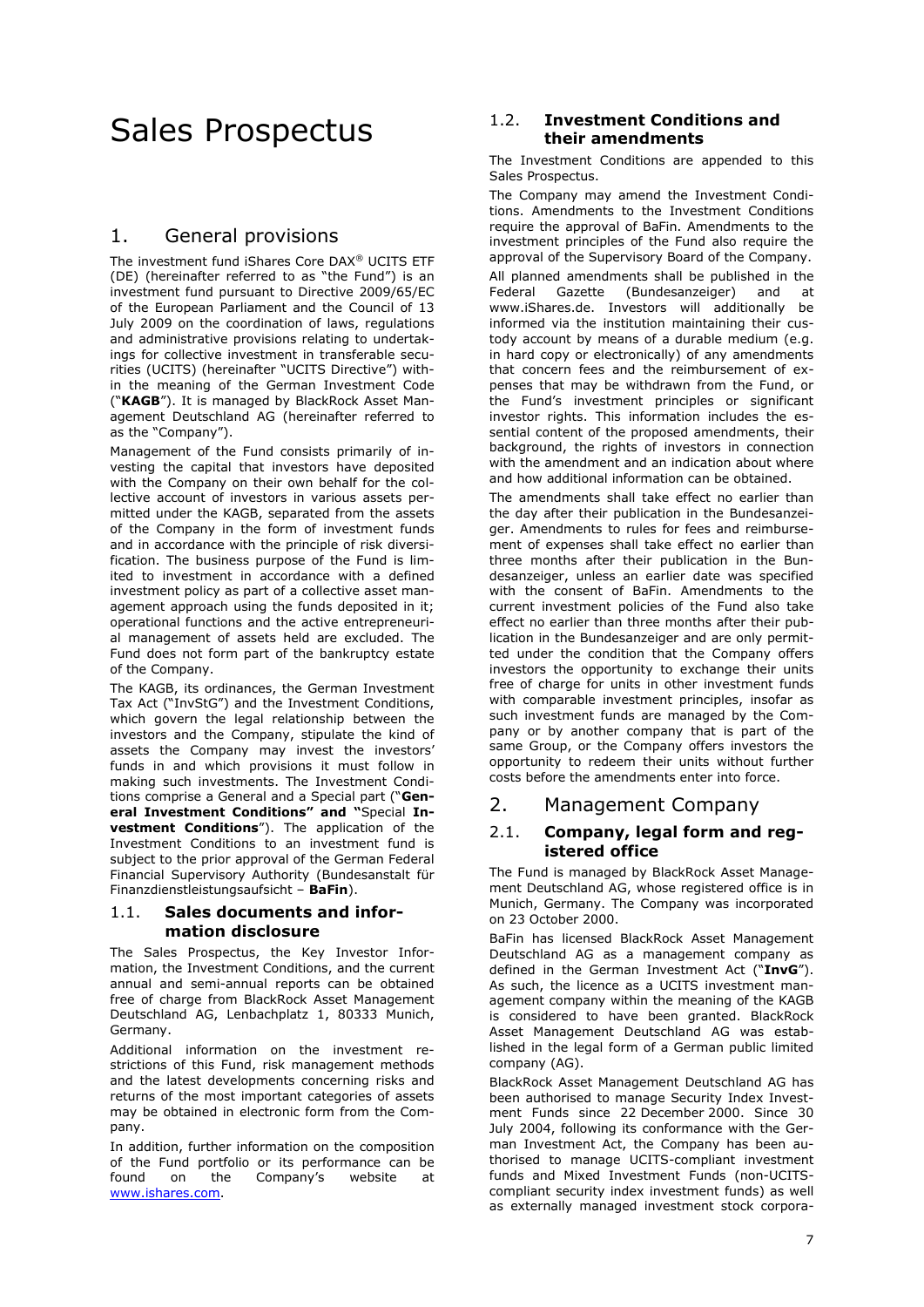tions within the meaning of Section 94 Paragraph 4 InvG.

Since the entry into force of the KAGB the Company may therefore manage investment funds, including externally-managed investment stock corporations in accordance with the UCITS Directive. The Company has not applied for authorisation to act as an AIF investment management company in accordance with the KAGB.

### 2.2. **Shareholders' equity, Supervisory Board and Management Board**

The share capital of the Company is EUR 5 million and is fully paid up.

Liable equity amounts to EUR 43.5 million. No payments on subscribed shares are outstanding.

The Supervisory Board comprises three members:

- Stephen Cohen, BlackRock, Managing Director, Head of EMEA iShares
- Stacey Mullin, BlackRock, Managing Director, Chief Operating Officer (COO) EMEA and

as an independent member of the Supervisory Board in accordance with Section 18 Paragraph 3 Sentence 1 KAGB

– Friedrich Merz (Chairman), Lawyer, Düsseldorf.

The members of the Supervisory Board have unanimously appointed the following persons as members of the Management Board:

- Dirk Schmitz, born 1971, Chair of the Management Board of BlackRock Asset Management Deutschland AG, Chair of the Management Board of iShares (DE) I Investmentaktiengesellschaft mit Teilgesellschaftsvermögen, previously Head of Global Markets for Germany at Deutsche Bank AG,
- Harald Klug, born 1977, BlackRock Managing Director, member of the Management Board of iShares (DE) I Investmentaktiengesellschaft mit Teilgesellschaftsvermögen, Head of the Institutional Business Customers for Germany, Austria & Eastern Europe, previously Senior Vice President, Executive Office, PIMCO LLC, Newport Beach, CA, USA,
- Peter Scharl (CFA), born 1977, BlackRock Managing Director, member of the Management Board of iShares (DE) I Investmentaktiengesellschaft mit Teilgesellschaftsvermögen, Head of the Index Products and Wealth (Retail) Division for Germany, Austria & Eastern Europe, previously Strategy Consultant at UniCredit and Allianz Global Investors.

### 3. Licensor and licence agreement

### 3.1. **Licensor and licence agreement**

The DAX® (hereinafter referred to as the "Underlying Index") is a registered trademark of Deutsche Börse AG (hereinafter referred to as the "Licensor") and is thus protected against unauthorised use. The Licensor grants licences for the use of the

Underlying Index as a benchmark for capital market products.

The Company has the right to use the Underlying Index of the Fund.

### 3.2. **Disclaimer of liability by the Licensor**

The Fund is not sponsored, promoted, sold or distributed by the Licensor. Aside from the licensing of the Underlying Index and the permitted use of the trademark in connection with naming the Fund, the Licensor has no connection whatsoever with the Company.

The Licensor gives no guarantee of the accuracy or the completeness of the Underlying Index and the data contained therein. It assumes no liability for errors, omissions or interruptions to the Underlying Index. The Licensor gives no direct or indirect guarantee concerning the results achieved by the Company through the use of the Underlying Index or of the other data contained therein. The Licensor provides no direct or indirect guarantee and assumes no liability as regards the marketability, suitability or use for a specific purpose of the Underlying Index or the data contained therein.

Notwithstanding any of the above, the Licensor shall wherever legally permissible not accept any responsibility for any damages caused by or in connection with the Underlying Index or the Fund it underlies. This disclaimer of liability also applies to indirect losses, special damages or consequential losses (including loss of profits) in relation to the Underlying Index or the Fund it underlies, even if the Licensor has been made aware of the assertion of such a claim.

No third party shall benefit from any contracts or agreements between the Licensor and the Company.

### 4. Depository

### 4.1. **General information**

The KAGB provides for the segregation of duties between the management and the custody of the Investment Fund. The Company has commissioned a credit institution as Custodian Bank of the assets of the Fund.

The Custodian Bank holds the assets in custody in blocked investment accounts or in blocked accounts. For assets that cannot be held in custody, the Custodian Bank will assess whether the Company has acquired ownership of these assets. It monitors whether the rights of the Company over the assets comply with the provisions of the KAGB and the investment conditions. The investment in bank deposits with another credit institution is permitted only with the consent of the Custodian Bank. The Custodian Bank must give its consent if the investment is compatible with the Investment Conditions and the provisions of the KAGB. The Custodian Bank assumes in particular the issue and redemption of units of the Fund, it ensures that the issue and redemption of units and the calculation of the unit value meet the requirements of the KAGB and the Investment Conditions of the Fund, it ensures that the equivalent value for transactions executed for the joint account of the investors is placed in their custody within the usual period, it ensures that the income of the Fund is used in accordance with the provisions of the KAGB and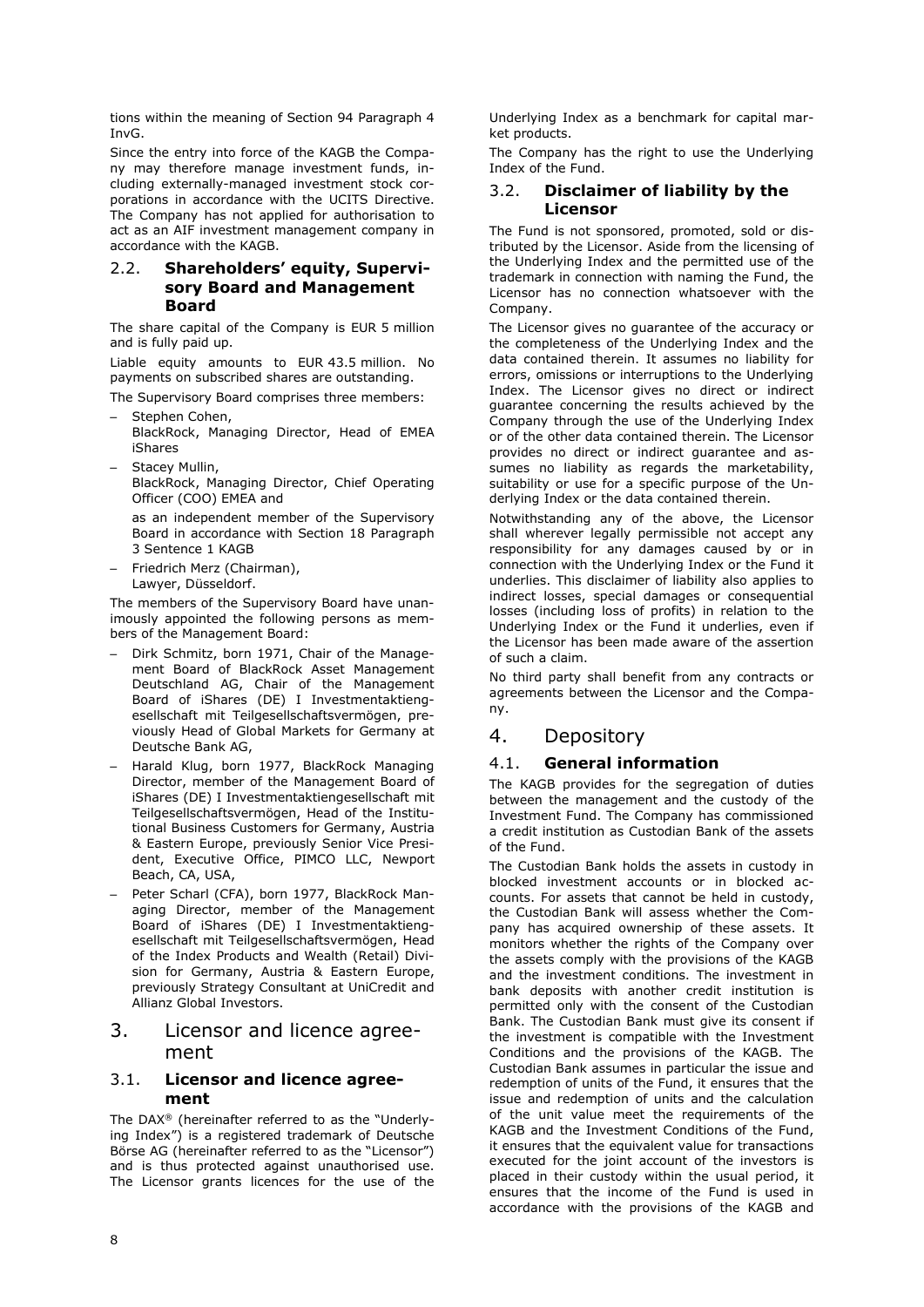the Investment Conditions, it monitors them or gives its consent to the taking up of loans on behalf of the Fund.

### 4.2. **Company, Legal Form, Registered Office and Main Activities of the Custodian Bank**

State Street Bank International GmbH, which has its registered office at Brienner Str. 59, 80333 Munich, Germany, shall act as the Custodian Bank for the Fund. The Custodian Bank is a credit institution under German law. Its main activities are deposits and securities transactions.

The Company is neither directly nor indirectly connected with the Custodian Bank under corporate law. In the view of the Company, there are therefore no conflicts of interest between the Custodian Bank and the Company.

### 4.3. **Sub-custody**

The Custodian Bank has delegated custody tasks in individual countries to another company (subcustodian). The sub-custodians for the various countries are currently as follows:

**Country Name of Sub-Custodian**

| counu y                                 |                                                                  |
|-----------------------------------------|------------------------------------------------------------------|
| Australia                               | HSBC Bank, Sydney                                                |
| Denmark                                 | Skandinaviska Enskilda<br>Banken AB, Copenhagen                  |
| Germany (CBF)                           | State Street Bank Interna-<br>tional GmbH, Munich                |
| Euroclear/United<br>States of America   | State Street Bank & Trust<br>Company, Boston                     |
| Finland                                 | SEB Merchant Banking,<br>Helsinki                                |
| France/Netherlands/<br>Belgium/Portugal | Deutsche Bank, Amster-<br>dam                                    |
| Greece                                  | <b>BNP Paribas Securities</b><br>Services, S.C.A., Athens        |
| Hong Kong                               | <b>Standard Chartered Bank</b><br>(Hong Kong) Ltd., Hong<br>Kong |
| Israel                                  | Bank Hapoalim B.M., Tel<br>Aviv                                  |
| Italy                                   | Deutsche Bank S.p.A.,<br>Milan                                   |
| Japan                                   | <b>HSBC Corporation, Tokyo</b>                                   |
| Canada                                  | State Street Bank & Trust<br>Company, Toronto                    |
| New Zealand                             | <b>HSBC Bank, Auckland</b>                                       |
| Norway                                  | SEB Merchant Banking,<br>Oslo                                    |
| Austria                                 | UniCredit Bank Austria AG,<br>Vienna                             |
| Poland                                  | Bank Handlowy w War-<br>szawie S.A., Warsaw                      |
| Romania                                 | Citibank Europe plc, Bu-<br>charest                              |
| Sweden                                  | Skandinaviska Enskilda                                           |

|                | Banken, Stockholm                              |
|----------------|------------------------------------------------|
| Switzerland    | Credit Suisse AG, Zurich                       |
| Singapore      | Citibank N.A., Singapore                       |
| Slovenia       | UniCredit Banka Slovenija,<br>Ljubljana        |
| Spain          | Deutsche Bank S.A.E.,<br>Madrid                |
| Czech Republic | Československá Obchodní<br>Banka, A.S., Prague |
| Hungary        | UniCredit Bank Hungary<br>Zrt., Budapest       |
| United Kingdom | State Street Bank & Trust<br>Company, London   |

Other sub-custodians in other countries may be requested free of charge at the Company or the Custodian Bank.

As part of its management function for the Fund, it may decide on the Fund's behalf to distribute the Fund across one or more sub-custodians. The Company itself is not connected to the subcustodians under corporate law. There are no conflicts of interest between the Custodian Bank and the above sub-custodians.

### 4.4. **Liability of the Custodian Bank**

The Custodian Bank is, in principle, responsible for all assets that it holds in custody or that are held in custody by another institution with its consent. In case of loss of such an asset, the Custodian Bank is liable to the Fund and its investors, unless the loss is due to events beyond the control of the Custodian Bank. For damages that do not involve the loss of an asset, the Custodian Bank is liable only if it has been at least negligent in failing to comply with its obligations under the provisions of KAGB.

### 4.5. **Additional information**

The Company provides investors on request with information on the latest position of the Custodian Bank and its obligations, on the sub-custodians and on any possible conflicts of interest in connection with the activities of the Custodian Bank or the sub-custodians.

## 5. Launch date, term and investment objective of the Fund

### 5.1. **Launch date and term**

The Fund was launched on 27 December 2000 and is of unlimited duration.

The investors own an equity interest in the assets of the Fund as co-owners in proportion to the number of units held. The investors have no authority over the assets. The units carry no voting rights.

### 5.2. **Investment objective**

The objective of the Fund is to achieve the same investment performance as the Underlying Index. For this purpose, it shall track the Underlying Index as closely and as completely as possible. The Investment Fund shall adopt a passive management strategy to achieve these objectives. In contrast to the active management approach, the Underlying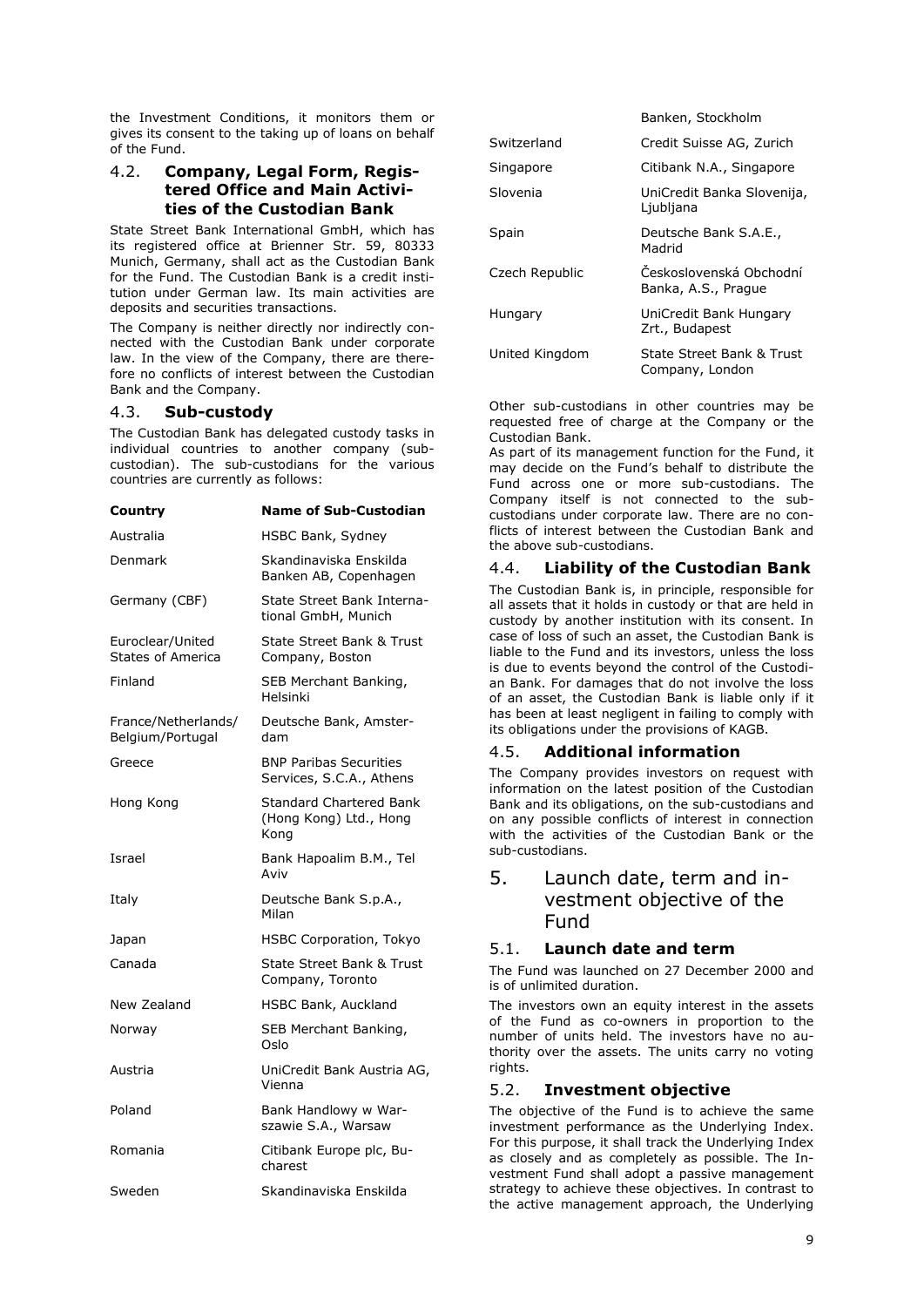Index is used as the basis for making decisions on the purchase and sale of assets and their respective weightings in the Fund. The passive management strategy and the trading of units on an exchange have the effect of limiting management fees and transaction costs charged to the Fund.

### 5.3. **Achievability of the investment objective**

#### **No assurance can be given that the investment objective will be achieved.**

One obstacle to replicating the performance of the Underlying Index is the fact that the Underlying Index is a statistical model based on certain assumptions. It is assumed, for example, that no transaction costs will be incurred when securities are purchased or sold. In addition, management fees and some tax payments are deducted from the fund unit prices, whereas they are ignored completely in the Underlying Index.

Detailed information about the Underlying Index may be obtained in printed or electronic form from the Company or from the Licensor.

### 6. Investment principles

### 6.1. **General information**

The Company may only acquire the following assets on behalf of the Fund:

- a) Securities pursuant to Section 193 KAGB,
- b) Money market instruments pursuant to Section 194 KAGB,
- c) Bank accounts pursuant to Section 195 KAGB,
- d) Derivatives pursuant to Section 197 KAGB,
- e) Other investment instruments pursuant to Section 198 KAGB,
- f) Investment units pursuant to Section 196 KAGB,

if they are oriented towards replicating the Underlying Index, while maintaining an appropriate risk diversification. Any restrictions on the eligibility result from the "General Investment Conditions" and the "Special Investment Conditions". The Underlying Index is recognised by BaFin and meets the following requirements of the KAGB:

- The composition of the index is sufficiently diversified,
- The index represents an adequate benchmark for the market to which it relates,
- The index is published in an appropriate manner.

In addition, and in accordance with Regulation (EU) 2016/1011 of the European Parliament and of the Council, the licensor is entered with the European Securities and Markets Authority (ESMA) in a public register of administrators and benchmarks..

The ESMA public register of administrators and benchmarks can be consulted at [www.esma.europa.eu.](http://www.esma.europa.eu/)

In addition, the Company has drawn up a contingency plan in which it sets out measures it would take if the underlying index were to change significantly or cease to be provided.

Details of the equities included in the Underlying Index are also contained in the most recent annual report or semi-annual report published for the Fund.

**Because of the relationship between the Fund and the Underlying Index and because certain issuer and investment limits may be exceeded as a result, the principle of risk diversification finds only limited application.**

### 6.2. **Description of the Index**

The DAX® Index measures the performance of the 30 largest (based on free-float market capitalisation) and most frequently traded German equities listed on the Prime Standard segment of the Frankfurt Stock Exchange. The weighting of the index members is determined by the free-float market capitalisation with a cap of 10 percent. The freefloat market capitalisation is the total value of all shares of a company in free circulation. The index is reviewed and adjusted annually. Extraordinary adjustments may implemented with the quarterly reweighting. Further details on the Underlying Index (including its components) are available on the website of the index provider at http://www.dax-indices.com.

### 6.3. **Effects of index adjustments**

In order to replicate the Underlying Index as closely as possible, the aim is that fund management shall replicate all changes in the composition and weighting of the Underlying Index for the Investment Fund.

Fund management may, at its discretion, determine the timeframes in which the Fund should be adjusted and whether an adjustment is appropriate in view of the investment objective.

### <span id="page-10-1"></span><span id="page-10-0"></span>6.4. **Replication of the index and priority of direct duplication**

To replicate the Underlying Index, only the following assets may be acquired:

- securities included in the Security Index or introduced to it following a change to the index (index securities),
- securities issued on the Underlying Index (index certificates),
- securities issued on individual stocks of the Underlying Index (certificates on individual securities),
- futures contracts on the Underlying Index (index futures),
- futures contracts on individual stocks of the Underlying Index (futures on individual securities),
- warrants on the Underlying Index (index warrants),
- warrants on individual stocks of the Underlying Index (warrants on individual securities), and
- investment fund units pursuant to Section 8 of the "General Investment Conditions".

In replicating the Underlying Index, within the meaning of a direct duplication of the index, priority shall be given to investments in index securities over investments in other assets listed above approved for use in replicating indices. The Underlying Index may only be replicated using assets that indirectly replicate the index for purposes of maintaining the investment restrictions listed in the second sentence under Point [9.2.](#page-16-0)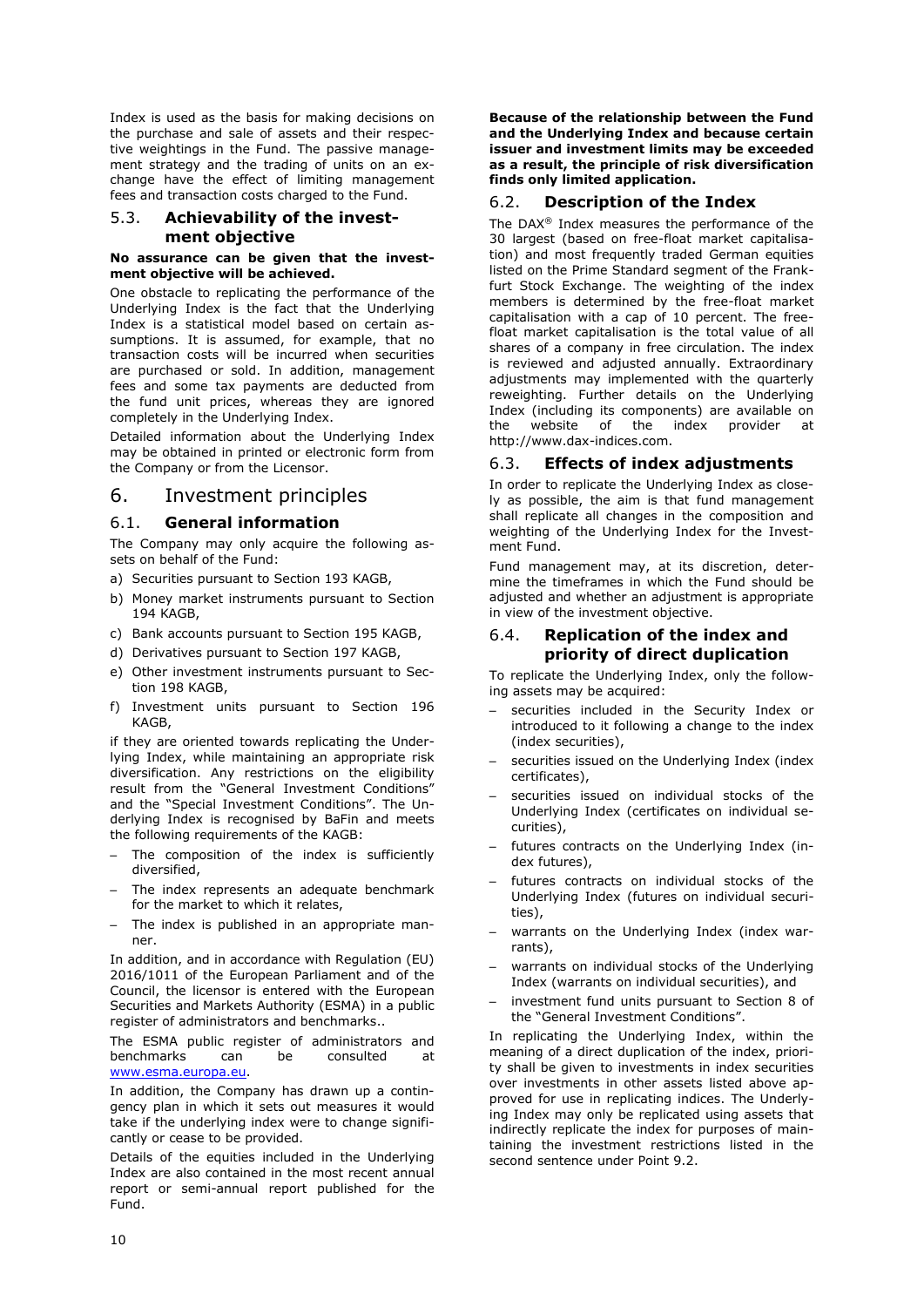### 6.5. **Duplication percentage**

In order to replicate the Underlying Index, the duplication percentage must not be less than 95 percent of the total assets in the Fund as defined in Point [6.4.](#page-10-0) Futures contracts shall be included in the calculation of the duplication percentage with their weighted market risk using the simple approach in accordance with the regulation on risk management and risk measurement for the use of derivatives, securities lending and repurchasing agreements in investment funds pursuant to KAGB (hereinafter referred to as "DerivateV"). The duplication percentage reflects the proportion of the above-named securities, certificates, futures contracts, warrants and investment fund units in the Fund which matches the weighting of the Underlying Index.

### 6.6. **Expected tracking error**

The tracking error is defined as the annualised standard deviation of the difference between the returns of a fund and the underlying index. The expected tracking error of the Fund refers to the net monthly total returns of the Fund and the Underlying Index over a period of three years.

This figure is often of particular interest to investors who trade regularly with index investment assets and hold shares in investment funds only a few days or weeks. For long-term investors with a longer investment horizon the tracking difference between the fund and the underlying index over the intended investment horizon is usually more important. The tracking difference measures the actual difference between the returns of a fund and the returns of the index (i.e., how accurately a fund replicates its underlying index). The tracking error, however, measures the increase and decrease of the tracking difference (i.e. the volatility of the tracking difference). Investors should take both figures into consideration when evaluating an index investment fund.

The tracking error may depend on the sampling methodology selected by the index investment fund. In general, historical data provide evidence that synthetic replication generates a lower tracking error than physical replication, but the same data also often suggest that physical replication generates a lower tracking difference than synthetic replication.

The expected tracking error is based on the expected volatility of the deviations between the returns of the Fund and the returns of the Underlying Index. Liquidity management, transaction costs for index adjustments as well as differences between the Fund and the Underlying Index in the valuation methodology and the valuation date may also have an effect on the tracking error and the difference between the returns of the Fund and the Underlying Index. The effects can be positive or negative depending on the underlying circumstances.

The Fund may also have a tracking error as a result of withholding taxes payable by the Fund on investment income. The extent of the tracking error resulting from withholding taxes depends on various factors such as refund requests made by the Fund to different tax authorities or tax relief for the Fund under a double taxation agreement.

The expected tracking error for the Fund is: 0.15%

Investors should note that these are only estimated values for the tracking error under normal market conditions and are therefore not to be understood as fixed limits.

# 7. Fair treatment of investors and unit classes

The Fund may comprise different unit classes, i.e. the issued units have different characteristics depending on the class to which they belong. The existing unit classes are listed in the "Overview of existing unit classes" before the "General Investment Conditions" in this Sales Prospectus.

The unit classes may differ with respect to appropriation of income, issue premiums, redemption fees, management fees, minimum investment amount, currency of account, or a combination of these characteristics.

Due to the different setups, the economic result obtained by an investor with his investment in the Fund may vary, depending on the unit class of the units he has acquired.

This applies both to the returns obtained by the investor before income tax and to the returns after income tax. The purchase of assets is permissible only en bloc for the Fund as a whole, and not for a single unit class or groups of unit classes.

Nevertheless, the formation of additional unit classes does not affect the rights of investors who have acquired units in existing unit classes. The costs incurred in introducing a unit class may only be charged to the investors in this new unit class.

The Company shall treat the investors in the fund fairly. In managing its liquidity risk and in the redemption of units it may not prioritise the interests of one investor or group of investors over the interests of another investors or group of investors.

Please see " [Settlement of issue and redemp](#page-24-0)[tion of units"](#page-24-0) and ["Liquidity management"](#page-25-0) on the methods by which the Company ensures the fair treatment of investors.

### 8. Investment instruments in detail

### 8.1. **Securities**

- 1. Provided that the "Special Investment Conditions" do not include any additional restrictions, the Company may, subject to Section 198 KAGB, only acquire securities,
	- a) they are admitted for trading on a stock exchange in a member state of the European Union (EU) or in another state that is a party to the Agreement on the European Economic Area (EEA), or they are admitted for trading or included in another regulated market in one of these states,
	- b) are admitted for trading exclusively on a stock exchange outside the member states of the EU or outside other states that are party to the Agreement on the EEA, or they are admitted for trading or included in another regulated market in one of these states, provided the choice of such stock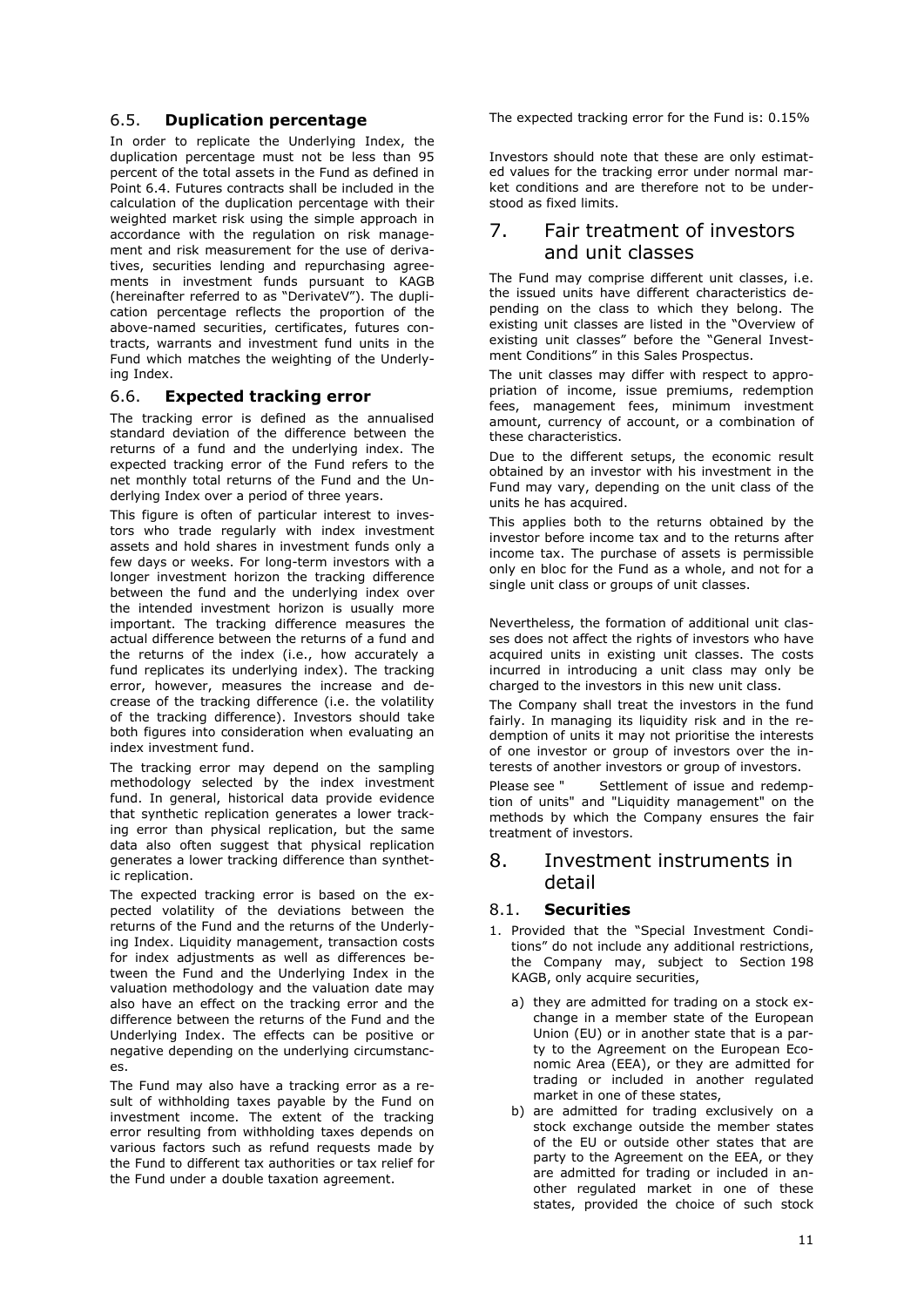exchange or regulated market is permitted by the German Federal Financial Supervisory Authority (BaFin).<sup>1</sup>

New issues of securities may be acquired provided that their issue conditions require that admission to or inclusion in one of the stock exchanges or regulated markets mentioned in a) and b) above be applied for, and that the admission or inclusion takes place within one year after their issue.

- 2. In this context, the following are also considered securities
	- a) Units in closed funds in contractual or legal form, subject to control by the unitholders (so-called corporate control), i.e. the unitholder must have voting rights in relation to the key decisions, as well as the right to control the investment policy through the appropriate mechanisms. The Fund must also be administered and managed by an entity that is subject to the regulations for the protection of investors, unless the fund is established in the form of a company and the asset management activity is not carried out by another legal entity.
	- b) Financial instruments that are secured by other assets or linked to the performance of other assets. To the extent that components of derivatives are embedded in such financial instruments, further requirements apply before the Company may acquire these as securities.
- 3. The securities may only be acquired under the following conditions:
	- a) The potential loss that the Fund could incur may not exceed the purchase price of the security. No additional payment may be required.
	- b) A lack of liquidity of the securities acquired by the Fund must not result in the Fund no longer being able to meet the legal requirements for the redemption of units. This takes into account the legal option of suspending redemptions in certain cases (see section ["Suspension of redemption of units"](#page-25-1) (Point [19.4\)](#page-25-1)).
	- c) A reliable valuation of the security through accurate, reliable and consistent prices must be available; these must be either market prices or have been provided by a valuation system that is independent of the issuer of the security.
	- d) Adequate information on the security through regular, accurate and comprehensive market information on the security or, where applicable, the portfolio that belongs to it – as documented in the security – is available.
	- e) The security is negotiable.
	- f) The purchase of the security is consistent with the investment objectives and the investment strategy of the Fund.
- g) The risks of the security are appropriately captured by the risk management of the Fund.
- 4. Securities may also be purchased in the following form:
	- a) Equities to which the Fund is entitled in a capital increase from Company assets,
	- b) Securities that are acquired in the exercise of subscription rights belonging to the Fund.
- 5. Subscription rights are also considered to be securities in this context, provided the securities from which the subscription rights are derived could be included in the Fund.

### 8.2. **Money market instruments**

- 1. The Company may invest in money market instruments for the account of the Fund. Money market instruments are instruments normally traded on the money market as well as interest-bearing securities with a term or residual term of no more than 397 days at the time of their acquisition for the Fund. If their term is more than 397 days, their interest rate must be regularly adjusted to reflect current market conditions, at least once in each 397 day period. Money market instruments include instruments whose risk profile corresponds to the risk profile of this type of securities. Money market instruments may be acquired for the Fund:
	- a) if they are admitted for trading on a stock exchange in a member state of the European Union or in another state that is a party to the Agreement on the EEA, or they are admitted for trading or included in another regulated market there,
	- b) if they are admitted for trading exclusively on a stock exchange outside the member states of the EU or outside other states that are party to the Agreement on the EEA, or they are admitted for trading or included in another regulated market there, provided the choice of such stock exchange or regulated market is permitted by BaFin,
	- c) if they are issued or guaranteed by the EU, the German Federal Government, an investment fund of the German Federal Government, a German federal state, another member state or another central, regional or local authority or by the central bank of an EU member state, the European Central Bank or the European Investment Bank, a non-EU member state or, in case of a federal state, by one of the members making up the federation, or by a public international body to which one or more EU member states belong,
	- d) if they are issued by a company whose securities are traded on the markets referred to in a) and b),
	- e) if they are issued or guaranteed by a credit institution that is subject to supervision that meets the criteria defined by EU law, or a credit institution that is subject to the prudential rules considered by BaFin as equivalent to those laid down in EU law, and which complies with such rules,

The list of stock exchanges is published on the BaFin website. [www.bafin.de](http://www.bafin.de/)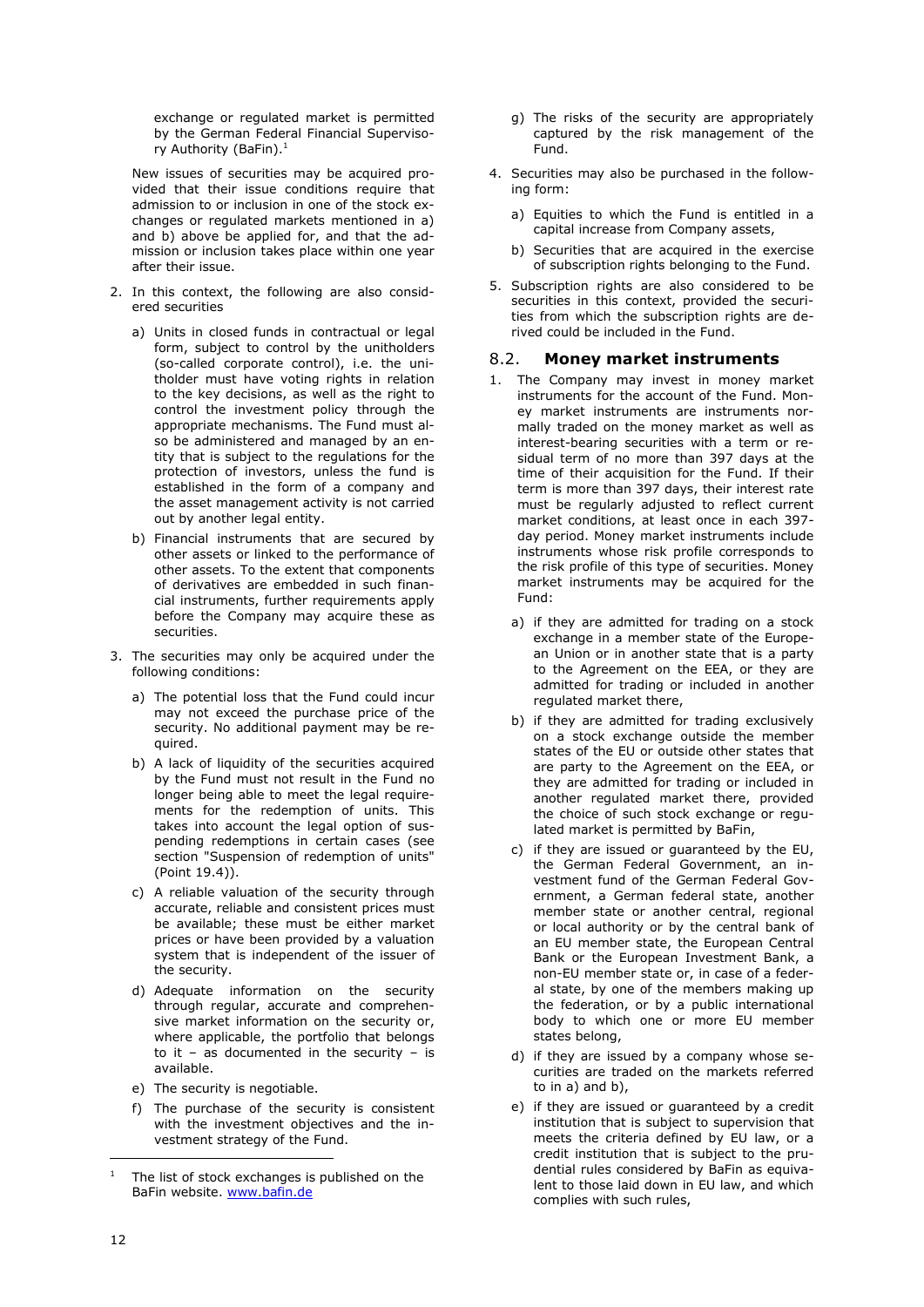- f) if they are issued by other bodies and the respective issuer is
	- i) a company with equity capital of at least 10 million euros, which prepares and publishes its financial statements according to the EU Directive on the annual accounts of limited liability companies,
- ii) a legal entity which, within a group of companies comprising one or more listed companies, is responsible for financing this group, or
- iii) an entity which issues money market instruments that are backed by liabilities through a line of credit granted by a bank. They are products in which loans from banks are securitised (assetbacked securities).
- 2. All the above money market instruments may only be acquired if they are liquid and their value can be determined accurately at any time. Money market instruments are considered liquid if they can be sold within a sufficiently short time with limited costs. In doing so, the Company's obligation to redeem units in the Fund at the request of investors and to be able to sell such money market instruments on short notice must be taken into account. An accurate and reliable valuation system must also exist for money market instruments which allows the determination of the net asset value of the money market instrument and that is based on market data or valuation models (including systems that are based on acquisition costs carried forward). The liquidity aspect of money market instruments is considered to be met if they are listed on a regulated market within the EEA or included in or listed on such a market or on a regulated market outside the EEA, provided that BaFin has approved the selection of this market. This does not apply, if the Company has evidence that argues against the sufficient liquidity of the money market instruments.
- 3. For money market instruments not listed on a stock exchange or admitted to a regulated market for trading (see above under c) to f)), the issue or issuer of such instruments must additionally be subject to regulations concerning deposit and investor protection. For example, information must exist for these money market instruments that is sufficient to allow a proper assessment of the credit risks associated with the instruments and the money market instruments must be freely transferable. Credit risks may be assessed via a credit assessment by a rating agency, for example. The following additional requirements apply to these money market instruments unless they are issued or guaranteed by the European Central Bank or the central bank of a Member State of the European Union:
	- a) If they are issued or guaranteed by one of the bodies listed under c) (with the exception of the European Central Bank), there must be adequate information on the issue or the issuance programme or on the legal and financial situation of the issuer prior to the issue of the money market instrument.
- b) If they are issued or guaranteed by a credit institution subject to supervision in the EEA (see above under e)), there must be adequate information on the issue or the issuance programme or on the legal and financial situation of the issuer prior to the issue of the money market instrument; this information must be updated regularly and whenever a significant event occurs. In addition, data (e.g. statistics) on the issue or issuance programme must be available which allows the adequate assessment of the credit risks associated with the investment.
- c) If they are issued by a credit institution that is subject to prudential regulations outside the EEA that are considered by BaFin to be equivalent to those laid down in EU law, one of the following three conditions must be met: (i) The credit institution maintains an office in an OECD country that belongs to the so-called Group of 10 (the group of the most important major industrial countries - G10). (ii) The credit institution has at least an investment-grade rating. "Investment grade" is deemed to be a rating of "BBB" or "Baa" or better as part of a credit check by a rating agency. (iii) An in-depth analysis of the issuer can establish that the supervisory regulations applicable to the credit institution are at least as stringent as those of EU law.
- d) For other money market instruments not listed on an exchange or admitted to a regulated market for trading (see above under c), d) and f)), adequate information on the issue or the issuance programme and the legal and financial situation of the issuer prior to the issue of the money market instrument must be available, which is updated regularly and whenever a significant event occurs, and which is reviewed by a qualified, independent third party. In addition, data (e.g. statistics) on the issue or issuance programme must be available which allows the adequate assessment of the credit risks associated with the investment.

### 8.3. **Bank accounts**

No more than 5 percent of the value of the Fund may be invested in bank accounts with a maturity not exceeding 12 months. These bank accounts must be held on blocked accounts at a credit institution that has its registered office in a member state of the EU or another state that is a party to the Agreement on the EEA, or at a credit institution that has its registered office in a non-member state, provided that it is subject to the prudential rules considered by BaFin to be equivalent to those laid down in EU law. Unless specified otherwise in the "Special Investment Conditions", these bank accounts may be denominated in foreign currencies.

### <span id="page-13-0"></span>8.4. **Derivatives**

**The Company may conduct transactions with derivatives for the Fund as part of the investment strategy. For purposes of efficient portfolio management, the Company may enter into derivative transactions on behalf of**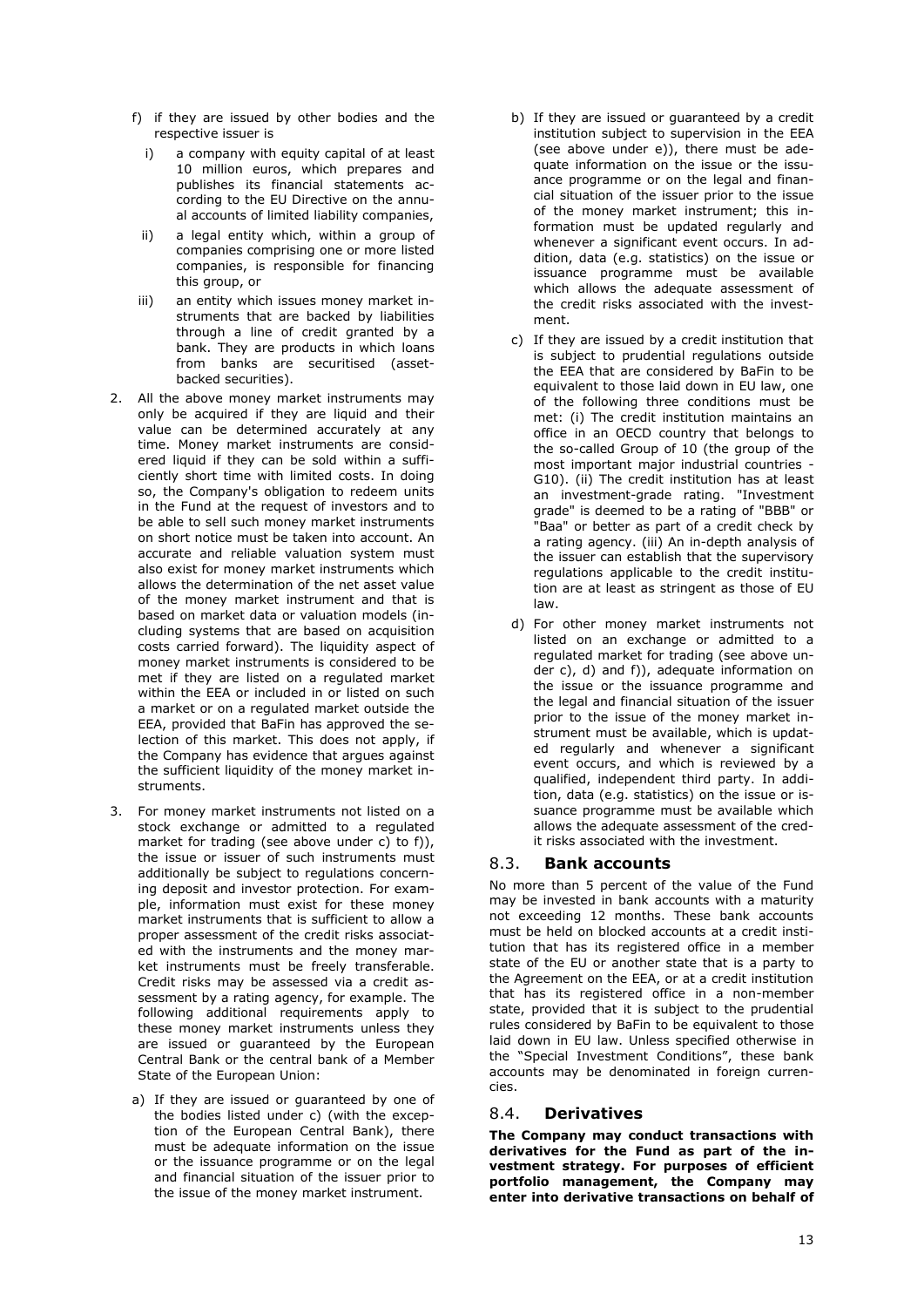#### **the Fund. This may on occasion increase the risk of loss for the Fund.**

A derivative is an instrument whose price is linked to fluctuations in prices or the price expectations for other assets (underlying). The following details relate to both derivatives and financial instruments with a derivative element (hereinafter, referred to collectively as the derivatives).

To calculate the utilisation of the market risk limit, the Company applies the "simple" approach as defined in DerivativeV. They add up the total applicable amounts of all derivatives that lead to the increase of the investment level. The market value of the underlying will be taken as a basis for the total applicable amounts of derivatives and financial instruments with derivative components. The total applicable amounts for market risk through the use of derivatives and financial instruments with derivative components cannot exceed the value of the Fund's assets.

The Company may only regularly purchase derivatives if they can, on behalf of the Fund, acquire the underlying assets of such derivatives or if the risks represented by the underlying assets could have occurred through assets in the investment fund that the Company may acquire on behalf of the Fund. On behalf of the Fund, the Company may purchase:

- Basic forms of derivatives pursuant to Section 9 of the General Investment Conditions
- Combinations of these derivatives
- Combinations of these derivatives with other assets that may be acquired for the Fund

The Company can adequately and accurately detect and measure all market risks in the Fund which are based on the use of derivatives.

A negligible proportion of the investment strategy may be based on a "complex" strategy. The Company may also invest a negligible proportion in complex derivatives. A negligible proportion is assumed not to exceed 1% of the value of the fund based on the maximum loss.

#### 8.4.1. **Futures contracts**

The Company may acquire futures contracts as defined in Point [6.4](#page-10-1) on behalf of the Fund.

Futures contracts are agreements which unconditionally bind both contracting partners to buy or sell a certain volume of a given underlying security at a previously agreed price on a specified date (maturity date), or within a specified period.

#### 8.4.2. **Option contracts**

The Company may conclude option contracts as defined in Point [6.4](#page-10-1) on behalf of the Fund.

In option contracts, a third party is granted the right, in exchange for consideration (option premium), to request the delivery or acceptance of assets or the payment of a balancing adjustment at a previously agreed price (underlying price) on a specified date or at the end of a specified period, or to acquire the corresponding option rights.

#### 8.4.3. **Swaps**

Within the investment principles, the Company may enter into

- interest-rate,
- currency,
- interest-currency, or

– credit default swaps transactions related to single underlying instruments (Single Name Credit Default Swaps).

Swaps are agreements whereby the payment flows or risks underlying the transaction are swapped between the contracting parties.

#### 8.4.4. **Swaptions**

Swaptions are options on swaps. A swaption is the right, but not the obligation, to enter into a swap with precisely specified terms and conditions at a specified point in time or within a specified period. In all other respects the principles described in relation to option contracts apply. Only those swaptions consisting of the options and swaps as described above may be acquired for the account of this Fund.

#### 8.4.5. **Credit default swaps**

Credit default swaps are credit derivatives enabling a potential volume of credit defaults to be transferred to other parties. In return for transfer of the credit default risk, the seller of the risk pays a premium to its contracting partner. The Company may only acquire on behalf of the Fund simple standardised credit default swaps which are used to hedge particular credit risks in the Fund. In all other respects the comments on swaps apply accordingly.

#### 8.4.6. **Securitised financial instruments**

The Company may also acquire the financial instruments described above for the account of the Fund if these instruments are securitised. Transactions relating to only partially securitised financial instruments (e.g. bonds with warrants) may also be included. The statements concerning opportunities and risks also apply to such securitised financial instruments; however it should be noted that the risk of loss with securitised financial instruments is limited to the value of the security.

#### 8.4.7. **Over-the-counter (OTC) transactions**

The Company may enter into derivative transactions for the account of the Fund that are either admitted for trading on a stock exchange or that are admitted to and included in another regulated market as well as over-the-counter (OTC) derivatives.

Derivatives that are not admitted for trading on a stock exchange or admitted to or included in another regulated market may only be transacted by the Company with suitable banks and financial institutions on the basis of standardised master agreements. For derivatives not traded on an exchange, the counterparty risk of a contractual party is limited to 5 percent of the value of the Fund. If the counterparty is a credit institution that has its registered office in the EU, in another state that is a party to the Agreement on the EEA or in a state that is not a member of either of those organisations but has a comparable level of supervision, the counterparty risk may total 10 percent of the value of the Fund. Derivative transactions traded other than on an exchange that are concluded with a central clearinghouse of a stock exchange or another regulated market are not included when determining these limits if the derivatives are valued daily at market prices with a daily margin settlement. Claims of the Fund against an intermediary are counted against the limits, however, even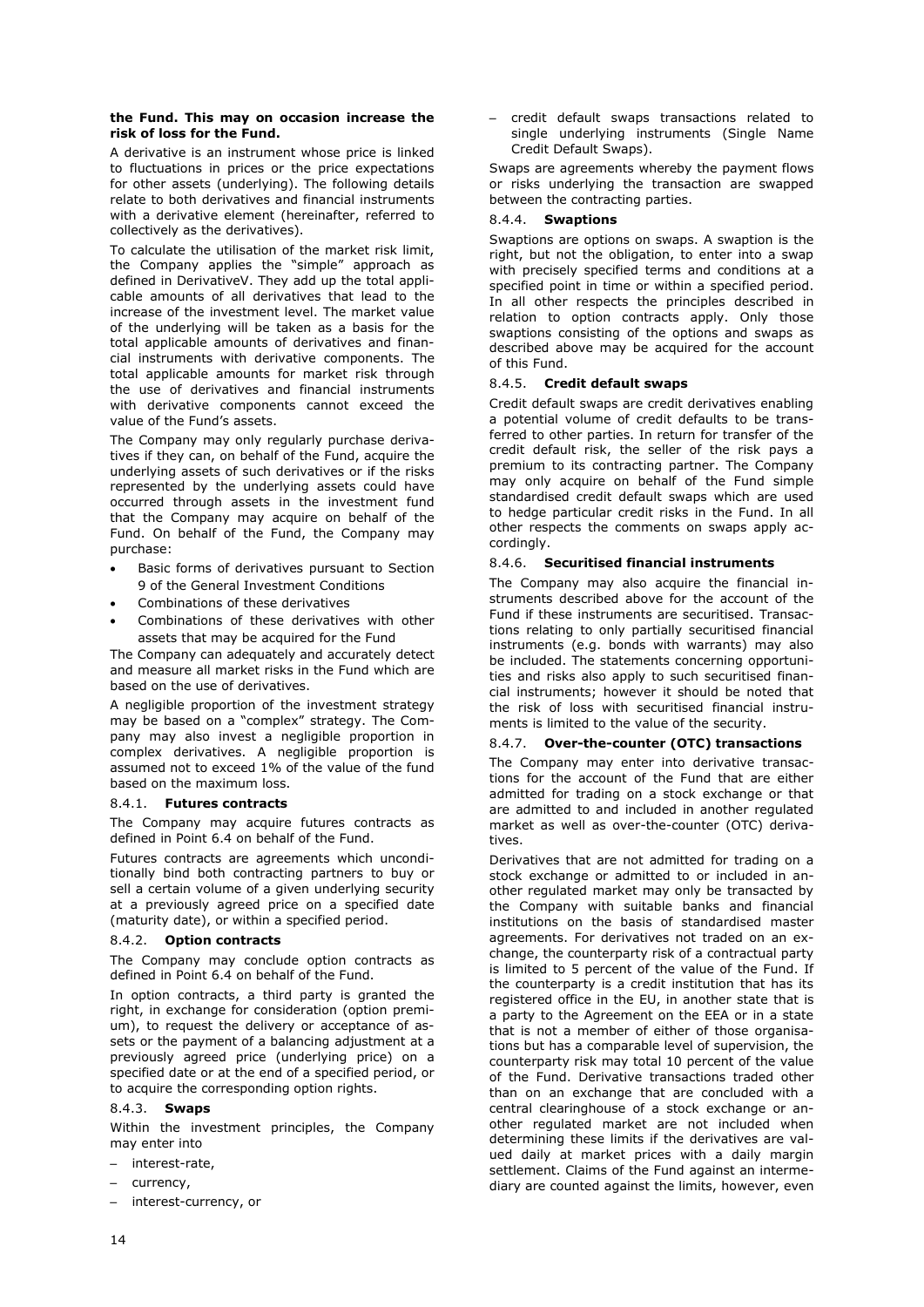if the derivative is traded on an exchange or on another organised market.

#### <span id="page-15-1"></span>8.5. **Other investment instruments**

The Company may the following other investment instruments within the meaning of Section 198 KAGB on behalf of the Fund, unless specified otherwise in the investment conditions:

- a) Securities not admitted for trading on an exchange or admitted for trading on or included in another regulated market, but which, in principle, meet the criteria for securities. Notwithstanding the traded or admitted securities, the reliable valuation of these securities in the form of a valuation conducted at regular intervals must be available, which is derived from information from the issuer or from competent financial analysis. Adequate information about the non-approved or non-included securities must be available in the form of regular and accurate information on the security or, where applicable, on the portfolio for the Fund to which it belongs as documented in the security.
- b) Money market instruments of issuers that do not satisfy the above requirements, if they are liquid and their value can be determined accurately at any time. Money market instruments are considered liquid if they can be sold within a sufficiently short time with limited costs. In doing so, the Company's obligation to redeem units in the Fund at the request of investors and to be able to sell such money market instruments on short notice must be taken into account. An accurate and reliable valuation system must also exist for money market instruments which allows the determination of the net asset value of the money market instrument and that is based on market data or on valuation models, such as systems that carry acquisition costs forward. The liquidity aspect of money market instruments is considered to be met if they are listed on a regulated market within the EEA or included in or listed on such a market or on a regulated market outside the EEA, provided that BaFin has approved the selection of this market.
- c) New issues of shares whose planned admission to a stock exchange or another regulated market has not yet taken place and where the admission takes place within a year of the issue.
- d) bonds that can be assigned at least twice after acquisition for the Fund and which were granted by one of the following bodies:
	- the German Federal Government or one of its special-purpose entities, a German federal state, the EU or a member state of the Organisation for Economic Co-operation and Development (OECD),
- ii) another domestic local or regional authority, or a regional government or local or regional authority of another member state of the European Union, or another state that is a party to the Agreement on the EEA, provided that claims pursuant to the regulation on prudential requirements for credit institutions and investment firms can be treated in the same manner as a claim against the central government in whose territory the regional government or the local authority is established,
- iii) another authority or public body with a registered office in Germany or in another Member State of the EU or in another state that is a party to the Agreement on the EEA;
- iv) Companies that have issued securities that are admitted to trading on a regulated market within the EEA or on another regulated market which satisfies the key requirements of regulated markets as defined in the current version of the German Guidelines on Markets in Financial instruments (Richtlinie über Märkte in Finanzinstrumente), or
- v) other debtors, provided that one of the agencies listed in i) to iii) has guaranteed the payment of interest and principal.

#### <span id="page-15-0"></span>8.6. **Investment fund units**

- 1. The Company may invest in units of other open-ended domestic and foreign investment funds on behalf of the Fund ("target funds").
- 2. The target funds may in accordance with their investment conditions or their Articles of Incorporation invest no more than 10 percent in units of other open-ended investment funds. The following additional requirements apply to so-called alternative investment funds ("AIF"):
	- a) The target fund must be authorised under laws which provide that it is subject to supervision for the protection of the investors and that cooperation between BaFin and the supervisory authorities of the target fund is sufficiently ensured.
	- b) The level of investor protection must be equivalent to the level of protection of an investor in a domestic UCITS, in particular with regard to the separation of the administration and custody of assets, borrowing and granting of loans as well as for short sales of securities and money market instruments.
	- c) The business activity of the target fund must be reported in annual and semi-annual reports that enable an assessment to be made of the assets and liabilities, income and operations over the reporting period.
	- d) The target fund must be a mutual fund in which the number of units is not limited in number and investors have a right to redeem the units.
- 3. Target funds may temporarily suspend the redemption of units in accordance with statutory requirements. In this event, the Company is prevented from redeeming units in the target fund upon payment of the redemption price at the management company or the Custodian Bank of the other target fund (see also the section ["Risks associated with investing in invest](#page-21-0)[ment units"](#page-21-0)). The Company's website provides information under [www.iShares.de](http://de.ishares.com/de/rc/) on whether and in what amount the Fund holds units of target funds that have currently suspended redemption.

### 9. Issuer and investment limits

### 9.1. **Issuer limits**

Unless specified otherwise in the investment conditions, the following issuer limits apply to the Fund.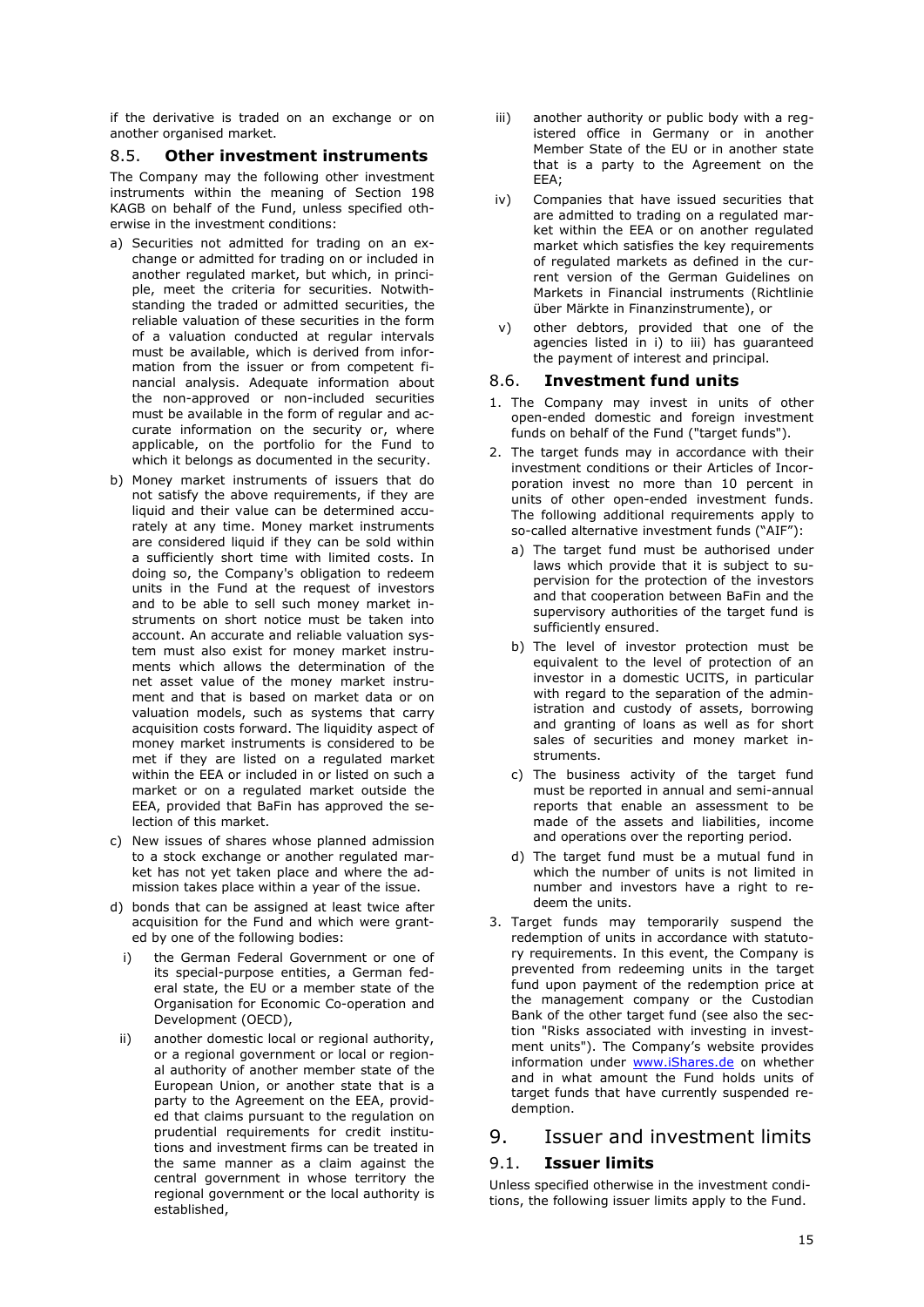- 1. The Company may invest up to 20 percent of the assets of the Fund in securities from a single issuer (debtor).
- 2. The limit specified in No. 1 may be increased to up to 35 percent of the value of the Fund for securities from a single issuer (debtor). An investment up to the limit specified in Sentence 1 above is permissible only for one individual issuer (debtor).
- 3. The Company may invest no more than 35 percent of the value of the Fund each in bonds, borrowers' notes and money market instruments of particular public issuers as defined in Section 206 Paragraph 2 KAGB.
- 4. The Company may invest up to 25 percent of the value of the Fund in mortgage bonds, municipal bonds and debentures issued by any bank domiciled in the EU or in the EEA, respectively. A prerequisite is that the assets assumed with the bonds are structured so that they cover the liabilities of the bonds for their entire term and are designated mainly for repayments and interest payments if the issuer of the bond defaults. If more than 5 percent of the value of the Fund is invested in such bonds from the same issuer, the total value of these bonds may not exceed 80 percent of the value of the Fund.
- 5. The Company may invest no more than 20 percent of the value of the Fund in a combination of the following assets:
	- a) securities or money market instruments issued by one and the same institution,
	- b) deposits at this institution,
	- c) the weighted counterparty risk of the transactions entered into with this institution in derivatives.

In the case of particular public issuers as defined in Section 206 Paragraph 2 KAGB, a combination of the assets specified in Sentence 1 may not exceed 35 percent of the value of the Fund.

The respective individual upper limits remain unaffected in both cases.

6. For assets based on the Underlying Index, the market price of the index securities shall be attributed to the respective issuer limits on a pro rata basis. Futures contracts and option contracts shall be attributed to the issuer limits in accordance with Sections 23 Paragraph 1 DerivateV.

### <span id="page-16-0"></span>9.2. **Investment restrictions**

- 1. The Company may invest no more than 5 percent of the value of the Fund in bank accounts and money market instruments in accordance with the "General Investment Conditions". A minimum of 95 percent of the Fund must be invested in assets based on the Security Index, as defined in Point [6.4.](#page-10-1)
- 2. At least 90 percent of the value of the Fund is on an ongoing basis invested in shares that are permitted for official trading on a stock exchange or another organised market or included in these and which are not units in investment funds. In determining the volume of assets invested in the aforementioned shares, loans are to be deducted in proportion to the shares' portion of the value of all assets.
- 3. If the Fund is invested in investment fund units in accordance with Point [8.6,](#page-15-0) which are valued at least once a week, the Company will base its compliance with the equity fund capital participation quota by the Fund on the capital participation quotas published daily by the target investment funds and include them in the calculation of the equity fund capital participation quota for funds.
- 4. If in order to replicate the Underlying Index, the Company acquires index certificates or certificates on individual equities as defined in Point [6.4,](#page-10-1) no more than 10 percent of the value of Fund assets may be invested in such certificates as defined in Point [6.4,](#page-10-1) which are not admitted for official trading on a stock exchange or listed on a regulated market.
- 5. In order to replicate the underlying index the Company may invest up to 10 percent of the value of the Fund in units of other open-ended domestic and foreign investment funds (target funds) as defined in Point [8.6.](#page-15-0) In doing so, the Company may acquire on behalf of the Investment Fund no more than 25 percent of the issued units of another investment fund. In addition, the target funds may in accordance with their Investment Conditions invest up to 10 percent in units of other target funds.
- 6. The Company may invest up to 10 percent of the value of the Fund in other investment instruments pursuant to Point [8.5](#page-15-1) on behalf of the Fund.

# 10. Collateral strategy

In derivatives transactions, the Company receives collateral on behalf of the Fund. The collateral is used to reduce the risk of default of the counterparty of such transactions in whole or in part.

### 10.1. **Types of eligible collateral**

If derivative transactions may be concluded for the Fund, the Company only accepts collateral that satisfies the following criteria set out in Section 27 Paragraph 7 DerivateV:

- Assets that may be acquired for the Fund in accordance with the KAGB,
- are highly liquid,
- are subject to valuation at least each exchange trading day,
- are issued by issuers with high credit ratings,
- are not issued by issuers who are themselves a party to the contract or a company belonging the group within the meaning of Section 290 of the German Commercial Code (Handelsgesetzbuch),
- they are reasonably risk-diversified in terms of countries, markets and issuers,
- are subject to no significant operational or legal risks in terms of their management and custody,
- will be deposited with a Custodian Bank that is subject to effective public supervision and that is independent of the guarantor or is legally protected in the event of the default of a party, if they are not transferred,
- can be reviewed by the Company without the consent of the guarantor,
- can be immediately sold for the Fund, and
- the guarantor is subject to legal provisions in the event of insolvency.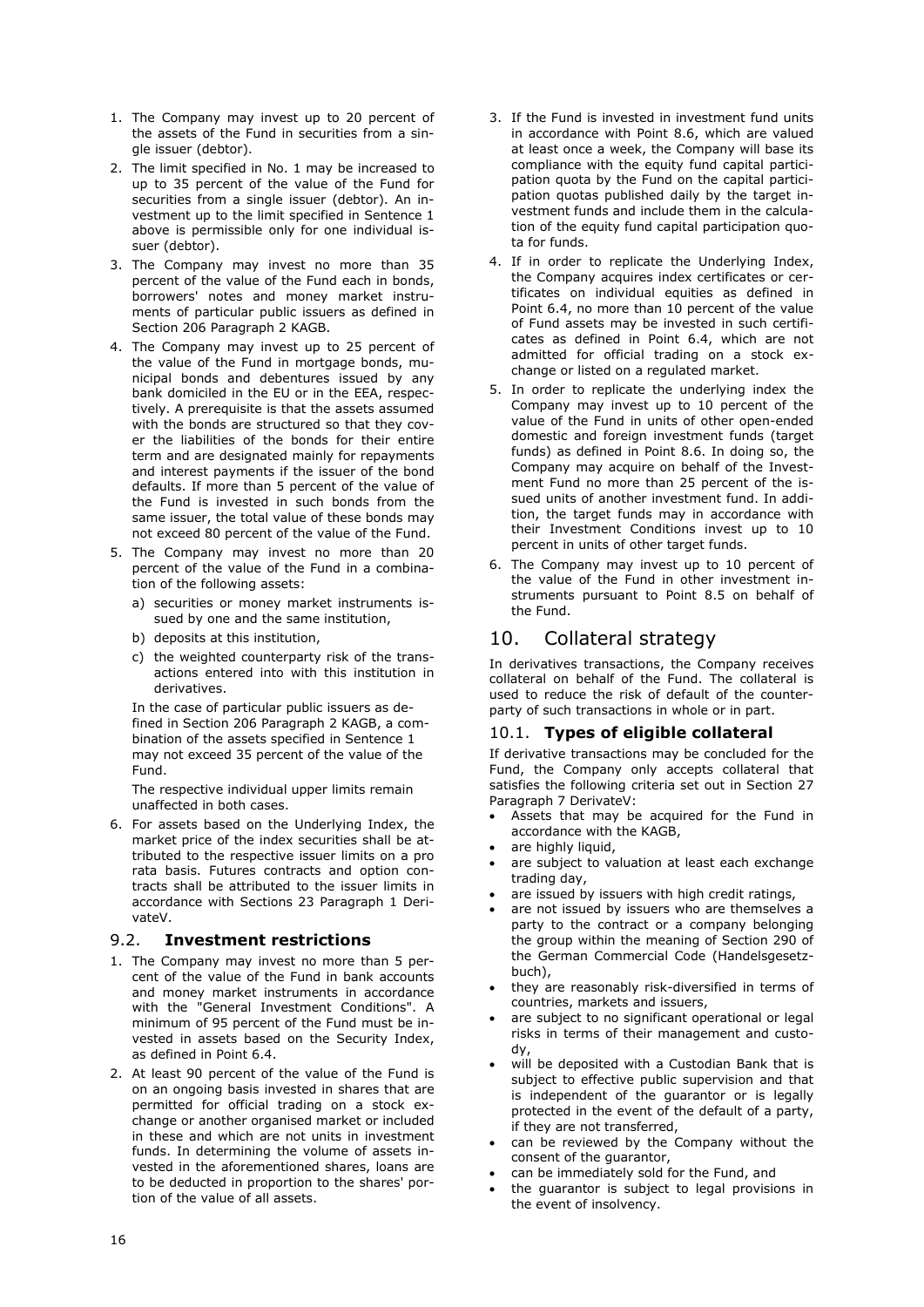### 10.2. **Level of collateral**

Derivatives transactions must be sufficiently secured to ensure that the capital requirement for the default risk of each counterparty does not exceed 5 percent of the value of the Fund. If the counterparty is a credit institution that has its registered office in the EU, in another state that is a party to the Agreement on the EEA or in another state which has a comparable level of prudential regulation, the default risk may total 10 percent of the value of the Fund.

### 10.3. **Strategy for discounting valuations (haircut strategy)**

The Company has introduced a "haircut" strategy for each asset that it accepts as collateral. A haircut is a discount to the value of collateral which takes into account the deterioration of the valuation or the liquidity profile of the collateral over time. The haircut strategy takes into account the characteristics of each asset, including the creditworthiness of the issuer of the collateral, the price volatility of the collateral and the results of stress tests that can be performed as part of collateral management. Subject to the existing agreements with the counterparties, which may include minimum amounts for the transfer of collateral, it is the Company's intention that any collateral obtained be adjusted in accordance with the haircut strategy by a valuation discount at least equal to the counterparty risk.

The haircuts applied to collateral accepted follow the guidelines of the internal policies of the Company for the treatment of collateral.

### 10.4. **Investment of cash collateral**

Cash collateral in the form of bank deposits may be held in blocked accounts with the Custodian Bank of the Fund or, with its consent, at another financial institution. The reinvestment may only be made in high-quality government bonds or in money market funds with short maturity structures.

#### 10.5. **Custody of securities as collateral**

The Company may on behalf of the Fund accept securities as collateral for transactions in derivatives. If these securities are provided as collateral, they must be held by the Custodian Bank. If the Company has received the securities as collateral for derivative transactions, they can also be held in custody at another location, one that is under effective public supervision and independent of the guarantor. Reuse of the securities is not permitted.

### 11. Leverage

Leverage describes any method by which the Company increases the level of investment of the Fund (leverage effect). Such methods include, in particular, the acquisition of derivatives, and borrowing. The option to use derivatives and engage in borrowing is presented in the sections [Derivatives](#page-13-0) (Point [8.4\)](#page-13-0) and [Borrowing](#page-17-0) (Point [12\)](#page-17-0).

The Company may use the methods described above to no more than double the market risk of the Fund. Short-term borrowing is not taken into account when calculating this limit. It limits the use of leverage in the Fund.

# <span id="page-17-1"></span><span id="page-17-0"></span>12. Borrowing

On behalf of all the investors, the Company may subscribe to short-term loans for amounts of up to 10 percent of the Fund, if the terms of the loan are at market rates and subject to approval of the conditions of the loan by the Custodian Bank.

### 13. Valuation

### 13.1. **General rules for asset valuation**

#### 13.1.1. **Assets admitted for trading on a stock exchange or traded on a regulated market**

Assets admitted for trading on stock exchanges or admitted to another regulated market or included in such market as well as subscription rights for the Fund are valued at the last available traded price which ensures a reliable valuation, unless otherwise indicated under "Special valuation rules".

#### 13.1.2. **Assets not listed on stock exchanges or traded on regulated markets or assets without a tradable value**

Assets not admitted for trading on stock exchanges nor admitted to another regulated market or included in such market, or for which no tradable value is available, are valued at current market values, which shall be assessed with due care using appropriate valuation models and taking into consideration current market conditions, unless otherwise indicated under "Special valuation rules".

### 13.2. **Special valuation rules for individual assets**

### 13.2.1. **Unlisted bonds and borrowers' notes**

For the valuation of bonds not admitted for trading on an exchange or admitted to or included on another official market (e.g. unlisted bonds, commercial paper and certificates of deposit ) and for the valuation of borrowers' notes the prices will be based on the prices agreed for comparable bonds and borrowers' notes and, where applicable, the prices of bonds from comparable issuers with a corresponding term and interest rate with, if necessary, a deduction to take into account the reduced saleability.

#### 13.2.2. **Money market instruments**

In the case of the money market instruments in the Fund, interest and related income as well as expenses (e.g. management fees, custodian bank fees, auditors' fees, publication costs, etc.) shall be taken into account up to and including the day prior to the value date.

#### 13.2.3. **Option rights and futures contracts**

The option rights belonging to the fund and the liabilities resulting from option rights granted to a third party which are admitted for trading on a stock exchange or admitted to or included in another regulated market are valued at the last available traded price which ensures a reliable valuation.

The same applies to claims and liabilities resulting from futures contracts sold on behalf of the Fund. The initial margins charged to the Fund shall be added to the value of the Fund, including the valuation gains and valuation losses determined on the exchange trading day.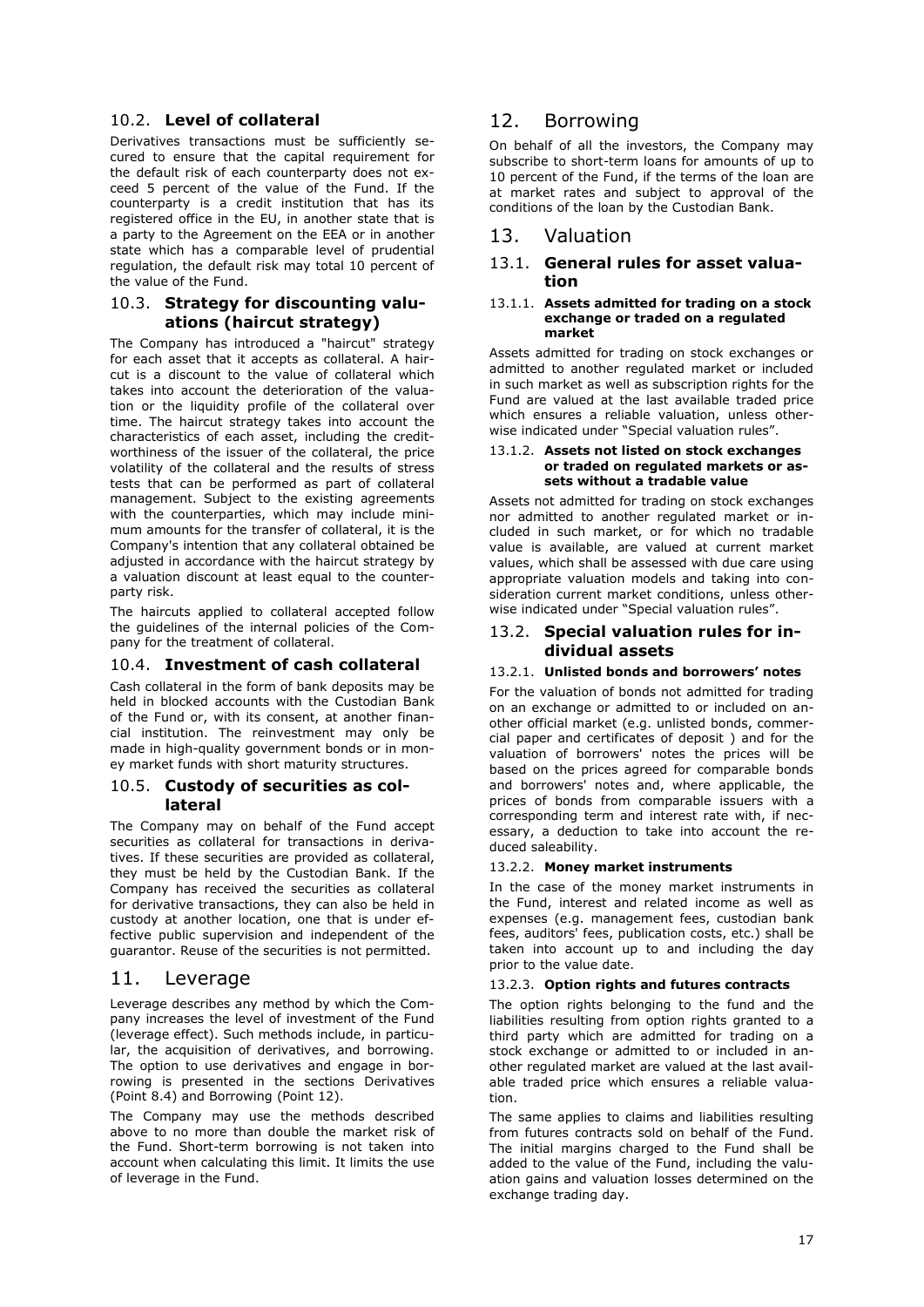#### 13.2.4. **Bank accounts, time deposits and investment units**

Bank deposits are, in principle, valued at their nominal value plus accrued interest.

Time deposits are valued at the market price if the time deposit can be terminated at any time and repayment upon termination does not take place at the nominal value plus interest.

Investment fund units are generally valued at their last determined redemption price or the last available traded price which ensures a reliable valuation. If these values are not available, investment fund units are valued at their current market value, assessed with due care using appropriate valuation models and taking into consideration the current overall market situation.

#### 13.2.5. **Assets denominated in foreign currencies**

Assets denominated in foreign currencies, where the fund has an alternative reference currency shall be converted to euros on a same-day basis, currently using the afternoon fix (17:00 CET) for the reference currency from "The WM Company".

# 14. Performance

The chart shows the performance of the Underlying Index and the Fund over the last 13 years from 01/01/2007.



Source: Bloomberg/BlackRock Asset Management Deutschland AG

#### **Past performance of the Fund is not a predictor of the Fund's future performance.**

### 15. Risk warnings

*Before taking a decision on the purchase of units in the Fund, investors should read the following risk warnings along with the other information contained in this Sales Prospectus carefully and take this into account when making their investment decision. The occurrence of one or more of these risks taken by itself or together with other circumstances may adversely affect the performance of the Fund or the assets held in the Fund and thus also adversely affect the unit value.* 

*If the investor sells units in the Fund at a point in time at which the value of the assets owned by the Fund has decreased in relation* 

*to the purchase price, the investor may receive only part of the capital invested in the Fund or none of it. The investor could even lose part or, in some cases, all of the capital invested in the Fund. No guarantee can be given that the Fund will increase in value. However, investor risk is limited to the amount invested. The investor will not be required to make any payments beyond the capital invested.* 

*In addition to the risks and uncertainties described below or elsewhere in this Sales Prospectus, the Fund's performance may be adversely affected by various other risks and uncertainties that are not presently known. The order in which the following risks are listed is not a statement about the probability of occurrence nor the extent or significance of the occurrence of individual risks.*

#### 15.1. **General risks of investment in the Fund**

The risks below may adversely affect the unit value, the capital invested by the investor, and the length of time the investor planned to hold the investment in the Fund.

#### 15.1.1. **Fluctuation of the unit value of the Fund**

The net asset value is calculated on the basis of the value of the Fund divided by the number of units in circulation. The value of the fund corresponds to the sum of the market values of all assets in the Fund less the sum of the market values of all of the Fund's liabilities. The net asset value is therefore dependent on the value of the assets held in the Fund and the amount of the Fund's liabilities. If the value of these assets falls or the value of the liabilities increases, the Fund's unit value decreases.

#### 15.1.2. **The influence of tax aspects on individual performance**

The tax treatment of capital gains depends on the individual circumstances of each investor and may be subject to changes in the future. Investors should contact their personal tax advisor if they have specific questions, especially regarding their individual tax situation.

### 15.1.3. **Changes to the Investment Conditions**

The Company is entitled to amend the Investment Conditions with the approval of BaFin. This may also affect the rights of the investor. For example, the Company may change the investment policy by amending the Investment Conditions or it can increase the expenses to be borne by the Fund.

#### 15.1.4. **Suspension of redemption**

The Company may temporarily suspend the redemption of units in exceptional circumstances when suspension appears necessary to protect the interests of the investors. Exceptional circumstances in this context could be economic or political crises, an unusually high number of redemption requests and the closure of the stock exchanges or markets, trading restrictions or other factors that affect the determination of the share value. BaFin may also order the Company to suspend the redemption of units if this is required to protect the interests of investors or the public. This increases the risk that the investors may not be able to liqui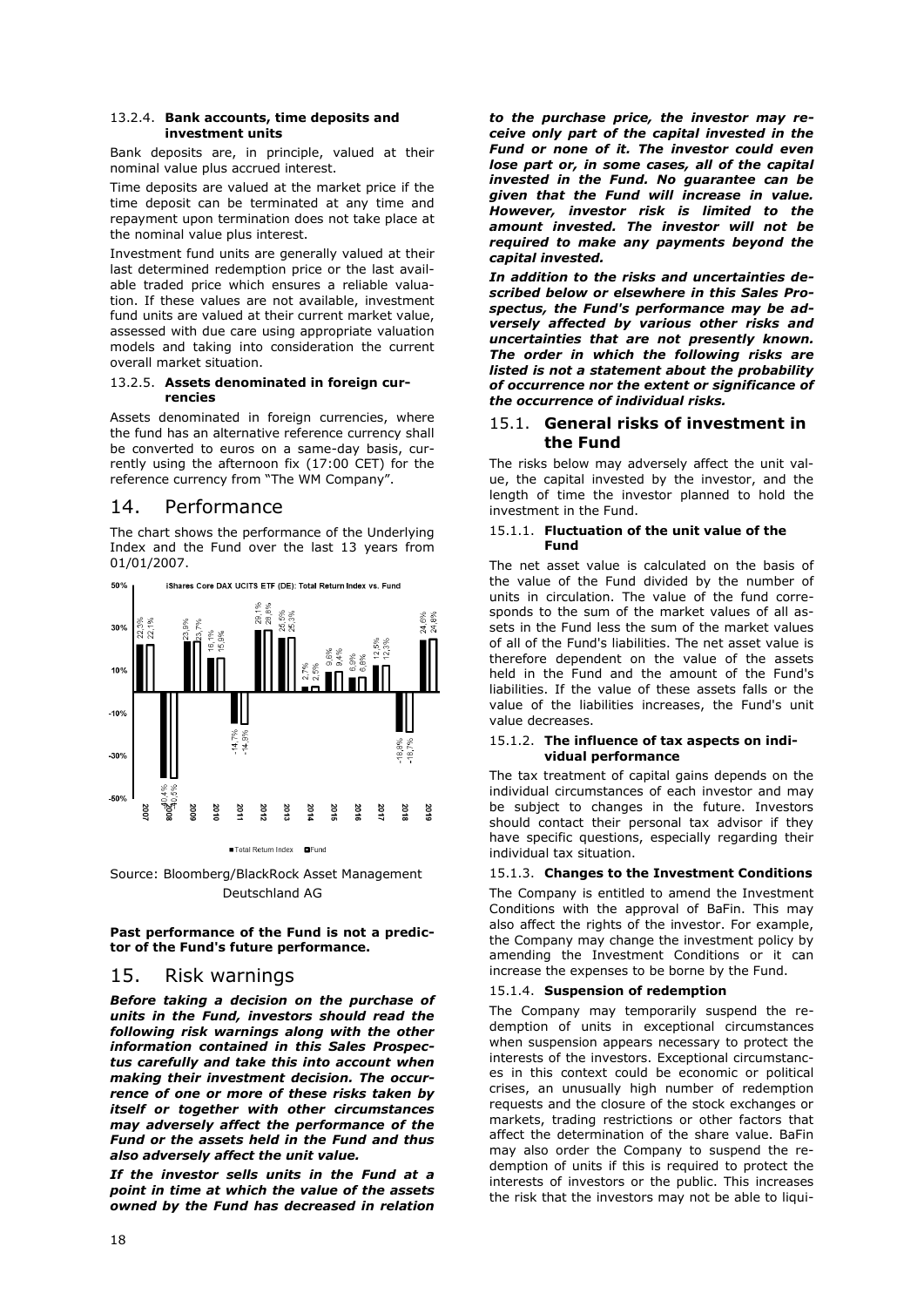date their units at the time they wish to because of limited redemption opportunities. The unit price may also fall in the event of the suspension of redemptions; e.g. if the company is forced to sell assets below market value during the suspension of redemptions. This unit price after unit redemptions are resumed may be lower than the price before suspension of redemption. Suspension may be directly followed by the liquidation of the Fund without renewed resumption of unit redemption, e.g. if the Company terminates the management of the Fund in order to liquidate it. For investors, there is therefore the risk that their planned holding period may not be realised and that significant parts of the invested capital may be unavailable to them for an indefinite period or may be entirely lost.

#### 15.1.5. **Liquidation of the Fund**

The Company has the right to terminate the management of the Fund. The Company may fully liquidate the Fund after terminating the management. The right of disposal of the Fund is transferred to the Custodian Bank after a notice period of six months. For the investor, this entails the risk that the holding period planned by the investor will not be realised. In the transition of the Fund to the Custodian Bank the Fund may be charged other taxes than German income taxes. When units are derecognised from the account of the investor after the liquidation process, the investor may be charged income taxes.

#### 15.1.6. **Merger**

The Company may transfer all assets of the Fund to another UCITS. In this event, investors may (i) return their units, (ii) retain their units, with the result that they become investors of the receiving UCITS, (iii) or exchange their units for units of another open-end mutual investment fund with comparable investment principles, provided that the Company or a company affiliated with it administers such funds with comparable investment principles. This also applies when the Company transfers all of the assets of another investment fund to the Fund. Investors are thus required to make another investment decision prior to the transfer. Income taxes may apply when units are redeemed. When units are exchanged for units of another investment fund with comparable investment principles, investors may be charged taxes, such as when the value of the units received is higher than the value of the old units on the date of acquisition.

#### 15.1.7. **Transfer to another investment management company**

The Company may transfer the Fund to another investment management company. In this case, the Fund remains unchanged as does the position of the investors. Investors must, however, decide in the context of the transfer whether they consider the new investment management company to be as suitable as the previous one. If they no longer wish to remain invested in the Fund under the new management, they must redeem their units. This may incur income taxes.

#### 15.1.8. **Profitability and meeting the investment objectives**

It cannot be guaranteed that the performance desired by the investor will be achieved. The unit value of the fund may fall and result in losses for

the investor. No guarantees are made by the Company or third parties regarding a specific minimum payment commitment upon redemption or a specific performance of the Fund. Investors may, therefore, receive back less than they originally invested. An issue premium levied when units are acquired may reduce or completely offset performance gains, particularly on short-term investments.

#### 15.1.9. **Specific risks of securities index UCITS**

If the Underlying Index decreases in value, investors are fully exposed to the risk of falling market prices of their units. The Company will not use hedging transactions to limit losses (no active management).

Temporary unavailability of certain equities on the market or other exceptional circumstances may lead to a deviation from the exact index performance. Furthermore, the Fund incurs transaction costs and other costs, fees or taxes and duties when tracking the Underlying Index, which are not reflected in calculating the index. As a result, the Fund may not be able to replicate completely the performance of the Underlying Index. Exceptional circumstances also include restrictions on buying and selling related to compliance with statutory limits resulting from membership of the BlackRock Group. Furthermore, the composition of the Underlying Index may change over time. There is no guarantee that the Underlying Index will continue to be calculated and published on the basis described in this Sales Prospectus or that no material changes will be made to it.

Although the Fund aims to match the performance of the Underlying Index, it cannot be guaranteed that the Fund will achieve an exact match. The Fund may be exposed to the risk of a tracking error, which is the risk that the return may differ slightly from that of the Underlying Index. This tracking error emerges if it is not possible to match the exact composition of the Underlying Index, for example if local market trading restrictions exist, if smaller components are illiquid, if the trade in certain securities that form part of the Underlying Index is temporarily unavailable or interrupted, and/or if legal requirements restrict the acquisition of certain components of the Underlying Index. In addition, the Company is dependent on the Licensor licensing the Index for the purposes of using and replicating the Underlying Index. If the Licensor ends or alters an index licence, this will impact the Fund's ability to continue using and replicating the Underlying Index and to achieve its investment objective. Regardless of the market conditions, the Fund aims to replicate the performance of the Underlying Index, however the Fund does not aim to exceed the Underlying Index.

It cannot be guaranteed that the Licensor structures the Underlying Index correctly or that the Underlying Index is accurately determined, composed or calculated. Although the Licensor provides descriptions of what the Underlying Index aims to achieve, it provides neither guarantee nor liability for the quality, accuracy or completeness of the data that forms the basis of the Underlying Index, nor does it guarantee that the Underlying Index will follow the Index Methodology described. The Company's task as set out in this Sales Prospectus is to manage the Fund in line with the relevant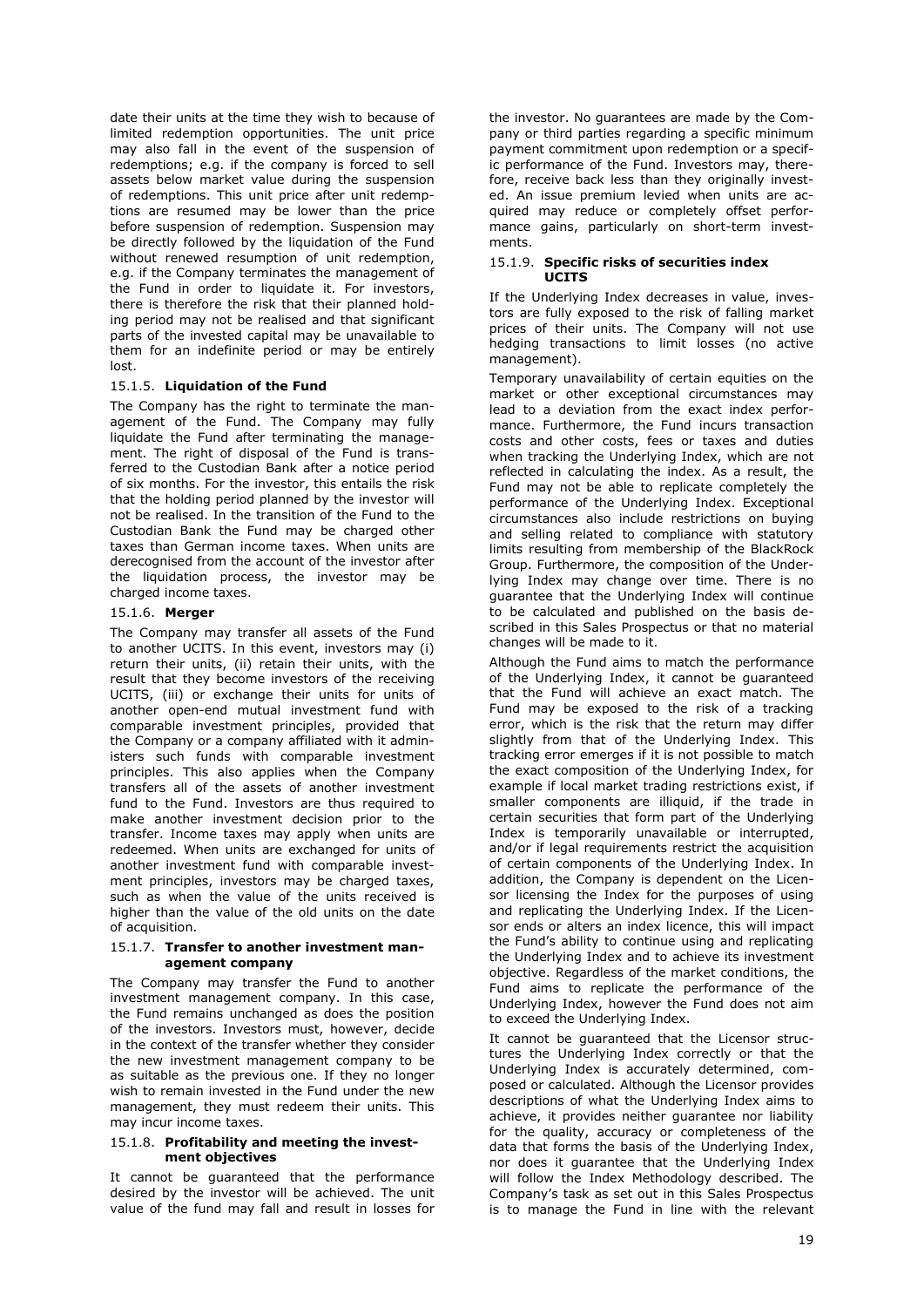Underling Index made available to the Company. Therefore, the Company assumes no warranty or guarantee for error of the Licensor. Errors may occasionally be made with regard to the quality, accuracy and completeness of the data. These may not be noticed or corrected for a certain period of time, particularly if the indices concerned are less frequently used. Therefore, the gains, losses or costs connected with errors by the Licensor are to be borne by the Fund and its unitholders. Thus, for example, a period in which the Underlying Index contained incorrect components, the Fund, which replicates this published Underlying Index, would hold a market risk position in these components, and a lower marketing risk position in the components that the Underlying Index should contain. Errors may therefore have positive or negative impacts on the performance of the Fund and on its unitholders. Unitholders should be fully aware that all gains from errors of the Licensor are retained by the Fund and its unitholders and that all losses from errors of the Licensor are borne by the Fund and its unitholders.

In addition to planned reweightings and reconstitutions, the Licensor can also carry out additional ad hoc reweightings and reconstitutions of the Underlying Index in order, for example, to correct an error in the selection of the index components. If the Underlying Index is reweighted and reconstituted and the Fund reweights and reconstitutes its portfolio in order to replicate the Underlying Index, any transaction costs arising from the reweighting and reconstituting of the portfolio (including capital gains tax and transaction taxes) and any market risk positions are borne directly by the Fund and its unitholders. Unplanned reweightings and reconstitutions of the Underlying Index may also mean that the Fund is exposed to the risk of a tracking error. Errors in the Underlying Index and additional ad hoc reweightings and reconstitutions carried out to the Underlying Index by the Licensor may therefore increase the costs and the market risk of the Fund.

### 15.2. **Risk of negative price performance (market risk)**

The risks below may have a negative effect on the performance of the Fund or the assets held in the Fund and thus also adversely affect the unit value and investors' return on invested capital.

#### 15.2.1. **Risk of change in value**

The assets in which the Company invests on behalf of the Fund are subject to risks. Losses may be incurred if the market value of the assets decreases in relation to the purchase price, or spot and forward prices development differently.

#### 15.2.2. **Capital market risk**

The price or market value performance of financial products is especially dependent on the performance of the capital markets, which in turn are influenced by the general state of the global economy and by the economic and political conditions in the respective countries. Irrational factors such as sentiment, opinions and rumours have an effect on general price performance, particularly on a stock exchange. Fluctuations in prices and market values may also be due to changes in interest rates, exchange rates or the credit quality of an issuer.

#### 15.2.3. **Risk of price changes in equities**

Equities are usually subject to strong price fluctuations and thus the risk of price declines. These fluctuations are particularly influenced by the development of the profits of the issuing company as well as the developments in the industry and the overall economic development. The confidence of market participants in a company may also affect the price performance. This is especially true for companies whose shares are admitted only for a shorter period on the stock exchange or other regulated markets; for such shares even slight changes in forecasts may lead to strong price movements. If the portion of freely tradable shares owned by many shareholders (so-called free float) is low, even smaller buy and sell orders of this share can have a major impact on the market price and thus lead to higher price fluctuations.

#### 15.2.4. **Risk of changes in interest rates**

Investing in fixed-rate securities is associated with the possibility that market interest rates at the time a security is issued may change. If market interest rates rise in comparison with the interest rates at the time of issue, the prices of fixed-rate securities will generally fall. Conversely, if market interest rates fall, the price of fixed-income securities will rise. This price trend means that the current return on a fixed-income security is roughly equivalent to the current market interest rate. The price fluctuations vary significantly, however, depending on the (residual) maturity of the fixedincome securities. Fixed-income securities with shorter maturities generally have lower price risks than fixed-income securities with longer maturities. However, fixed-income securities with shorter maturities generally have lower returns in comparison with fixed-income securities with longer maturities. Money market instruments tend to have lower price risks due to their short maturity not exceeding 397 days. In addition, the interest rates of different interest-rate related financial instruments with similar residual maturities and which are denominated in the same currency may develop differently.

#### 15.2.5. **Risk of negative interest on deposits**

The Company invests the liquid assets of the Fund in the Custodian Bank or other banks on behalf of the Fund. In some cases, an interest rate is agreed for these deposits that is typically based on the European Interbank Offered Rate (Euribor) less a certain margin. If the Euribor falls below the agreed margin, this will cause negative interest on the corresponding account. Depending on developments in the interest rate policy of the European Central Bank, short, medium and long-term bank deposits may have a negative interest.

#### 15.2.6. **Risks in connection with derivative transactions**

The Company may enter into derivative transactions for the Fund. The purchase and sale of options and the conclusion of futures contracts or swaps is associated with the following risks:

- The use of derivatives could result in losses. which are not predictable and may even exceed the amounts employed for the derivative transaction.
- Price changes of the underlying instrument can reduce the value of an option right or futures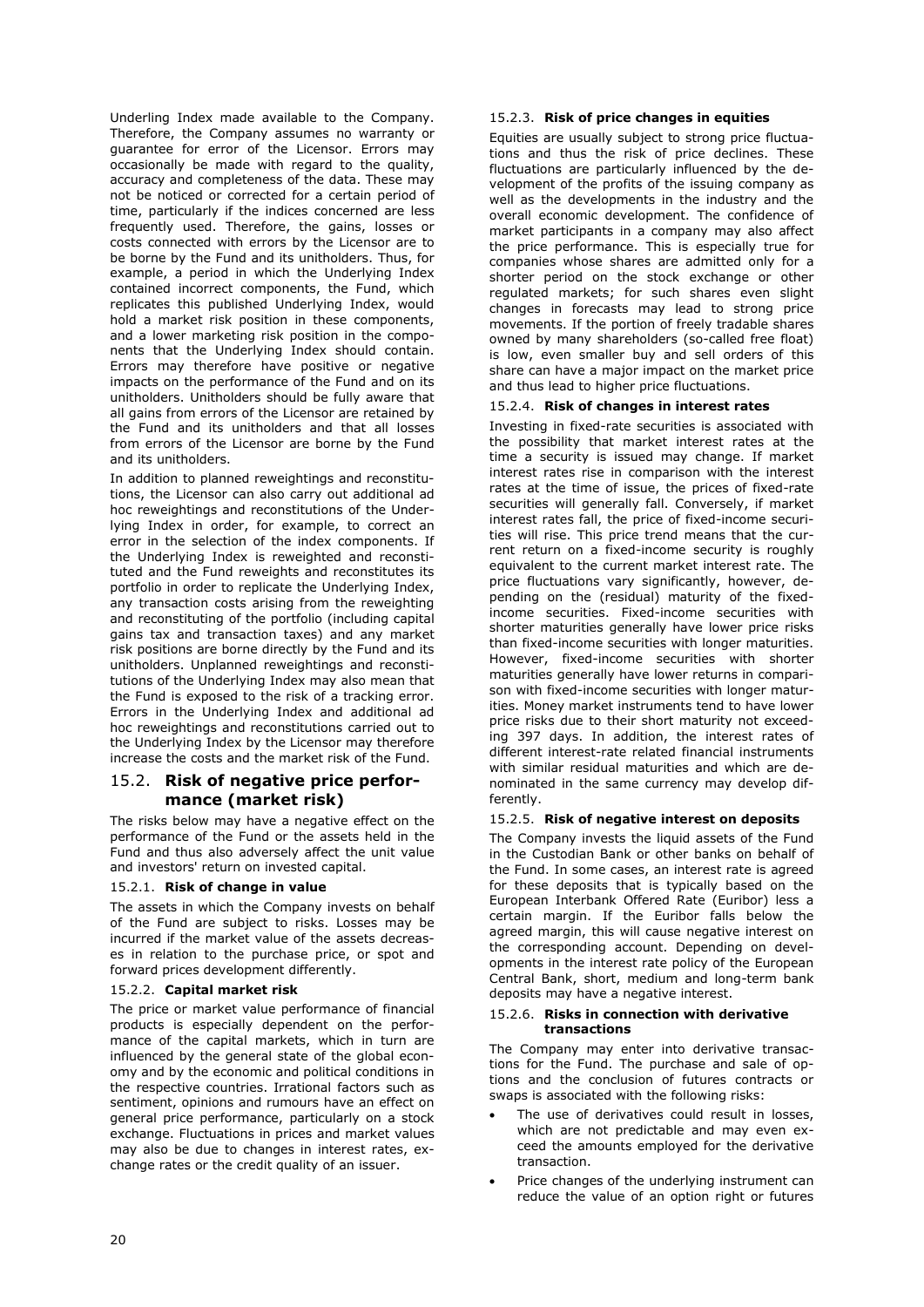contract. If the value decreases until the derivative becomes worthless, the Company may be forced to forfeit the acquired rights. The change in value of the asset underlying a swap may also lead to losses in the Fund.

- There may not be a liquid secondary market for a particular instrument at a given time. It may not be possible to economically neutralise (close) a position in derivatives in certain circumstances.
- The leverage effect of options can influence the value of the fund assets more strongly than is the case with a direct purchase of the underlying assets. The risk of loss cannot be determined when the transaction is concluded.
- The purchase of options is associated with the risk that the option is not exercised because the prices of the underlying assets do not develop as expected, causing the option premium paid by the Fund to be forfeited. The sale of options entails the risk that the Fund may be obligated to accept assets at a price higher than the current market price or deliver assets at a price lower than the current market price. The Fund will then incur a loss amounting to the price difference less the option premium received.
- Futures contracts entail the risk that the Company is required to pay the difference between the underlying price at closing and the market price at the time of settlement or maturity on behalf of the Fund. This would result in the Fund suffering losses. The risk of loss cannot be determined when the futures contract is concluded.
- The possible necessity of an offsetting transaction (settlement) is associated with costs.
- The Company's forecasts of the future performance of underlying assets, interest rates, exchange rates and foreign exchange markets may prove to be incorrect.
- It may not be possible to buy or sell the assets underlying the derivatives at a favourable time or they may have to be bought or sold at an unfavourable time.

Over-the-counter (OTC) transactions can involve the following risks:

- A regulated market may not existing, making it difficult or impossible for the Company to sell financial instruments acquired on the OTC market on behalf of the Fund.
- The individual agreement may make it difficult or impossible to conclude an offsetting transaction (settlement) or considerable costs may be associated with such settlement.

#### 15.2.7. **Risk of price changes of convertible bonds and bonds with warrants**

Convertible bonds and bonds with warrants represent the right to convert the bond into shares or to acquire shares. The development of the value of convertible bonds and bonds with warrants is therefore dependent on the performance of the underlying shares. The risks associated with the performance of the underlying shares may therefore also affect the performance of convertible bonds and bonds with warrants. Bonds with warrants, which give the issuer the right to grant the investor a fixed number of shares in lieu of repayment of the nominal amount (*reverse convertibles*), are dependent to a considerable extent on the corresponding share price.

#### 15.2.8. **Risks associated with the receipt of collateral**

The Company receives collateral for derivative transactions. Derivatives may increase in value. In this case, the collateral received might be insufficient to cover the full amount of the delivery or retransfer claims of the Company against to the counterparty.

The Company may invest cash collateral in blocked accounts, high-quality government bonds or in money market funds with short maturity structures. However, the bank at which the accounts are kept may fail. Government bonds or money market funds may decline in value. When the transaction is concluded, the full amount of the collateral provided might no longer be available, but the Company is still required to repay it at its original amount for the Fund. The Fund would then have to bear the losses sustained from the collateral.

#### 15.2.9. **Inflation risk**

All assets are subject to devaluation through inflation. This applies to the assets held in the Fund. The inflation rate may be higher than the increase in value of the Fund.

#### 15.2.10. **Currency risk**

The Fund's assets may be invested in currencies other than the fund currency. The Fund receives income, repayments and proceeds from such investments in the respective currency. If the value of this currency falls in relation to the fund currency, this reduces the value of such investments and thus the value of the Fund's assets.

#### 15.2.11. **Concentration risk**

**The Underlying Index of the Fund concentrates investments on a particular national market. This makes the Fund exclusively dependent on the performance of this national market, and not on the overall market.**

#### <span id="page-21-0"></span>15.2.12. **Risks associated with investing in investment units**

The risks of investment units that are acquired for the Fund (called target funds), are closely related to the risks of the assets contained in these funds or the investment strategies they pursue. However, as the managers of the individual target funds act independently of each other, it may also happen that several target funds have the same or opposite investment strategies. This may result in the accumulation of existing risks, and any opportunities might be offset. It is generally not possible for the Company to control the management of the target funds. Their investment decisions do not necessarily have to correspond with the assumptions or expectations of the Company. The Company will often not be promptly informed of the current composition of the target funds. If the composition does not correspond to its assumptions or expectations, it may react only with a considerable delay by returning target fund units.

Furthermore, target funds could temporarily suspend the redemption of units. If this happens, the Company is prevented from selling its units in the target fund by returning them to the Management Company or Custodian Bank of the target fund in exchange for the payment of the redemption price.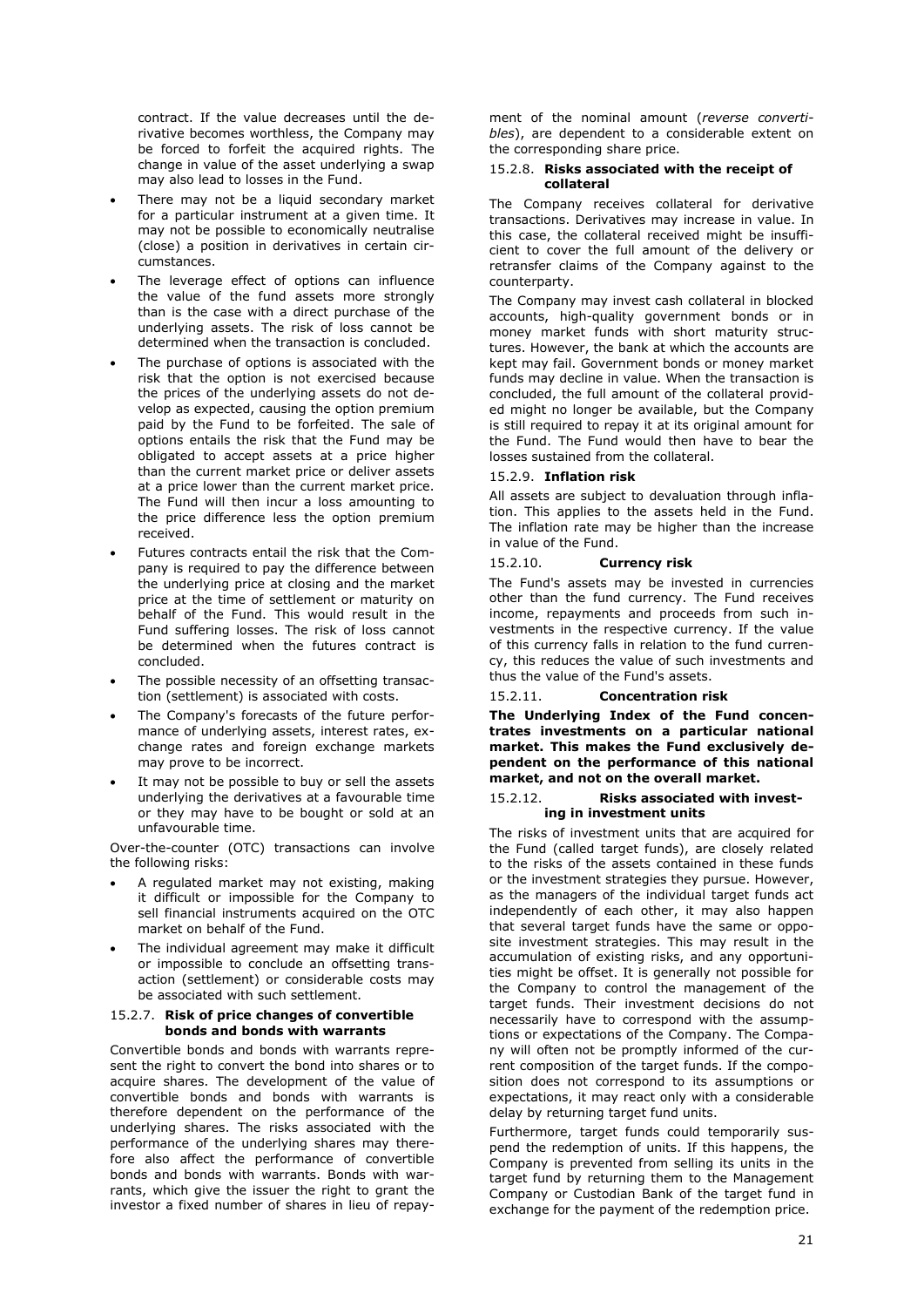#### 15.2.13. **Risks arising from the investment spectrum**

With respect to the investment principles and limits stipulated by law and by the Investment Conditions, which provide for a relatively wide investment range for the Fund, the actual investment strategy may be focused primarily on acquiring assets in e.g. only a few industries, markets or regions/countries. This focus on a few specific investment sectors may be associated with risks (e.g. narrow market, high degree of fluctuation in certain economic cycles). The annual report provides retrospective information about the investment strategy for the previous reporting year.

### 15.3. **Risks of restricted or increased liquidity of the Fund (liquidity risk)**

The risks below may adversely affect the liquidity of the Fund. This could result in the Fund being temporarily or permanently unable to meet its payment obligations or in the Company temporarily or permanently being unable to fulfil redemption requests from investors. Investors might not be able to meet their planned holding period and the invested capital or part thereof might be unavailable to them for an indefinite period. If liquidity risks occur, the value of the Fund assets and thus the unit value could decline, for example, if the company is forced, where legally permissible, to sell assets for the Fund below market value. If the Company is not able to fulfil investors redemption requests, this may also lead to suspension of redemption and, in extreme cases, to the subsequent liquidation of the Fund.

### 15.3.1. **Risk arising from investing in assets**

Assets which are not admitted for official trading on a stock exchange or listed on another regulated market may also be acquired for the Fund. It cannot be guaranteed that these assets can be resold without a discount or delay or that they cannot be resold at all. Depending on the market situation, the volume, the timing and budgeted costs, it may only be possible to sell even assets admitted to the stock market at heavy discounts or it may not be possible to sell them at all. Although only assets which can in principle be liquidated at any time may be acquired for the Fund, it cannot be ruled out that it might only be possible, temporarily or permanently, to sell them at a loss.

#### 15.3.2. **Risk through borrowing**

The Company may take out loans on behalf of the Fund in accordance with Point [12](#page-17-1). " [Bor](#page-17-1)[rowing](#page-17-1)". In addition loans with variable interest rates can have a negative effect on the Fund assets if interest rates rise. If the Company is required to repay a loan and cannot do so through follow-up financing or using the liquidity available to the Fund, it may be forced to realise assets prematurely or in less favourable conditions than intended.

#### 15.3.3. **Risks posed by increased redemptions or subscriptions**

Subscriptions and redemptions made by investors entering and exiting the Fund result in the increased or decreased liquidity of the Fund's assets. The inflows and outflows can lead to a net inflow or net outflow of the Fund's liquid assets. This net inflow or outflow may cause the Fund Manager to buy or sell assets, which involves transaction costs.

This is especially true when the inflows or outflows result in the liquid assets exceeding or falling below the ratio established by the Company for the Fund. The resulting additional transaction costs are charged to the Fund and may adversely affect the performance of the Fund.

#### 15.3.4. **Risk associated with holidays in certain regions/countries**

Depending on the investment strategy, investments for the Fund may be made particularly in certain regions/countries. Local holidays in these regions/countries may cause divergences between the trading days on stock exchanges in these regions/countries and the Fund's valuation dates. On a day that is not a valuation date, the Fund might not react to market developments in the regions/countries on the same day, or on a valuation date that is not a trading day in these regions/countries, it might not trade on the market there. This may prevent the Fund from realising assets in the required time. This may adversely affect the ability of the Fund to fulfil redemption requests or meet other payment obligations.

### 15.4. **Counterparty risks including credit and collection risk**

The risks below may have a negative effect on the performance of the Fund and thus also adversely affect the unit value and investors' return on invested capital. If the investor sells units in the Fund at a point in time at which a counterparty or central counterparty has defaulted, thus negatively affecting the value of the Fund's assets, the investor may receive only part of the capital invested in the Fund or none of it.

#### 15.4.1. **Risk of settlement default/counterparty risk (except central counterparties)**

The default of an issuer or of a contracting party (counterparty) against which the Fund has claims may result in losses for the Fund. Issuer risk describes the effect of the particular developments concerning an issuer which, in addition to the general trends on the capital markets, have an effect on the price of a security. Even if securities are carefully selected, losses may result if issuers become insolvent. The party to an agreement concluded on behalf of the Fund may default partially or completely (counterparty risk). This applies to all agreements that are entered into on behalf of the Fund.

#### 15.4.2. **Risk arising from central counterparties**

A central counterparty (CCP) acts as an intermediary institution in certain transactions for the Fund, particularly in transactions involving derivative financial instruments. In this case, it acts as a buyer to the seller and the seller to the buyer. A CCP hedges against the risk that its business partners may not be able to provide the agreed services through a series of protection mechanisms that enable it at any time to offset losses from the transactions entered into (e.g. through collateralisation). Despite these protections, the possibility that a CCP may itself become overindebted and fail cannot be ruled out, which could also affect the claims of the Company for the Fund. This can result in losses to the Fund.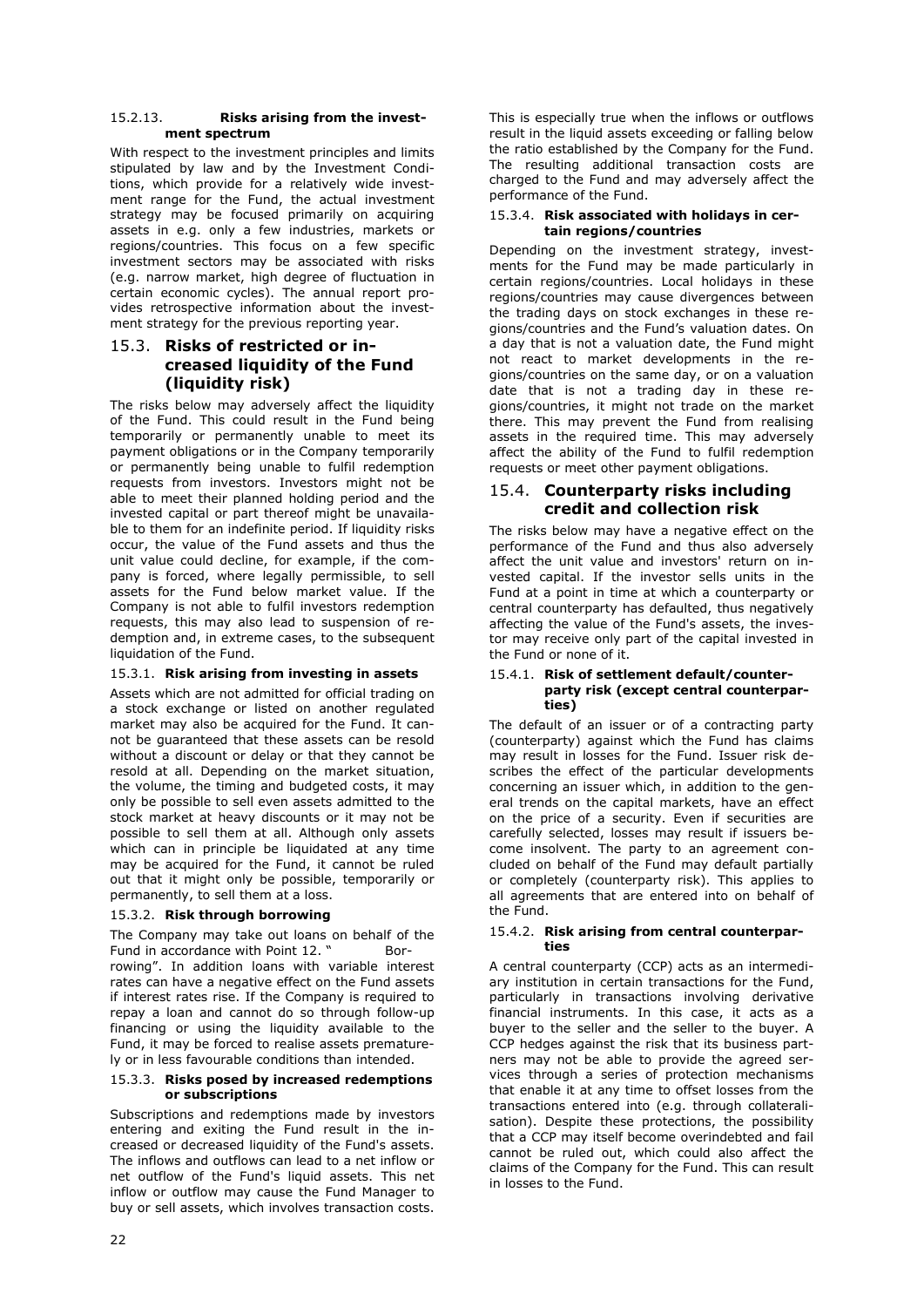### 15.5. **Operational and other risks of the Fund**

The risks below may have a negative effect on the performance of the Fund and thus also adversely affect the unit value and investors' return on invested capital.

#### 15.5.1. **Risks posed by criminal actions, irregularities or natural disasters**

The Fund may become a victim of fraud or other criminal acts. It may suffer losses due to misunderstandings or errors by employees of the Company or third parties or be damaged by external events such as natural disasters.

#### 15.5.2. **Country or transfer risk**

There is the risk that, in spite of the ability to pay, a foreign debtor cannot make payments when due or at all or only in another currency because the country in which his registered offices are located lacks the ability to make transfers or the willingness to make transfers, or for similar reasons. For example, payments to which the Company has a claim on behalf of the Fund might not be made at all or might be made in a currency that is not (or is no longer) convertible owing to currency restrictions, or might be made in another currency. If the debtor pays in another currency, this position is subject to the currency risk presented above.

#### 15.5.3. **Legal and political risks**

Investments may be made on behalf of the Fund in jurisdictions in which German law does not apply, or in case of dispute, the place of jurisdiction is outside Germany. Any resulting rights and obligations of the Company for the account of the Fund may differ from those in Germany to disadvantage of the Fund or the investor. The Company may recognise political or legal developments, including the amendments to the legal framework, in these jurisdictions too late or not at all, or they may lead to restrictions on assets that can be purchased or that have already been purchased. These consequences may also arise when the legal framework for the Company and/or the management of the Fund in Germany changes.

#### 15.5.4. **Change in the tax environment**

The summary of tax regulations in this Sales Prospectus is based on current knowledge of the legal situation. The information is directed towards individuals who have unlimited liability for income tax or corporation tax in Germany. However, we accept no responsibility for any changes in tax treatment as a result of legislative or judicial actions or decrees issued by the tax authorities.

A change in mistakenly established tax bases for previous financial years (e.g. by the external auditor) may lead, when a correction is essentially disadvantageous to the investor and beyond the control of the Company, to the investor having to bear the tax burden for previous financial years even though that investor may not have been invested in the Fund at that time. Conversely, the situation may arise where an investor may no longer benefit from an essentially advantageous correction relating to the current and the previous financial years in which he was invested in the Fund because he has redeemed or sold his units before the related change is implemented.

Furthermore, a correction to tax data may lead to taxable income or tax advantages being assessed in a tax year other than the one to which it/they relate and to this having a negative effect on the individual investor.

The Company (or its representative) may file claims on behalf of the Fund to recover withholding tax on dividend and interest income (if any) received from issuers in certain countries. Whether or when the Fund will receive a withholding tax refund in the future is within the control of the tax authorities in such countries. Where the Company expects to recover withholding tax for the Fund based on a continuous assessment of probability of recovery, the net asset value of that Fund generally includes accruals for such tax refunds. The Company continues to evaluate tax developments for potential impact to the probability of recovery for the Fund. If the likelihood of receiving refunds materially decreases, for example due to a change in tax regulation or approach, accruals in the Fund's net asset value for such refunds may need to be written down partially or in full, which will adversely affect the Fund's net asset value. Investors in the Fund at the time an accrual is written down will bear the impact of any resulting reduction in net asset value regardless of whether they were investors during the accrual period. Conversely, if the Fund receives a tax refund that has not been previously accrued, investors in the Fund at the time the claim is successful will benefit from any resulting increase in the Fund's net asset value. Investors who sold their units prior to such time will not benefit from such net asset value increase.

#### 15.5.5. **FATCA and other international reporting systems**

Investors should also read the information in section "[FATCA and other international reporting sys](#page-35-0)[tems](#page-35-0)" under Point [30.9,](#page-35-0) particularly in relation to the consequences if the Company does not meet the conditions of such reporting systems.

#### 15.5.6. **Key personnel risk**

If the Fund's investments perform very well over a certain period of time, this success may be partly due to the aptitude of the traders and so to the correct decisions of its management. However, the composition of the Fund's management may change. New decision-makers may be less successful in their activities.

#### 15.5.7. **Custodial risk**

When assets are held in custody, especially in foreign countries, there is a risk of loss resulting from the insolvency, or violation of due diligence by the Custodian or force majeure.

#### 15.5.8. **Risks of trading and clearing mechanisms (settlement risk)**

In the settlement of securities transactions there is the risk that one of the parties fails to pay on time or in accordance with the agreement or does not deliver the securities on time. This settlement risk also exists when trading in other assets for the Fund.

#### 15.5.9. **Risk of investment restrictions**

As a result of the investments of the BlackRock Group, the possible investment strategies of the Fund may be subject to investment restrictions. In this connection, the investments of the BlackRock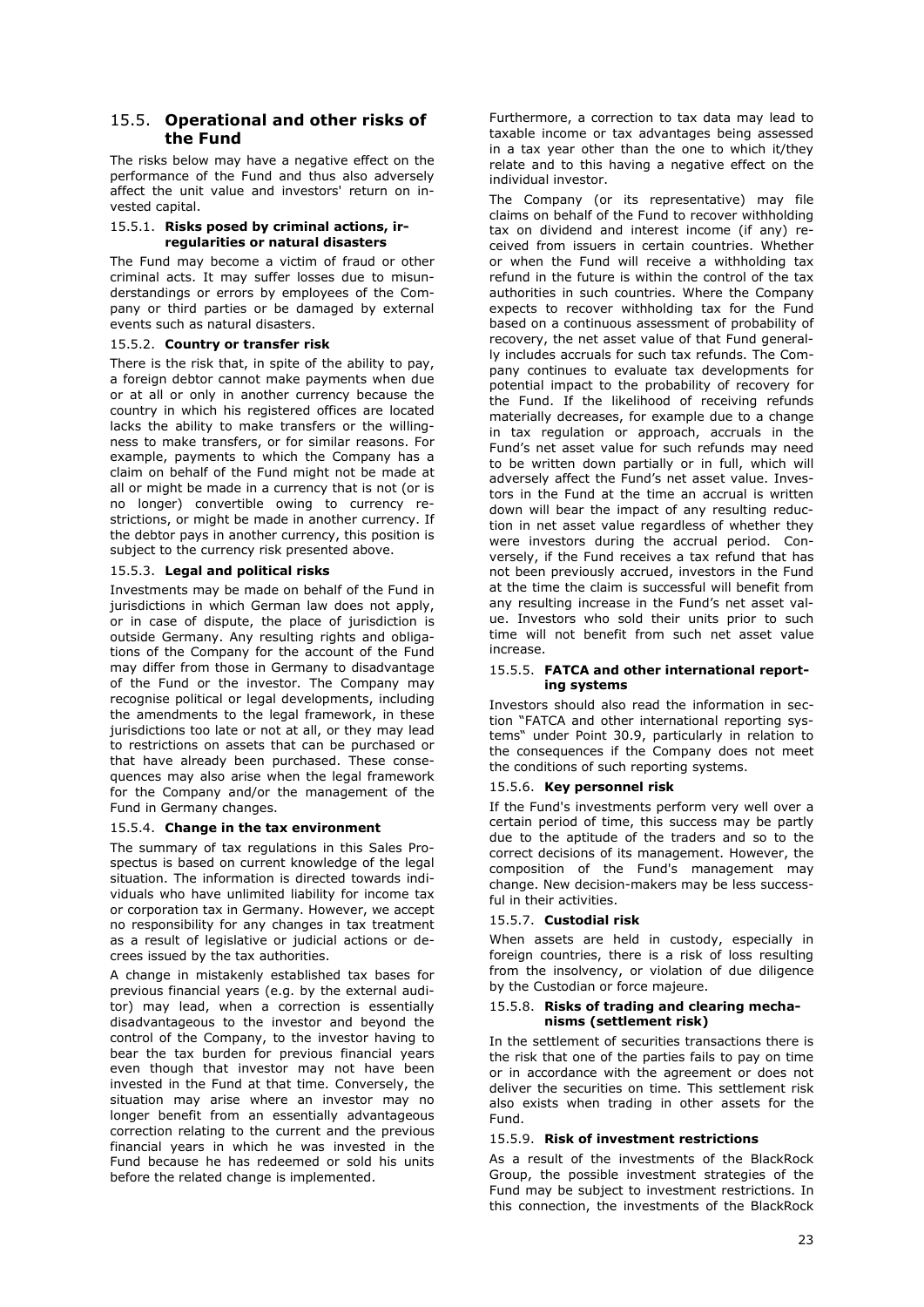Group are also considered to be investments on behalf of accounts managed by the BlackRock Group or the PNC Group.

For example, there may be overall investment limits that may not be exceeded arising from the definition under corporate or supervisory law of the ownership of regulated companies in regulated markets.

Violation of these investment limits without the issue of a corresponding authorisation or other regulatory or corporate approval may have disadvantages or transaction restrictions for the BlackRock Group and the Fund.

Reaching any such overall investment limits may have as a result that the Fund will no longer be in a position, for regulatory or other reasons, to make or sell investments or to exercise the rights of such investments.

In view of possible regulatory restrictions of ownership rights or other restrictions that result from reaching the investment limits, the Company is therefore entitled to restrict the acquisition of investments, the disposal of existing investments or the exercise of rights (including voting rights) in any other way.

# 16. Explanation of the risk profile of the Fund

The risk profile is based on a return and risk scale of 1 to 7, where 1 indicates a fairly low risk, but also typically lower returns, and 7 indicates a fairly high risk, but also typically higher returns.

The Fund is currently in category 6 because of the nature of its investments, which include the risks listed below.

The indicator is based on historical data and may not be a reliable indication of the future risk profile of the Fund. The risk category shown is not guaranteed and may change over time. The relevant current categorisation can be found in the Key Investor Information. The lowest category cannot be equated with a risk-free investment. These factors may affect the value of investments or result in losses.

The investment risk is concentrated in specific sectors, countries, currencies or companies. Consequently, the Fund is more sensitive to local economic, market, political or regulatory events.

The value of equities and equity-like securities is in some cases affected by daily price movements on the stock exchanges. Additional factors are political and economic reports and important corporate events and corporate results.

Specific risks that are not captured in an appropriate manner by the risk indicator include counterparty risk.

# 17. Profile of a typical investor

The Fund is aimed at all types of investors seeking to improve or optimise their assets. The investor must be willing and able to accept significant fluctuations in the value of the units and the possibility of a significant loss of capital. The Fund is suitable for medium- and long-term investment, though the Fund may also be suitable for shorter term exposure to the Underlying Index.

# 18. Units

The rights of investors are documented exclusively in global certificates. These global certificates are stored in a central securities depository. No claim can be made by an investor for the delivery of individual unit certificates. The acquisition of units is only possible in conjunction with depository custody. The units are bearer fund units and certify the claims of the owner vis-à-vis the Company.

# 19. Issue and redemption of units

### 19.1. **Issue of units**

In principle, the number of units issued is not restricted. Units may be acquired from the Designated Sponsors listed on the inside cover. Units are issued by the Custodian Bank at the issue price, which corresponds to the net asset value per unit plus any issue premium due. The calculation of the net asset value is explained in the section entitled "[Issue and redemption prices](#page-27-0)". The Company reserves the right to temporarily suspend or terminate the issue of units.

When purchasing units directly through the Company or the Custodian Bank – i.e. on the primary market – the issue premiums stipulated in "Overview of existing unit classes" immediately preceding the "General Investment Conditions" are charged.

### <span id="page-24-1"></span>19.2. **Redemption of units**

Investors may demand the redemption of units on any exchange trading day. Redemption orders must be submitted to the Custodian Bank or the Company. The Company is obliged to redeem the units at the currently valid redemption price that corresponds to the unit value calculated on this day less a redemption fee, if applicable. Additional charges may be incurred when units are redeemed via a third party.

Units repurchased by an investor are redeemed for cash. The payment is subject to the condition that investors have previously undergone all necessary checks to establish their identity and prevent money laundering. Redemptions in return for contributions in kind may be offered at the discretion of the Company upon request from an investor.

Repurchase orders are executed by the deadline for trading requests on the trading day on which the units are returned to the Transfer Agent's account, after deduction of all applicable charges and fees and other reasonable administrative expenses, provided that the completed redemption order has also been received.

When selling units directly to the Company or the Custodian Bank – i.e. on the primary market – the redemption fees stipulated in "Overview of existing unit classes" immediately preceding the "General Investment Conditions" are charged.

### <span id="page-24-0"></span>19.3. **Settlement of issue and redemption of units**

The Company respects the principle of the equal treatment of investors by guaranteeing that no investor can create advantages for itself by purchasing or selling investments in the funds of the company at already known unit values. It therefore sets a daily order acceptance deadline. In principle,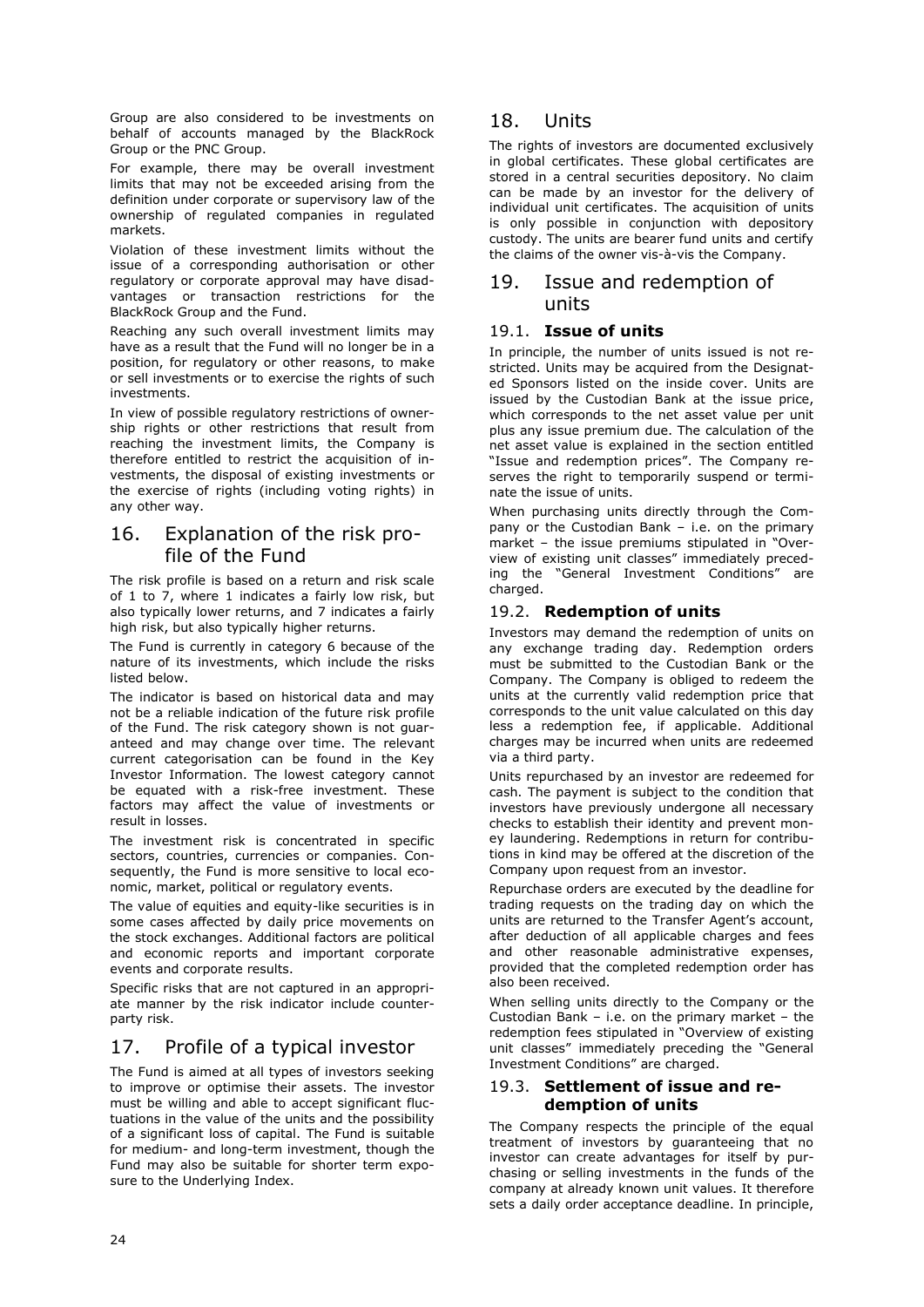purchase and redemption orders received by the order acceptance deadline set by the Company or the Custodian Bank will be settled at the issue or redemption price announced on the following trading day. Orders received by the Custodian Bank or the Company after the deadline are settled on the following valuation day as described in Sentence 2 at the unit value calculated on that day. The order acceptance deadline for this Fund is published on the Company's website at www.ishares.de. The Company may change the deadline at any time.

In addition, third parties, such as the Custodian Bank of the investor, may act as brokers in the issue and redemption of units. This can lead to longer settlement times. The Company has no control over the various settlement methods of the custodians.

### <span id="page-25-2"></span><span id="page-25-1"></span>19.4. **Suspension of redemption of units**

The Company may temporarily suspend the redemption of units in exceptional circumstances when suspension appears necessary to protect the interests of the investors. Exceptional circumstances include, for example, if there is an unscheduled closing of a stock exchange on which a significant portion of the securities of the Fund is traded or if the assets of the Fund cannot be valued. BaFin may also order the Company to suspend the redemption of units if this is required to protect the interests of investors or the public.

The Company reserves the right to redeem or exchange the units at the current price only after it has promptly sold assets held by the Fund with due consideration of the interests of all investors. A temporary suspension may be directly followed by the liquidation of the Fund without renewed resumption of redemption of units (see Section "[Liquidation, transfer and merger of the Fund](#page-29-0)" for further details).

The Company shall inform investors of the suspension and resumption of redemption of units through publication in the Bundesanzeiger and on the Internet at [www.ishares.de.](http://de.ishares.com/de/rc/) Information will also be provided to investors by their Custodians via a durable medium, such as hard copy or electronically.

### <span id="page-25-0"></span>20. Liquidity management

- 1. The Company has established written policies and procedures for the Fund that enable it to monitor the liquidity risk of the Fund and to ensure that the liquidity profile of the Fund's investments covers the Fund's underlying liabilities. The policies and procedures are as follows:
	- a) The Company monitors the liquidity risks which may arise at the level of the Fund or the assets. In doing so, it assesses the liquidity of the assets held in the Fund in relation to the Fund assets. The liquidity assessment includes an analysis of the trading volume, the complexity of the asset and the number of trading days that are required to dispose of the asset. The Company also monitors investments in target funds and their redemption policies and the resulting potential impact on the liquidity of the Fund.

b) The Company monitors the liquidity risks that may arise due to increased redemption requests by investors.

The Company reviews these policies periodically and updates them accordingly.

- 2. The Company regularly (at least annually) conducts stress tests with which they can assess the liquidity risk of the Fund. The Company conducts the stress tests on the basis of reliable and current quantitative or, if this is not adequate, qualitative information. If appropriate, the stress tests simulate a lack of liquidity of the assets in the Fund. They cover market risks and their effects. The take into account valuation sensitivities under stress conditions. They are carried out taking into account the investment strategy and the liquidity profile of the assets at the frequency appropriate to the type of fund.
- 3. The return rights both in normal and exceptional circumstances as well as the suspension of redemption are shown in the section "Units - Issue and redemption of units - Suspension of redemption of units". The risks associated herewith are described under" Risk Factors– General risks of investment in the Fund – Suspension of redemption" and under "Risks of restricted or increased liquidity of the Fund (liquidity risk)".

# 21. Exchanges and markets

### 21.1. **General information**

The units of the Fund are admitted for trading on the following stock exchanges:

### **Frankfurt Stock Exchange**

Deutsche Börse AG Börsenplatz 4 60485 Frankfurt/Main, Germany Telephone: +49 (0) 69 - 211 - 0 Fax: +49 (0) 69 - 211 - 12005

### **SIX Swiss Exchange**

SIX Swiss Exchange AG Pfingstweidstrasse 110 8021 Zurich, Switzerland Telephone: +41 (0) 58 - 399 - 5454 Fax: +41 (0) 58 - 499 - 5455

### **Borsa Italiana**

Borsa Italiana Piazza degli Affari 6 20123 Milan, Italy Telephone: +39 (0) 2 724261 Fax: +39 (0) 2 72004333

### **Vienna Stock Exchange**

Wiener Börse AG Wallnerstr. 8 1010 Vienna, Austria Telephone: +43 (0) 1 53165 0 Fax: +43 (0) 1 53297 40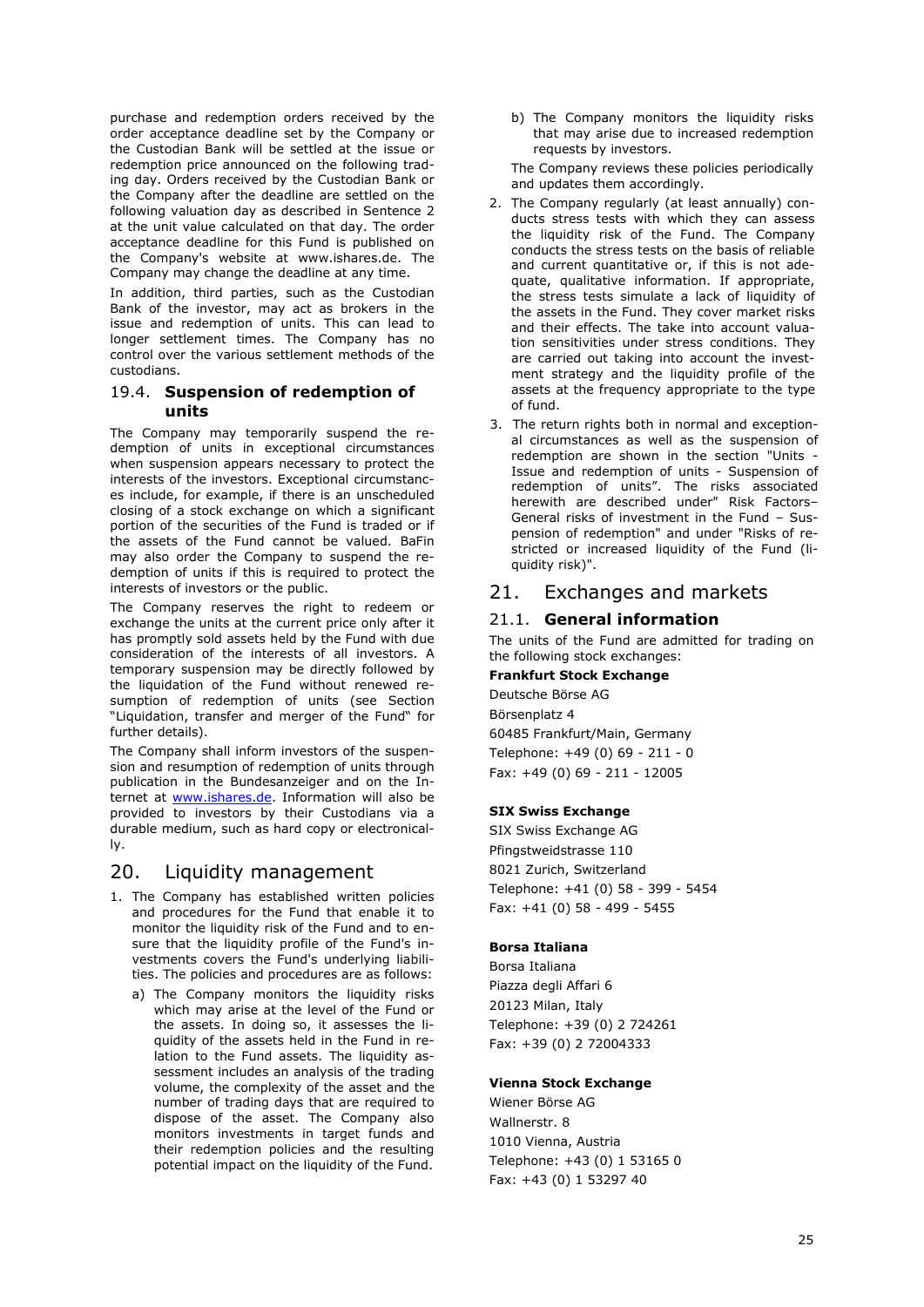#### **Bolsa Mexicana de Valores**

Bolsa Mexicana de Valores S.A.B. de C.V. Av. Paseo de la Reforma 255 Juárez Cuauhtémoc 06500 Mexico City, D. F., Mexico Telephone: +52 (0) 55 5342 - 9000 Fax: +52 (0) 555 726 6805

The possibility of units being traded on other markets cannot be excluded.

### 21.2. **Function of the Designated Sponsors**

The Designated Sponsors, also known as Market Makers or Permanent Liquidity Providers, ensure sufficient liquidity for both buyers and sellers. A Designated Sponsor provides a purchase (bid) price and a sales (ask) price at which investors can purchase or sell fund units at any time.

### 21.3. **Description of the Authorised Participants**

The Authorised Participant is a market maker, Designated Sponsor or market participant or broker which is registered with the Company as an authorised participant and therefore able to subscribe directly to, or redeem directly from, the Company for Fund units (i.e. the Primary Market).

### 21.4. **Risks of exchange trading**

The obligation of the Designated Sponsors to maintain liquidity is limited to certain volumes (minimum quotation volumes) at maximum spreads. The minimum quotation periods of bid and offer prices do not usually extend to the entire effective trading period. This may lead to a brief interruption in the setting of the price. This can result in the execution of orders that do not meet the quality criteria established for that stock exchange.

### 21.5. **Dealing in units on the secondary market**

Units may be purchased or sold by all investors on the secondary market either via a recognised stock exchange in which the units are admitted for trading, or over the counter.

Fund units will be listed on one or more recognised stock exchanges. Units are listed on recognised stock exchanges with a view to allowing investors to buy and sell units on the secondary market in any amount above a minimum of one unit. This is usually done through a broker/dealer. Market makers (who may be, but are not required to be, Authorised Participants) will provide liquidity and bid and offer prices in accordance with the requirements of the relevant recognised stock exchange in order to encourage the trading of units on the secondary market.

All investors seeking to buy or sell units in a fund on the secondary market should submit their orders through their respective broker. Orders for the purchase of units on the secondary market via the recognised stock exchanges or over the counter may incur brokerage and/or other costs that are not charged by the Company and over which the Company has no control. Information about such fees is publicly available or may be requested from stock brokers via the recognised stock exchanges on which the units are listed.

No issue premiums or redemption fees apply to units purchased or sold on an exchange - i.e. in secondary market trade. The price of units traded on the secondary market is determined by the market and the prevailing economic conditions that may affect the value of the underlying assets. The market price of a unit listed or traded on a stock exchange may not reflect the net asset value per unit of a Fund.

The secondary market trading schedule depends on the rules of the stock exchange on which the units are traded or on the terms and conditions of the respective over-the-counter transaction. Further information on the applicable trading schedule, is available from specialist advisors or brokers.

Investors may redeem their units through an Authorised Participant by selling their units (directly or via a broker) to the Authorised Participant.

Investors requesting a repurchase of their units may be subject to taxes, including withholding taxes or transaction taxes, where applicable. It is therefore recommended that investors seek professional advice prior to requesting redemption with regard to the tax implications of the redemption under the law of the country in which they may be subject to taxation.

Investors may also redeem their units directly through the Company or the Custodian Bank i.e. on the primary market (see Section [19.2](#page-24-1) "[Redemption](#page-24-1)  [of units](#page-24-1)" for further details).

# 22. Portfolio transparency strategy and indicative net asset value

### 22.1. **Portfolio transparency strategy**

Investors and prospective investors can view a list of the securities held by the Fund at the official iShares website [\(www.iShares.com\)](http://www.ishares.com/). This is subject to any applicable restrictions under the license the Company has received from the licensor of the underlying index.

### 22.2. **Indicative Net Asset Value**

Deutsche Börse AG or one of its affiliates calculates the indicative net asset value of the Investment Fund continuously during trading hours. The indicative net asset value (iNAV®) is the net asset value of a fund calculated in real time (every 15 seconds) during trading hours. The values are intended to provide the investors and market participants a continuous indication of the value of a fund. The values are usually calculated on the basis of an assessment of the actual fund portfolio using realtime prices from all relevant stock exchanges.

The Deutsche Börse Group was tasked by the Company with determining and publishing the iNAV® values of the funds. iNAV® values are distributed via the CEF Datafeed of the Deutsche Börse and on the terminals of the major market data providers as well as on a wide range of websites with stock market data including the site of the Deutsche Börse at [http://deutsche-boerse.com.](http://deutsche-boerse.com/) The iNAV® does not correspond to the value of a unit or the price at which the unit can be subscribed or redeemed or bought or sold on an exchange, and must not be understood in this way. In particular, the iNAV<sup>®</sup> may be used for a fund in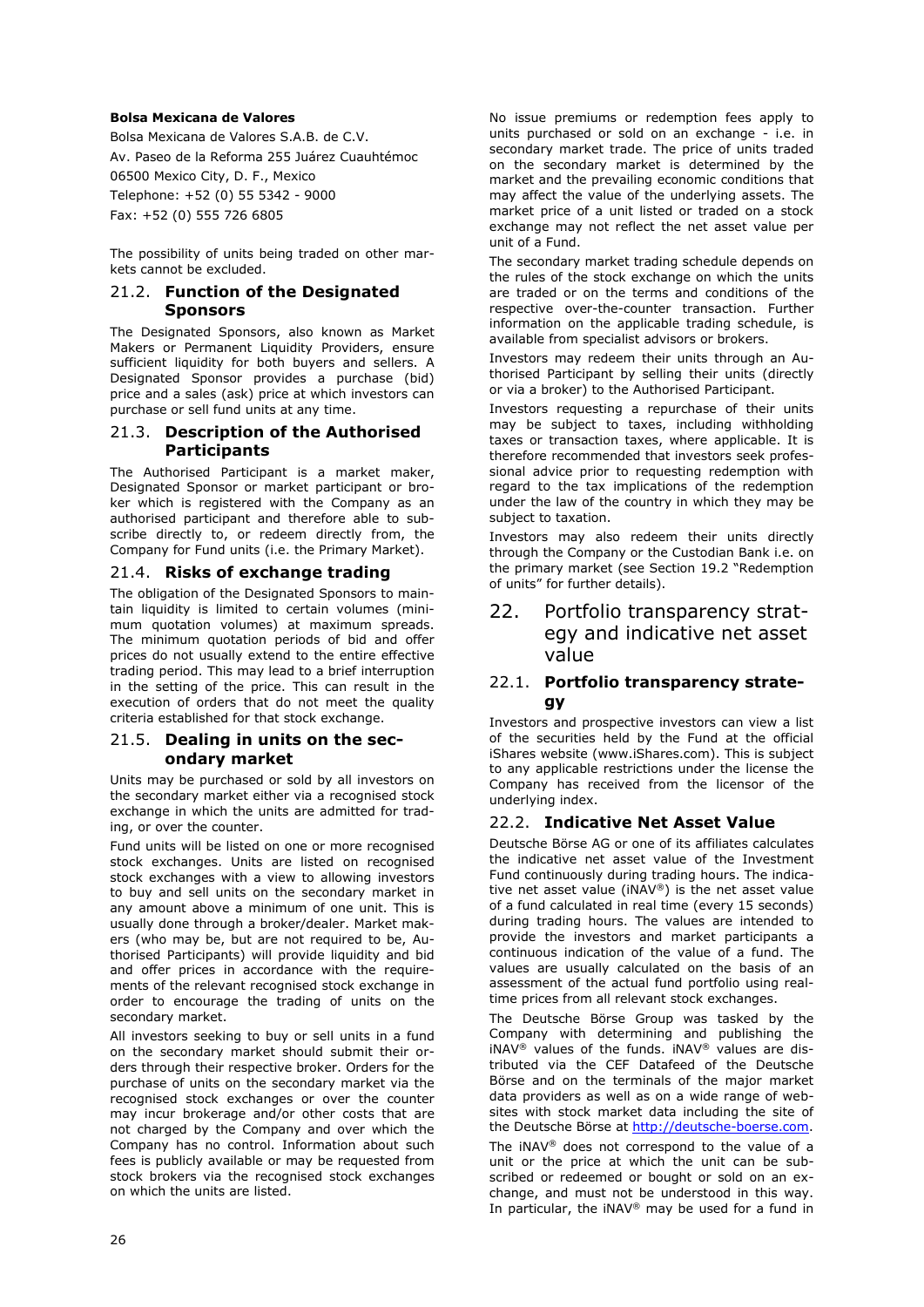which the components of the underlying index or the investments are not actively traded during the period of publication of this iNAV®, may not correspond to the true value of the unit or be misleading, and should not be relied upon. The lack of provision of iNAV® during the trading period does not in itself result in the suspension of trading of the units on an exchange. Instead, the regulations of the exchange govern the suspension of trading. The calculation and publication of the iNAV® can include delays in obtaining the prices of the key components which are based on the same components of, for example, the underlying index or the assets themselves, the iNAV® of other exchangetraded funds with the same benchmark index or the same assets. Investors wishing to subscribe or sell units on an exchange should make their investment decisions not only on the basis of the iNAV® provided, but should also consider other market data, economic and other factors (possibly including information about the Underlying Index or the assets, the key components and financial instruments on which the Underlying Index is based or the assets that the Fund is permitted to acquire). The Company, or persons appointed by it, the Custodian Bank, designated sponsors and the other service providers are not liable to any person who relies on the iNAV®.

## 23. Issue and redemption prices and expenses

### <span id="page-27-0"></span>23.1. **Issue and redemption prices**

On each valuation day, the Custodian Bank shall determine the value of the assets of the Fund less liabilities (the net asset value) for the purpose of calculating the issue and redemption prices for the units.

The unit value is calculated by dividing the net asset value by the number of units in circulation.

The unit value is calculated separately for each unit class by allocating the costs of launching new unit classes and the management fee incurred by a particular unit class, including income adjustment if applicable, exclusively to this unit class.

The issue and redemption prices are determined for each stock exchange trading day, i.e. the valuation dates fall in principle on all stock exchange trading dates. On public holidays under the KAGB that are stock exchange days and 24 and 31 December each year, the Company and the Custodian Bank may interrupt their daily price calculation. At present, unit prices are not calculated on 1 January, Good Friday, Easter Monday, 1 May, Whit Monday, 24 December, Christmas Day, Boxing Day and New Year's Eve. The Company reserves the right to decide whether to calculate a net asset value on Easter Monday and New Year's Eve and whether therefore a redemption of units takes place on these days or not.

### 23.2. **Suspension of calculation of issue and redemption prices**

The Company may temporarily suspend calculation of the issue and redemption prices under the same conditions as for redemption of units. These are detailed further in Point [19.4.](#page-25-2) ( Suspension of [redemption of units\)](#page-25-2).

### 23.3. **Issue premium**

When the issue price is determined, an issue premium shall be added to the unit value. The issue premium is up to 2 percent of the unit value. The issue premiums for the respective unit classes are listed in the "Overview of existing unit classes" directly before the "General Investment Conditions". This issue premium may reduce or completely offset performance gains, particularly on short-term investments. The issue premium is basically a fee for the distribution of the units of the Fund. The Company may pass on the issue premium as compensation for services provided by intermediaries.

### 23.4. **Redemption fee**

When a redemption price is determined, a redemption fee is deducted from the unit value. The redemption fee is up to 1 percent of the unit value. The redemption fees for the respective unit classes are listed in the "Overview of existing unit classes" directly before the "General Investment Conditions". This redemption fee may reduce or completely offset performance gains, particularly on short-term investments. The Company shall receive the redemption fee.

### 23.5. **Publication of issue and redemption prices**

The issue and redemption prices and, where applicable, the net asset value per unit are published regularly on www.iShares.de.

### 23.6. **Costs incurred on the issue and redemption of units**

No additional charges shall be levied for the issue and redemption of units by the Company or the Custodian Bank. Issue and redemption shall take place at the issue price (unit value plus any issue premium) and the redemption price (unit value less any redemption fee), respectively.

If units are redeemed via third parties, there may be charges associated with the redemption of units. If units are purchased via third parties, there may also be additional costs beyond the issue price.

# 24. Management and miscellaneous expenses

### <span id="page-27-2"></span><span id="page-27-1"></span>24.1. **Fixed fee**

The Company receives a fixed fee from the Fund, the amount of which depends on the respective unit class.

The actual amount of the fixed fee is listed in the "Overview of existing unit classes" directly before the "General Investment Conditions".

This fixed fee covers the following fees and expenses:

- Fee for the management of the Fund (fund management, administrative activities);
- custodian bank fee;
- expenses for the publication and mailing of the certain sales documents (sales prospectus, key investor information, annual and semi-annual reports) prepared for investors;
- expenses for publication of the annual and semi-annual reports, issue and redemption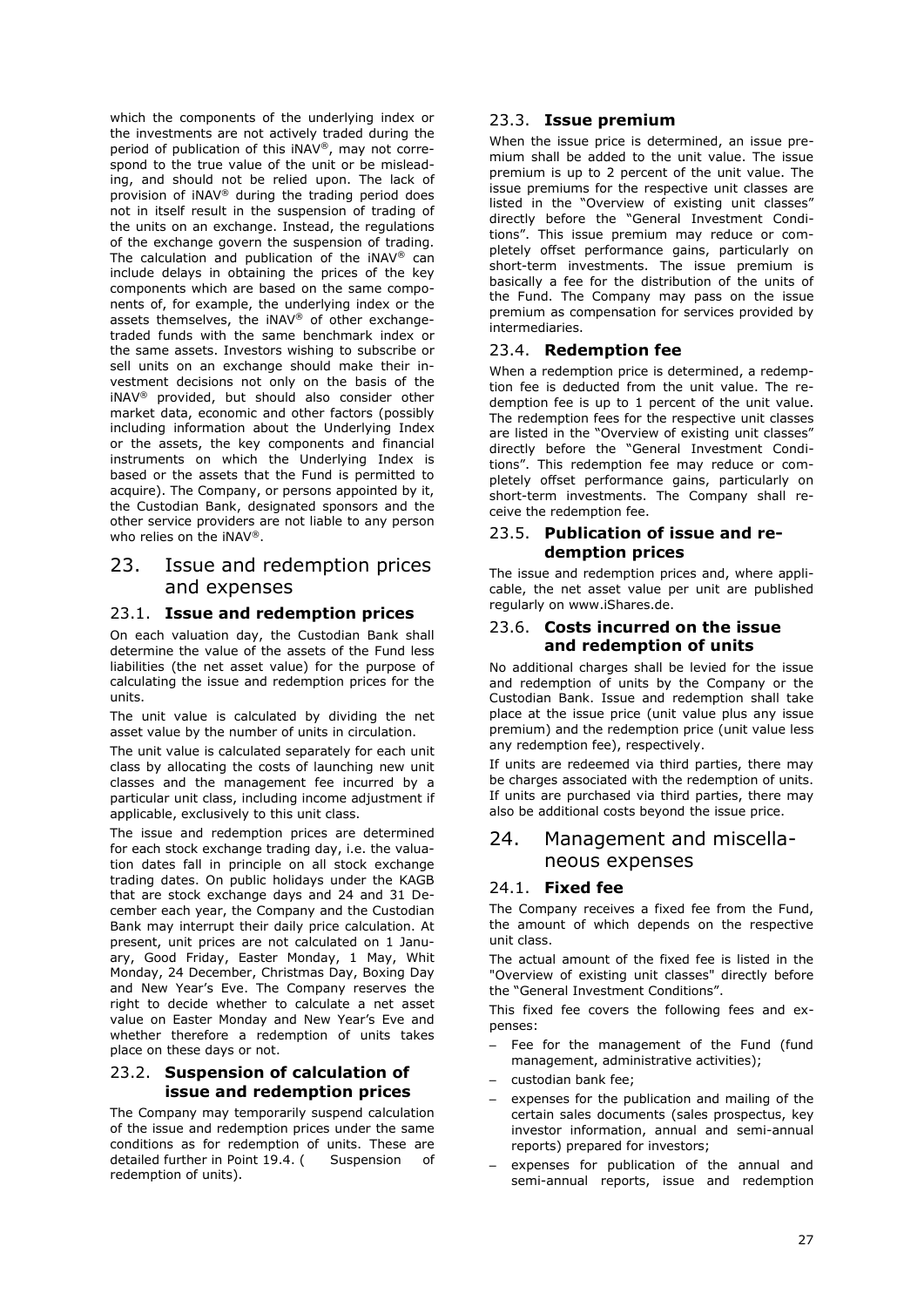prices and, if applicable, distributions or reinvestments, and the liquidation report;

- fees for the audit of the Fund by the Company's auditor;
- expenses for the publication of the bases of taxation and of certification that the tax information was determined in accordance with German tax law;
- fees payable for the licence agreement;
- distribution costs.

The fixed fee is paid in advance in monthly instalments out of the Fund.

#### <span id="page-28-0"></span>24.2. **Other expenses**

In addition to the fixed fee, the following expenses may also be charged to the Fund:

- expenses resulting from the purchase and sale of assets;
- customary bank custody fees, including customary bank charges for the custody of foreign securities abroad;
- any taxes that may arise in connection with the costs for administration and custody;
- customary expenses related to day-to-day account management,
- expenses incurred in the assertion and enforcement of the legal claims of the Fund.
- Expenses incurred in providing information to investors in the Investment Fund by means of a durable medium, with the exception of information on expenses for fund mergers and with the exception of information on measures connected with violations of investment limits or errors in calculating the net asset value per unit.

### 24.3. **Composition of the total expense ratio**

The management costs incurred by the Fund (excluding transaction costs) in the financial year are disclosed in the annual report and are expressed as the total expense ratio (TER). The TER is composed of:

- Operating expenses charged at a flat rate for management of the Fund in accordance with Point [24.1,](#page-27-1)
- delivery fees for index adjustments;
- customary bank custody fees, including the customary bank charges for the custody of foreign securities abroad and related taxes, if applicable;
- expenses related to day to day account management.

Not included are costs resulting from the purchase and sale of assets. The total expense ratio is published in the key investor information document as "ongoing costs".

### 24.4. **Alternative statement of costs by third parties**

If the investor is advised by third parties when acquiring units, or these third parties carry out the purchase, they will inform him of any possible costs or expense ratios which are not congruent with the expenses in this Prospectus and Key Investor Information and which may exceed the total expense ratio described here. The reason for this may in

particular be that the third party includes additional costs relating to their own activities (e.g. brokerage, advice or portfolio management). In addition, they may also take into account one-off costs, such as issuing premiums and normally use alternative calculation or estimation methods for the costs on the Fund's side, particularly the Fund's transaction costs.

Deviations in the cost statement may arise in both information provided before conclusion of the contract and in regular cost information on the existing Fund investments in the context of a long-term customer relationship.

### 24.5. **Remuneration Policy**

The Company has established a Remuneration Policy that is compatible with and encourages robust and effective risk management. The Remuneration Policy includes a description of how remuneration and benefits are calculated and identifies the relevant person to whom the corresponding remuneration and benefits are allocated. The Remuneration Policy therefore does not encourage any risk tolerance that is not in line with risk profiles, investment conditions or the Company's Articles of Incorporation and does not compromise the Manager's duty to act in the best interests of the investors. The Remuneration Policy includes fixed and variable components to the salaries and voluntary retirement benefits. The Remuneration Policy applies to employees, whose activities have a significant impact on the Company's risk profile, including the Management Board, risk takers, control functions, and those employees who receive a total remuneration that corresponds to that of the Management Board or risk takers. The Remuneration Policy is available from www.blackrock.com and on request at the Company in hard copy.

# 25. Details on the acquisition of other investment fund units

In addition to the fee for managing the Fund, a management fee is charged for the other target fund units held by the Fund.

This management fee can, but is not required to, include the costs listed under Point [24.1.](#page-27-2) In addition, other fees, expenses, taxes, commissions and other expenses not included in the management fee are to be paid separately by investors in the Fund. In addition to the expenses listed under points [24.1](#page-27-2) and [24.2,](#page-28-0) fees may also be charged for the assertion and enforcement of legal claims and for taxes arising in connection with the management and custody of the target fund units. It is also possible that a significant portion of the fees paid will be passed on as a portfolio commission to the brokers of the target fund units.

Issue premiums and redemption fees that have been charged to the Fund for the purchase and redemption of units in target funds are published in the annual and semi-annual reports. Also published are the fees charged to the Fund for the target fund units held in the Fund by an investment management company, a foreign investment management company, or a company to which the Company is linked by a direct or indirect interest.

### 26. Sub-funds

The Fund is not a sub-fund of an umbrella fund.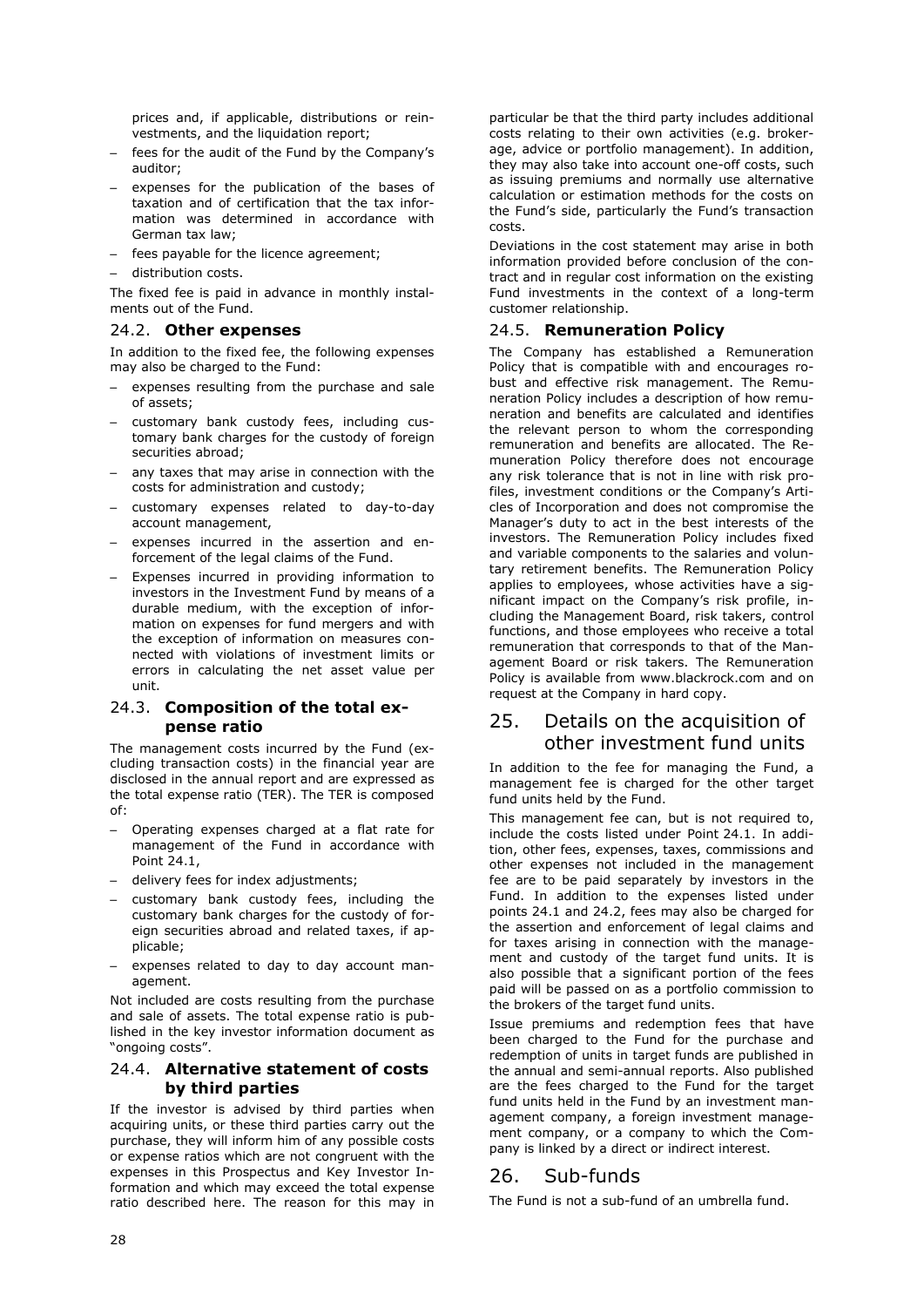# 27. Rules for the calculation and appropriation of income

The Fund earns income in the form of interest, dividends and income from investment units generated during the financial year which are not used to cover costs. Further income can result from the disposal of assets held on behalf of the Fund.

The Company applies a so-called income netting procedure for the Fund. This means that the proportional income accruing during the financial year which the acquirer of the fund units must pay as part of the issue price and which the seller of the units receives as payment as part of the redemption price is continuously netted. The expenses incurred are accounted for in the calculation of the income netting procedure.

The income netting procedure serves to adjust for fluctuations in the relationship between income and other assets which are caused by net inflows or outflows resulting from the sale or redemption of units. Otherwise, every net inflow of funds would reduce the return on net asset value of the Fund and every outflow would increase those returns.

The overall effect of the income netting procedure is that the income per unit shown in the annual report is not influenced by the number of units in circulation. In income netting, it is accepted that investors who buy units shortly before the dividend reinvestment date are liable to pay taxes on the portion of the issue price attributed to income, despite the fact that the capital paid in by them did not contribute to the returns.

### 28. Financial year and reinvestment.

### 28.1. **Financial year**

The financial year of the Fund begins on 1 May and ends on 30 April.

### 28.2. **Reinvestment**

The Fund's income is not distributed; instead it is reinvested in the Fund (accumulation).

# <span id="page-29-0"></span>29. Liquidation, transfer and merger of the Fund

### 29.1. **General information**

Investors are not entitled to demand the liquidation of the Fund. However, the Company may, upon six months' notice, cease management of the Fund through publication in the Bundesanzeiger and in the annual report or semi-annual report. Investors will also be informed of the termination by their Custodians via a durable medium, such as in hard copy or electronically. A corresponding procedure may also be followed in respect of one or more unit classes of the Fund.

Moreover, the right of the Company to manage the Fund shall expire if insolvency proceedings concerning the assets of the Company are opened, or with the entering into legal force of the court decision by which a petition to open insolvency proceedings is rejected for lack of assets in accordance with Section 26 of the Insolvency Statute (Insolvenzordnung – InsO). In these cases, the right of disposal of the Fund will be transferred to the Custodian Bank, which will liquidate the Fund

and distribute the proceeds to the investors or, with the authorisation of BaFin, transfer the management of the Fund to another company.

### 29.2. **Procedure for the liquidation of the Fund**

With the transfer of the right to disposal over the Fund to the Custodian Bank, the issue and redemption of units will cease and the Fund will be liquidated.

Proceeds from the sale of fund assets less the Fund's liabilities and liquidation costs will be distributed to the investors, whereupon investors shall be entitled to claim their share of the proceeds on sale of the Fund's assets in proportion to Fund units owned.

On the day on which it's right to manage lapses, the Company shall prepare a liquidation report that meets the requirements of an annual report. No later than three months after the date of liquidation of the Fund, the liquidation report shall be published in the Bundesanzeiger. While the Custodian Bank liquidates the Fund, it shall prepare a report annually, and on the date on which the liquidation is completed, that meets the requirements of an annual report. These reports are to be published in the Bundesanzeiger no later than three months after the reporting date.

### 29.3. **Transfer of the Fund**

The Company may transfer the management and disposal rights over the Fund to another investment management company. The transfer is subject to the prior approval of BaFin. The approved transfer shall be published in the Bundesanzeiger and in the annual report or the semi-annual report of the Fund. Investors will also be informed of the planned transfer by their Custodians via a durable medium, such as in hard copy or electronically. The point at which the transfer is effective is determined by the contractual agreement between the Company and the receiving investment management company. The transfer may not, however, take effect any earlier than three months after its publication in the Bundesanzeiger. All rights and obligations of the Company in relation to the Fund are then transferred to the receiving investment management company.

### 29.4. **Merger**

With the approval of BaFin, all assets of this Fund may be transferred to another existing Fund or a Fund newly created by the merger, which must meet the requirements of Directive 2009/65/EC (UCITS) and be launched in Germany or in another EU or EEA country. In addition, all the assets may be transferred to the sub-fund of a UCITS (jointstock investment company with variable capital). Such sub-fund may be either an existing domestic sub-fund or a domestic sub-fund newly created by the merger.

The transfer is effective at the end of the financial year of the transferring fund, unless a different transfer date is determined.

### 29.5. **Rights of investors in the event of a merger**

No fewer than 37 days before the planned transfer date, investors shall receive from their custodians information in hard copy or electronically on the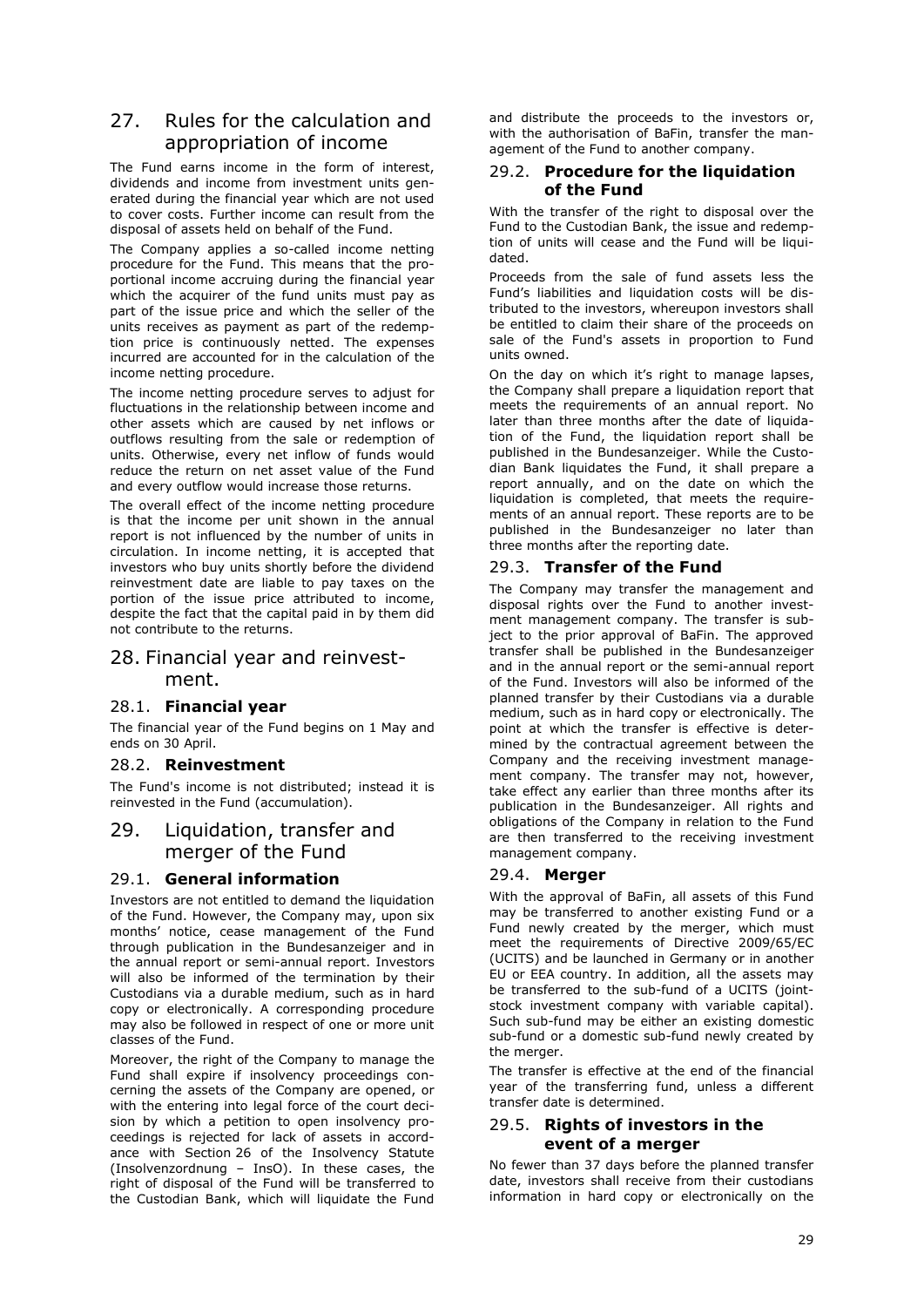reasons for the merger, its potential impact on investors, their rights in connection with the merger and significant aspects of the procedure to the investors. Investors will also receive the key investor information of the receiving investment fund.

Investors have until five working days before the scheduled transfer date to redeem their units with no additional costs, in particular a redemption fee, with the exception of the costs to cover the Fund's liquidation, or to exchange their units for units or shares of another investment fund or a foreign investment fund that is also managed by the Company or a company from the same Group and which has a similar investment policy to that of the Fund.

On the transfer date, the net asset values of the receiving and the transferring investment funds are calculated, the exchange ratio is established, and the entire procedure is reviewed by an auditor. The exchange ratio is determined based on the ratio between the net asset value per unit of the transferring investment fund and that of the receiving investment fund as of the date of the transfer. The investor receives the number of units in the new investment fund whose value corresponds to the value of the units in the transferring investment fund.

If the investors do not exercise their redemption or exchange rights, they will become investors of the acquiring investment fund on the transfer date. Investors in the transferring investment fund also have the option of having up to 10 percent of the value of their units paid out in cash. If the merger takes place during the current financial year of the transferring investment fund, the company managing that fund on the transfer date must draw up a report that meets the requirements of an annual report. The Company shall announce in the Bundesanzeiger and at www.iShares.de when the Fund has absorbed another investment fund and the merger comes into force. If the Fund is absorbed in a merger, the company that manages the absorbing fund or the newly created fund makes this announcement.

All the assets of this Fund may only be transferred to another investment fund or to another foreign investment fund with the authorisation of BaFin.

# 30. Summary of tax regulations applying to investors

All statements regarding tax regulations apply exclusively to investors who are fully taxable in Germany. Investors with unlimited tax liability are hereinafter also referred to as German tax residents. We recommend that, before acquiring units in the Fund described in this Sales Prospectus, foreign investors consult their tax advisors in order to clarify possible tax implications arising in his own country of residence as a result of the acquisition of units. Foreign investors are investors who are not subject to unlimited taxation. In the following, these are also referred to as non-residents for tax purposes.

As a special-purpose fund (Zweckvermögen), the Fund is generally exempt from German corporation tax and trade tax. However, it is partially subject to corporation tax through its German income from investments and other German income in the context of limited income tax liability, with the exception of gains from the sale of units to corporate entities. The tax rate is 15%. If the taxable income is taxed by deducting capital gains tax, the tax rate of 15% already includes the solidarity surcharge.

However, investment income is regarded as capital income (Einkünfte aus Kapitalvermögen) for income tax purposes at the level of private investors to the extent that this income, together with other capital income, exceeds the annual saver's allowance of EUR 801 (for single persons or spouses who file their tax returns individually) or EUR 1,602 (for spouses who file their tax returns jointly).

Capital income is generally subject to withholding tax of 25 percent (plus solidarity surcharge and any applicable church tax). Capital income also includes any income from investment funds (investment income), i.e. distributions from the fund, advance lump sums and gains from the sale of units. Under certain conditions, investors can receive a flat-rate portion of this investment income tax-free (so-called partial exemption).

The tax deducted generally has a compensatory effect (so-called Abgeltungssteuer (withholding tax)) on individual investors and as a result investment income does not normally have to be declared on the income tax return. When the tax is withheld, the Custodian Bank will generally already have offset losses and taken foreign withholding taxes originating from direct investment into account.

However, the tax deducted does not have a compensatory effect if the personal income tax rate is lower than the withholding rate of 25 percent. In this case, investment income may be declared on the income tax return. The tax authorities then apply the lower personal income tax rate and offset the tax withheld against the personal tax debt (socalled "assessment on the basis of the most favourable provision for the taxpayer").

If investment income is not subject to the withholding tax (e.g. because profit from the sale of a stock was generated at a foreign Custodian Bank), this should be indicated in the tax return. The investment income is then also subject to the withholding tax rate of 25 percent or the lower personal tax rate.

If the units are included in operating assets (Betriebsvermögen), the income will be taxable as operating income (Betriebseinnahmen).

### 30.1. **Units held in personal assets (taxpayers resident in Germany)**

#### 30.1.1. **Distributions**

The Fund's distributions are generally subject to tax.

However, the Fund meets the fiscal requirements for an equity fund and therefore 30 percent of the distributions are tax-free.

The taxable distributions are generally subject to withholding tax of 25 percent (plus solidarity surcharge and any applicable church tax).

The withholding tax will not apply if the investor is resident in Germany for tax purposes and submits an application for a tax allowance (Freistellungsauftrag), provided that the taxable income concerned does not exceed EUR 801 (for single per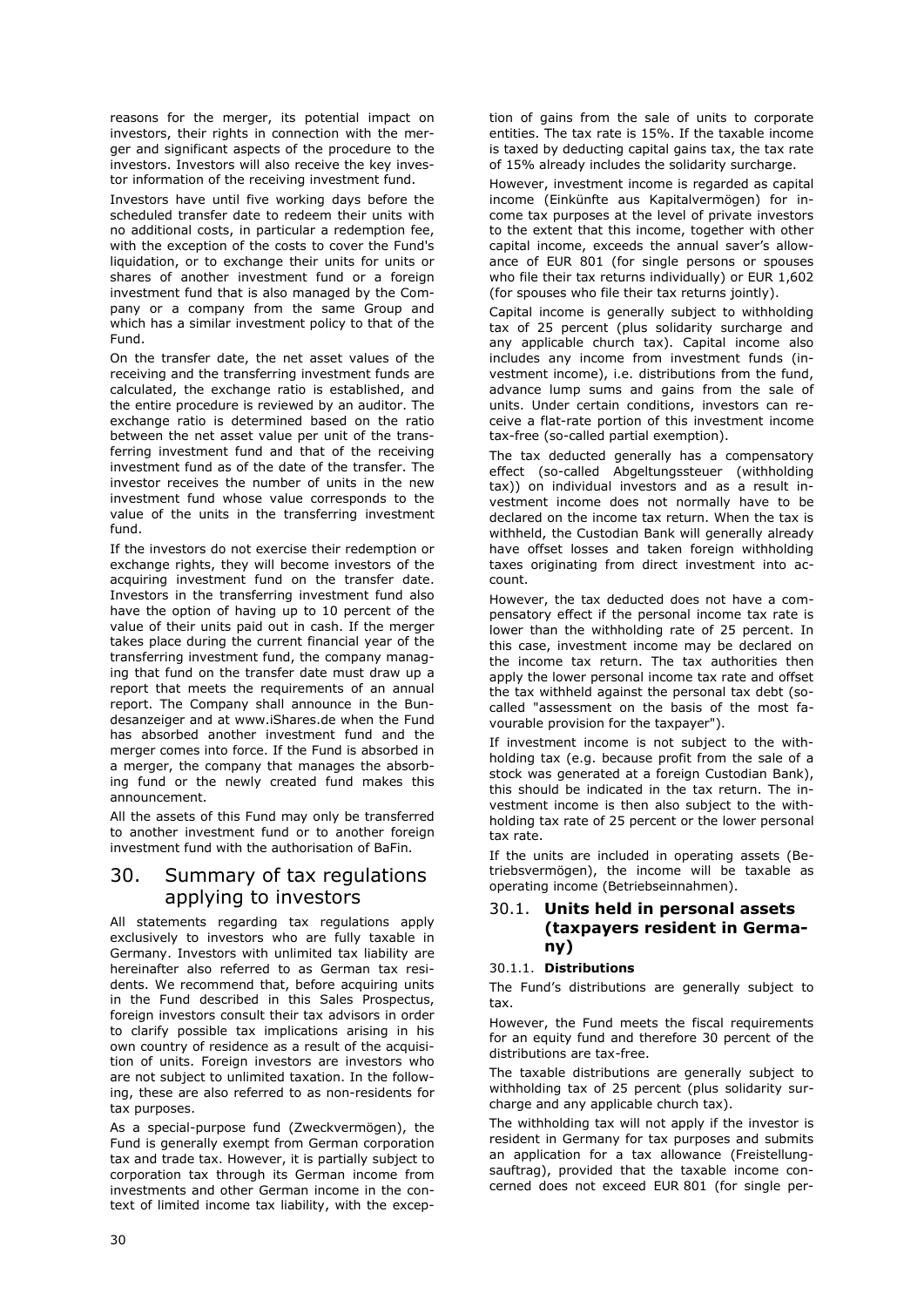sons or spouses assessed separately) or EUR 1,602 (for spouses assessed jointly).

The same applies to those who submit a tax exemption certificate for persons who are not expected to be subject to income tax.

If a German investor's units are held in a German securities account, the Custodian Bank maintaining the account will not, in its capacity as the paying agent, withhold tax if it is presented, before the specified distribution date, with an exemption application (completed using official forms) for a sufficient amount, or with a non-assessment certificate that has been issued by the tax authorities for a maximum period of three years. In this case, the gross amount of the distribution will be credited to the investor.

#### 30.1.2. **Advance lump sums**

The advance lump sum is the amount by which the distributions made by the Fund within a calendar year fall below the base income for that calendar year. The base income is calculated by multiplying the unit redemption price at the start of a calendar year by 70 percent of the base interest rate as derived from the yield on public-sector bonds that can be obtained over the long term. The base income is limited to the excess amount: this is calculated as the redemption price between the first and last price established in the calendar year, plus distributions within the calendar year. In the year in which the units are acquired, the advance lump sum is reduced by one twelfth for each full month preceding the month of acquisition. The advance lump sum is considered to have been received on the first working day of the following calendar year.

Advance lump sums are generally subject to tax.

However, the Fund meets the fiscal requirements for an equity fund and therefore 30 percent of the advance lump sums are tax-free.

The taxable advance lump sums are generally subject to withholding tax of 25 percent (plus solidarity surcharge and any applicable church tax).

The withholding tax will not apply if the investor is resident in Germany for tax purposes and submits an application for a tax allowance (Freistellungsauftrag), provided that the taxable income concerned does not exceed EUR 801 (for single persons or spouses assessed separately) or EUR 1,602 (for spouses assessed jointly).

The same applies to those who submit a tax exemption certificate for persons who are not expected to be subject to income tax.

If a German investor's units are held in a German securities account, the Custodian Bank maintaining the account will not, in its capacity as the paying agent, withhold tax if it is presented, before the specified date of receipt, with an exemption application (completed using official forms) for a sufficient amount, or with a non-assessment certificate that has been issued by the tax authorities for a maximum period of three years. Tax is not payable in this case. Otherwise, the investor must make the amount of tax payable available to the German Custodian Bank. In order to do so, the Custodian Bank may collect the amount of tax payable from an account that it maintains in the name of the investor, without the investor's consent being required. Unless the investor raises an objection before receipt of the advance lump sum, the Cus-

todian Bank may collect the amount of tax payable from an account held in the name of the investor insofar as any overdraft facility agreed with the investor has not been used for this account. If investors fail to comply with their obligation to make the amount of tax payable available to the German Custodian Bank, the Custodian Bank must notify the competent tax office in this respect. In these circumstances, investors must declare the advance lump sum in their income tax return.

#### 30.1.3. **Capital gains at investor level**

If an investor sells Fund units after 31 December 2017, any capital gains will be subject to withholding tax of 25 percent. This applies both to units that were acquired prior to 1 January 2018 and which are regarded as sold on 31 December 2017 and re-acquired on 1 January 2018, and to units acquired after 31 December 2017.

However, the Fund meets the fiscal requirements for an equity fund and therefore 30 percent of the capital gains are tax-free.

In the case of gains from the sale of units acquired prior to 1 January 2018 and regarded as sold on 31 December 2017 and re-acquired on 1 January 2018, it should be noted that, at the time of the actual sale, tax is payable on the gains from the notional sale on 31 December 2017 if the units were actually acquired after 31 December 2008. Changes in the value of shares acquired before 1 January 2009 that occurred between the date of acquisition and 31 December 2017 are tax-free.

If the units are held in a German securities account, the Custodian Bank maintaining the account will withhold the withholding tax, taking any partial exemptions into account. The 25 percent withholding tax (plus solidarity surcharge and, where applicable, church tax) can be avoided upon submission of an application for tax allowance made out in a sufficiently high amount or a tax exemption certificate. If such units are sold at a loss by a private investor, then the loss - possibly reduced due to a partial exemption - is netted with other positive investment income. If the units are held in a German custody account and positive investment income was generated at the same Custodian Bank in the same calendar year, the Custodian Bank shall offset the loss.

If Fund units acquired prior to 1 January 2009 are sold after 31 December 2017, the gain accruing after 31 December 2017 is tax-free for private investors up to the amount of EUR 100,000. The investor may only use this tax-free allowance if the relevant gains are declared to the tax office handling the investor's tax matters.

When calculating the amount of the capital gain, the advance lump sums applied during the investment period shall be deducted from the gain.

### 30.2. **Units held in operating assets (taxpayers resident in Germany)**

#### 30.2.1. **Reimbursement of the Fund's corporation tax**

Any corporation tax accrued at the Fund level may be reimbursed to the Fund for forwarding to a single investor, if the investor is a German corporation, association of persons or asset pool which, under the articles of incorporation, the foundation deed or other constitution and on the basis of the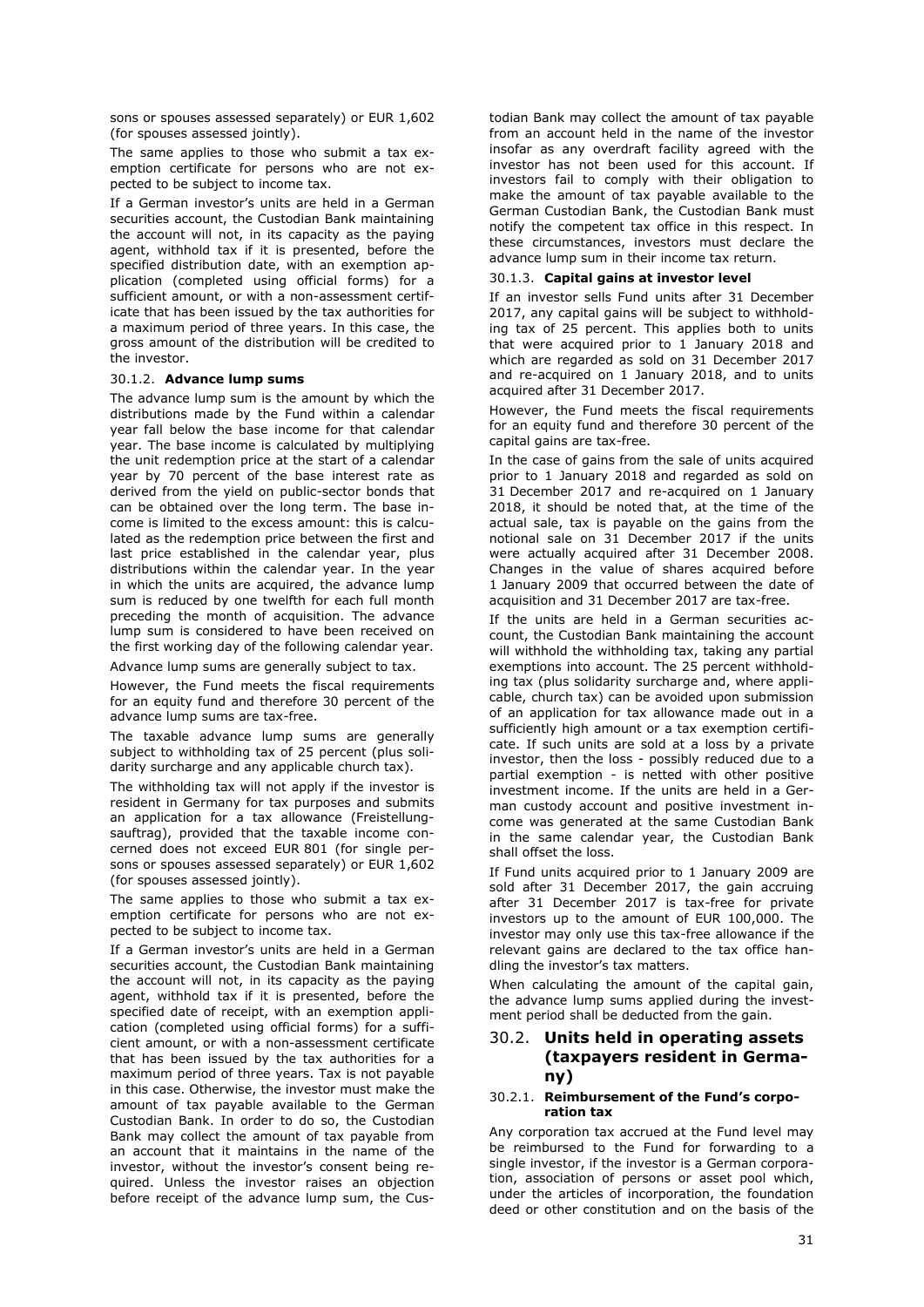actual management, solely and directly serves nonprofit, charitable or church purposes, or a foundation under public law which solely and directly serves non-profit or charitable purposes, or a legal entity under public law which solely and directly serves church purposes; this does not apply if the units are held in a business operation. This also applies to comparable non-German investors with their domicile or registered office and management in a foreign state providing administrative and debt enforcement assistance.

A prerequisite for this is that such investors file a corresponding application and calculate the corporation tax accrued on a pro rata basis for the investment period. In addition, the investor must be a beneficial owner of the units under civil law for at least three months before accrual of the Fund's income that is subject to corporation tax, without there being any obligation to transfer the units to another person. Another basic requirement for reimbursement is that, with regard to the corporation tax on German dividends and income from German participation rights that are similar to share capital payable at the Fund level, German equities and German participation rights that are similar to share capital were held by the Fund as the beneficial owner continuously for 45 days within a period ranging from 45 days before the maturity date for the capital yield income to 45 days after this date and, during these 45 days, there were continuous risks of a change in minimum values of 70 percent (so-called 45-day rule).

Proof of tax exemption and a document issued by the Custodian Bank maintaining the securities account as confirmation of the investment unit holdings must be enclosed with the application. The confirmation of the investment unit holdings is a certificate (completed using official forms) specifying the number of units held continuously by the investor during the calendar year. It must also include the date and volume of purchases and sales of units during the calendar year.

Any corporation tax accrued at the Fund level may also be reimbursed to the Fund for forwarding to an investor, if the Fund units are held within the framework of retirement provision or basic pension agreements, which are certified in accordance with the German Retirement Provision Agreements Certification Act (Altersvorsorgeverträge-Zertifizierungsgesetz). This requires the provider of a retirement provision or basic pension agreement to disclose to the Fund within a month after their financial year-end when and to what extent units were acquired or sold. The above 45-day rule must also be taken into account.

The Fund or the Company is under no obligation to obtain a reimbursement of the corresponding corporation tax for forwarding to investors.

It may be worthwhile engaging the services of a tax advisor due to the highly complex nature of the regulations.

#### 30.2.2. **Distributions**

The Fund's distributions are generally subject to income or corporation tax and trade tax.

However, since the Fund meets the tax criteria for an equity fund, 60 percent of distributions are taxfree for the purposes of income tax and 30 percent are tax-free for the purposes of trade tax if the units are held by natural persons as part of business assets. In the case of taxable corporations, 80 percent of distributions are generally tax-free for the purposes of corporation tax and 40 percent are tax-free for the purposes of trade tax. For corporations that are life or health insurance companies in which the Fund units are attributable to the investment scheme or credit institutions in which the units are attributable to the trading book or were acquired with the aim of generating a profit through own-account trading over the short term, 30 percent of distributions are tax-free for the purposes of corporation tax and 15 percent are tax-free for the purposes of trade tax.

The distributions are generally subject to withholding tax of 25 percent (plus solidarity surcharge).

Since the Fund meets the tax criteria for an equity fund, the 30 percent partial exemption is taken into account when withholding taxes.

#### 30.2.3. **Advance lump sums**

The advance lump sum is the amount by which the distributions made by the Fund within a calendar year fall below the base income for that calendar year. The base income is calculated by multiplying the unit redemption price at the start of a calendar year by 70 percent of the base interest rate as derived from the yield on public-sector bonds that can be obtained over the long term. The base income is limited to the excess amount: this is calculated as the redemption price between the first and last price established in the calendar year, plus distributions within the calendar year. In the year in which the units are acquired, the advance lump sum is reduced by one twelfth for each full month preceding the month of acquisition. The advance lump sum is considered to have been received on the first working day of the following calendar year. Advance lump sums are generally subject to income or corporation tax and trade tax.

However, since the Fund meets the tax criteria for an equity fund, 60 percent of advance lump sums are tax-free for the purposes of income tax and 30 percent are tax-free for the purposes of trade tax if the units are held by natural persons as part of business assets. In the case of taxable corporations, 80 percent of advance lump sums are generally tax-free for the purposes of corporation tax and 40 percent are tax-free for the purposes of trade tax. For corporations that are life or health insurance companies in which the Fund units belong to the investment scheme or credit institutions in which the units belong to the trading book or were acquired with the aim of generating a profit on own-account trading over the short term, 30 percent of advance lump sums are tax-free for the purposes of corporation tax and 15 percent are tax-free for the purposes of trade tax.

The advance lump sums are generally subject to withholding tax of 25 percent (plus solidarity surcharge).

Since the Fund meets the tax criteria for an equity fund, the 30 percent partial exemption is taken into account when withholding taxes.

#### 30.2.4. **Capital gains at investor level**

Gains from the sale of units are generally subject to income or corporation tax and trade tax. When calculating the amount of the capital gain, the advance lump sums applied during the investment period shall be deducted from the gain.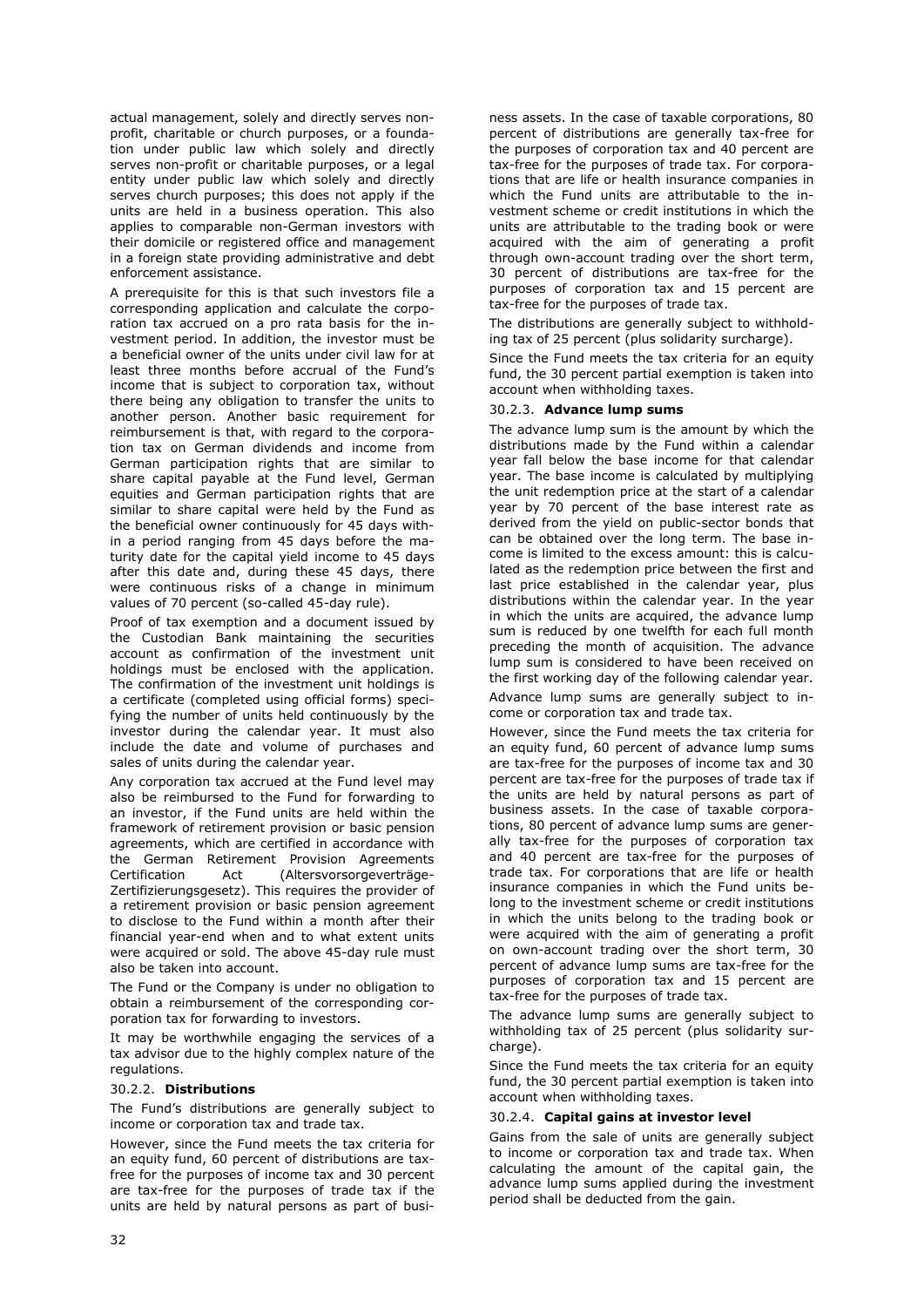However, since the Fund meets the tax criteria for an equity fund, 60 percent of capital gains are taxfree for the purposes of income tax and 30 percent are tax-free for the purposes of trade tax if the units are held by natural persons as part of business assets. In the case of taxable corporations, 80 percent of capital gains are generally tax-free for the purposes of corporation tax and 40 percent are tax-free for the purposes of trade tax. For corporations that are life or health insurance companies in which the Fund units belong to the investment scheme or credit institutions in which the units belong to the trading book or were acquired with the aim of generating a profit on own-account trading over the short term, 30 percent of capital gains are tax-free for the purposes of corporation tax and 15 percent are tax-free for the purposes of trade tax. In the event of a loss on disposal, the loss in the amount of the applicable partial exemption is not deductible at investor level.

Gains from the sale of units are generally not subject to withholding tax.

#### 30.2.5. **Negative taxable income**

It is not possible to allocate negative taxable income to the investor.

#### 30.2.6. **Taxation during winding-up process**

During the winding-up of the Fund, distributions are only regarded as income insofar as they include the increase in value over a calendar year.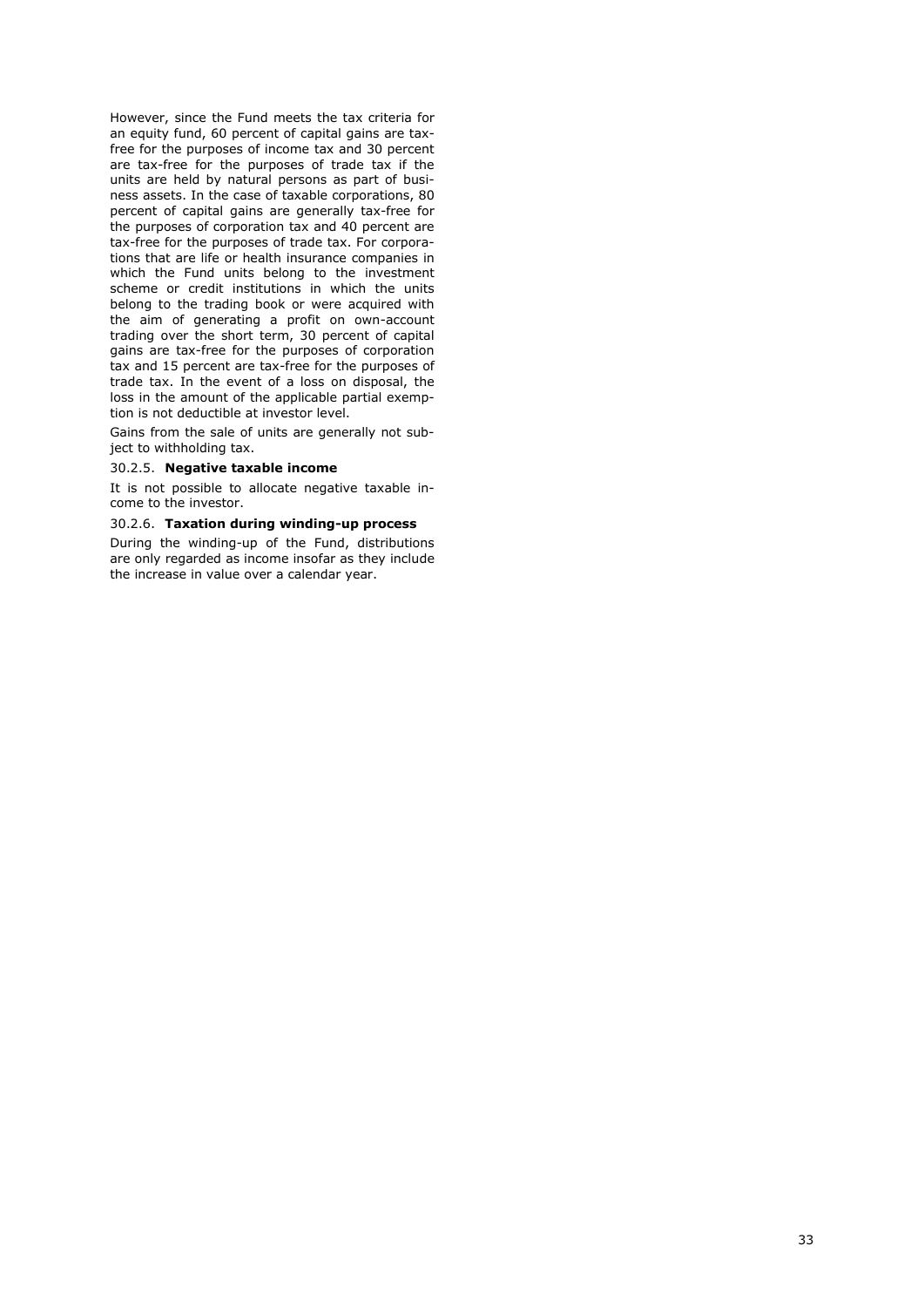#### 30.2.7. **Summary table for typical business investor groups**

|                                                                                                                                                                         | <b>Distributions</b>                                                                                                                                                                                                                                                                                           | <b>Advance lump sums</b>                                          | <b>Capital gains</b>               |
|-------------------------------------------------------------------------------------------------------------------------------------------------------------------------|----------------------------------------------------------------------------------------------------------------------------------------------------------------------------------------------------------------------------------------------------------------------------------------------------------------|-------------------------------------------------------------------|------------------------------------|
| German investors                                                                                                                                                        |                                                                                                                                                                                                                                                                                                                |                                                                   |                                    |
| Sole traders                                                                                                                                                            | Capital gains tax:<br>25% (the partial exemption for equity funds of<br>tax:<br>30% is taken into account)<br>Exemption                                                                                                                                                                                        |                                                                   | Capital gains                      |
|                                                                                                                                                                         | Material taxation:<br>Income tax and trade tax; if applicable, taking partial<br>exemptions into account (equity funds 60% for income<br>tax/30% for trade tax)                                                                                                                                                |                                                                   |                                    |
| Corporations subject to regular taxation<br>(typically industrial companies; banks, unless<br>units are held in the trading portfolio;<br>property insurance companies) | Capital gains tax:<br>Exemption in the case of banks, otherwise<br>30% is taken into account)                                                                                                                                                                                                                  | 25% (the partial exemption for equity funds of                    | Capital gains<br>tax:<br>Exemption |
|                                                                                                                                                                         | Material taxation:<br>Corporation tax and trade tax; if applicable, taking partial<br>exemptions into account (equity funds 80% for corporation<br>tax/40% for trade tax)                                                                                                                                      |                                                                   |                                    |
| Life and health insurance companies and<br>pension funds in which the Fund units belong                                                                                 | Capital gains tax:<br>Exemption                                                                                                                                                                                                                                                                                |                                                                   |                                    |
| to the investment scheme                                                                                                                                                | material taxation: Corporation tax and trade tax, unless a<br>reserve for premium refunds is included on the commercial<br>balance sheet, which must also be recognised for tax purposes,<br>if applicable taking partial exemptions into account (equity<br>funds 30% for corporation tax/ 15% for trade tax) |                                                                   |                                    |
| Banks holding the Fund units in the trading<br>portfolio                                                                                                                | Capital gains tax:<br>Exemption                                                                                                                                                                                                                                                                                |                                                                   |                                    |
|                                                                                                                                                                         | material taxation:<br>Corporation tax and trade tax; if applicable, taking partial<br>exemptions into account (equity funds 30% for corporation<br>tax/15% for trade tax)                                                                                                                                      |                                                                   |                                    |
| Tax-exempt non-profit, charitable or church<br>investors (in particular churches, not-for-profit Exemption<br>foundations)                                              | Capital gains tax:                                                                                                                                                                                                                                                                                             |                                                                   |                                    |
|                                                                                                                                                                         | material taxation:<br>level may be refunded upon request                                                                                                                                                                                                                                                       | Tax-free - additionally, the corporation tax incurred at the Fund |                                    |
| Other tax-exempt investors (in particular<br>pension funds, funeral expenses funds and                                                                                  | Capital gains tax:<br>Exemption                                                                                                                                                                                                                                                                                |                                                                   |                                    |
| relief funds, provided the requirements<br>stipulated in the German Corporation Tax Act<br>(Körperschaftsteuergesetz) have been met)                                    | material taxation:<br>Tax-exempt                                                                                                                                                                                                                                                                               |                                                                   |                                    |

German safe custody is assumed. A solidarity surcharge is levied as a supplementary tax on the capital gains tax, income tax and corporation tax. Creditable foreign withholding tax may be deducted as income-related expenses at the investment fund level; in this case, withholding by the investor is not possible. For the exemption from capital gains tax, it may be required that non-assessment certificates be submitted to the Custodian Bank in good time.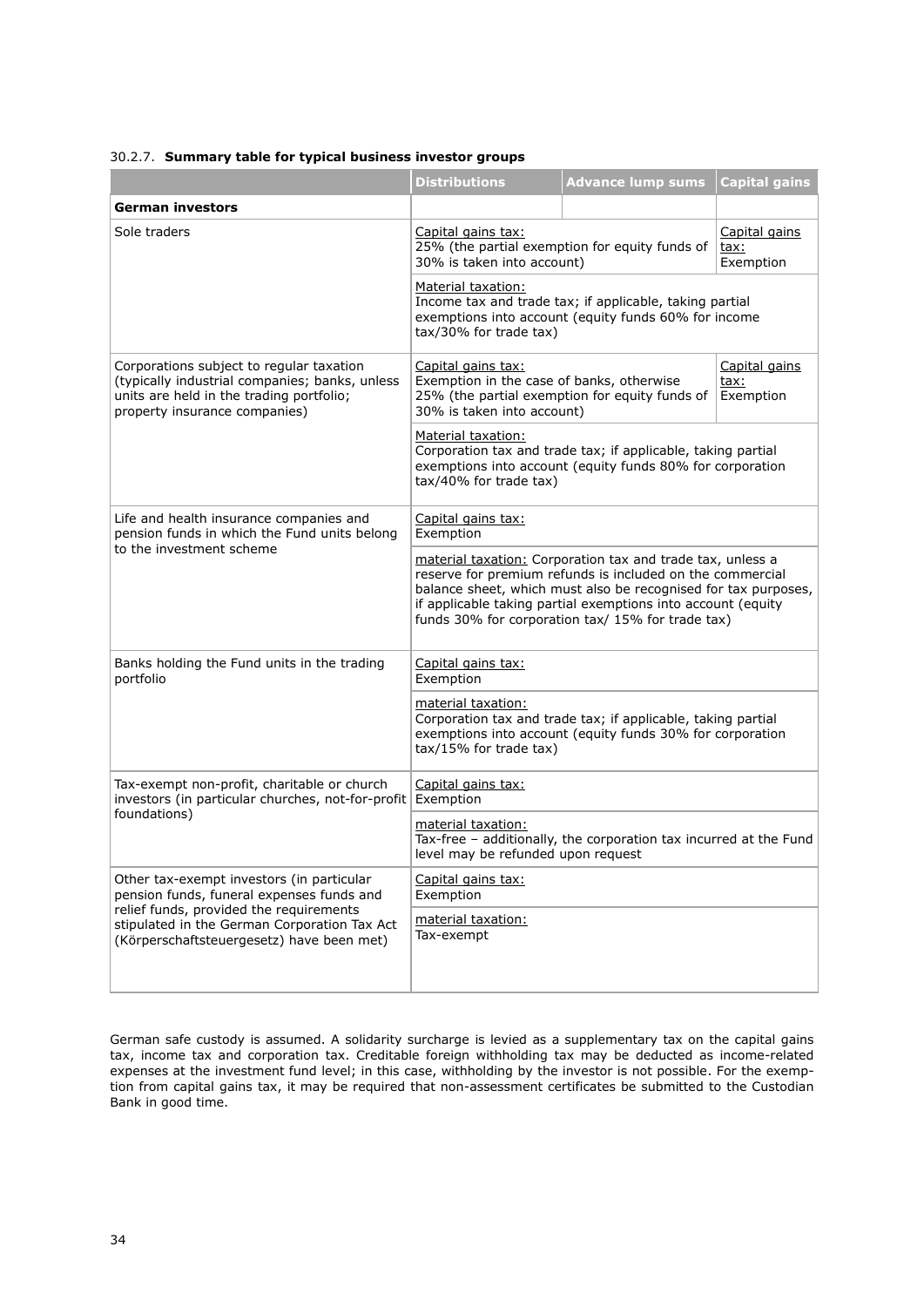### 30.3. **Non-resident taxpayers**

If a non-resident taxpayer holds Fund units at a German Custodian Bank, no tax is deducted from distributions, advance lump sums and gains from the sale of units, provided investors can present evidence of their non-residency. If the Custodian Bank has no knowledge of the investor's status as a non-resident or if proof of such non-resident status is not provided on time, the foreign investor must apply for a tax rebate in accordance with the German Fiscal Code (Abgabenordnung  $-$  AO)<sup>2</sup>. The competent tax office is the tax office of the credit institution maintaining the custody account.

### 30.4. **Solidarity surcharge**

A solidarity surcharge of 5.5 percent is levied on the withholding tax payable on distributions, advance lump sums and gains from the sale of units.

### 30.5. **Church tax**

If the income tax is already paid by means of the withholding tax deducted by the German Custodian Bank (withholding agent), the applicable church tax will be levied regularly in addition to the withholding tax, pursuant to the church tax rate for the religious community to which the church tax payer belongs. The church tax is taken into account as a special expense at the time of the deduction of the withholding tax.

### 30.6. **Foreign withholding tax**

Some foreign income earned by the Fund is subject to withholding taxes retained in the country of origin. Investors may not take this withholding tax into account to reduce their tax liability.

### 30.7. **Consequences of the merger of investment funds**

If a German investment fund is merged with another German investment fund, for which the same rate of partial exemption applies, this does not result in the disclosure of unrealised gains either for the investors or for the investment funds concerned, i.e. such a transaction is not relevant for tax purposes. If the investors of the transferring investment fund receive a cash payment in a merger plan,<sup>3</sup> it is treated as a distribution.

### 30.8. **Automatic exchange of information in tax matters**

The significance of the automatic exchange of information to combat cross-border tax fraud and tax evasion has greatly increased at international level in recent years. The OECD has, among other things, published a global standard for the automatic exchange of information on financial accounts in tax matters (Common Reporting Standard, hereinafter "CRS").

The CRS was integrated into Directive 2011/16/EU at the end of 2014 with Council Directive 2014/107/EU of 9 December 2014 on the obligation to exchange information automatically in tax matters. The participating states (all member states of the EU as well as several third states) now apply the CRS. Germany transposed the CRS

into German law with the Financial Account Information Exchange Act of 21 December 2015.

The CRS requires the relevant financial institutions (mainly credit institutions) to obtain certain information about their clients. If the clients (natural persons or legal entities) are persons subject to reporting requirements who are resident in other participating countries (this does not include, for example, listed corporations or financial institutions), their accounts and securities accounts are classified as subject to mandatory reporting. The reporting financial institutions will then provide certain information to their home tax authorities for each reportable account. The latter will then transmit the information to the customer's home tax authority.

The information to be transmitted essentially consists of the personal data of the reporting client (name, address, tax identification number, date and place of birth (for individuals), country of residence) as well as information on the accounts and securities accounts (e.g. account number, account balance or account value, total gross amount of income such as interest, dividends or distributions from investment funds, total gross proceeds from the sale or redemption of financial assets (including fund units)).

Specifically, this applies to reportable investors who have an account and/or custody account with a credit institution domiciled in a participating state. Therefore, German credit institutions will report information about investors resident in other participating states to the Federal Central Tax Office, which will forward the information to the respective tax authorities of the investor's country of residence. Accordingly, credit institutions in other participating countries will report information about investors resident in Germany to their respective home tax authorities, which will forward the information to the Federal Central Tax Office. Finally, it is possible that credit institutions domiciled in other participating states may report information about investors domiciled in other participating states to their respective home tax authorities, which will forward the information to the respective tax authorities of the investor's domicile states.

### <span id="page-35-0"></span>30.9. **FATCA and other international reporting systems**

The agreement between the USA and the Federal Republic of Germany to promote tax honesty in international circumstances and to implement FATCA (the "USA-Germany Agreement") was agreed with the objective of implementing the provisions of the Foreign Account Tax Compliance Act of the U.S. Hiring Incentives to Restore Employment Act ("FATCA") in Germany. FATCA stipulates a reporting system and potential withholding tax of 30 per cent on certain payments that are carried out by US sources or sources attributable to it or in relation to US assets to be paid to certain categories of recipients, including a financial institution not domiciled in the USA (a "Foreign Financial Institution" or "FFI") that does not meet FATCA provisions and is not otherwise tax-exempt. Certain financial institutions ("Reporting Financial Institutions") must in accordance with the USA-Germany Agreement report certain information on their US account holders to the German Federal

<sup>2</sup> Section 37 Paragraph 2 of the German Fiscal Code (Abgabe-

nordnung – AO). <sup>3</sup> Section 190 Paragraph 2 No. 2 of the German Investment Code (KAGB).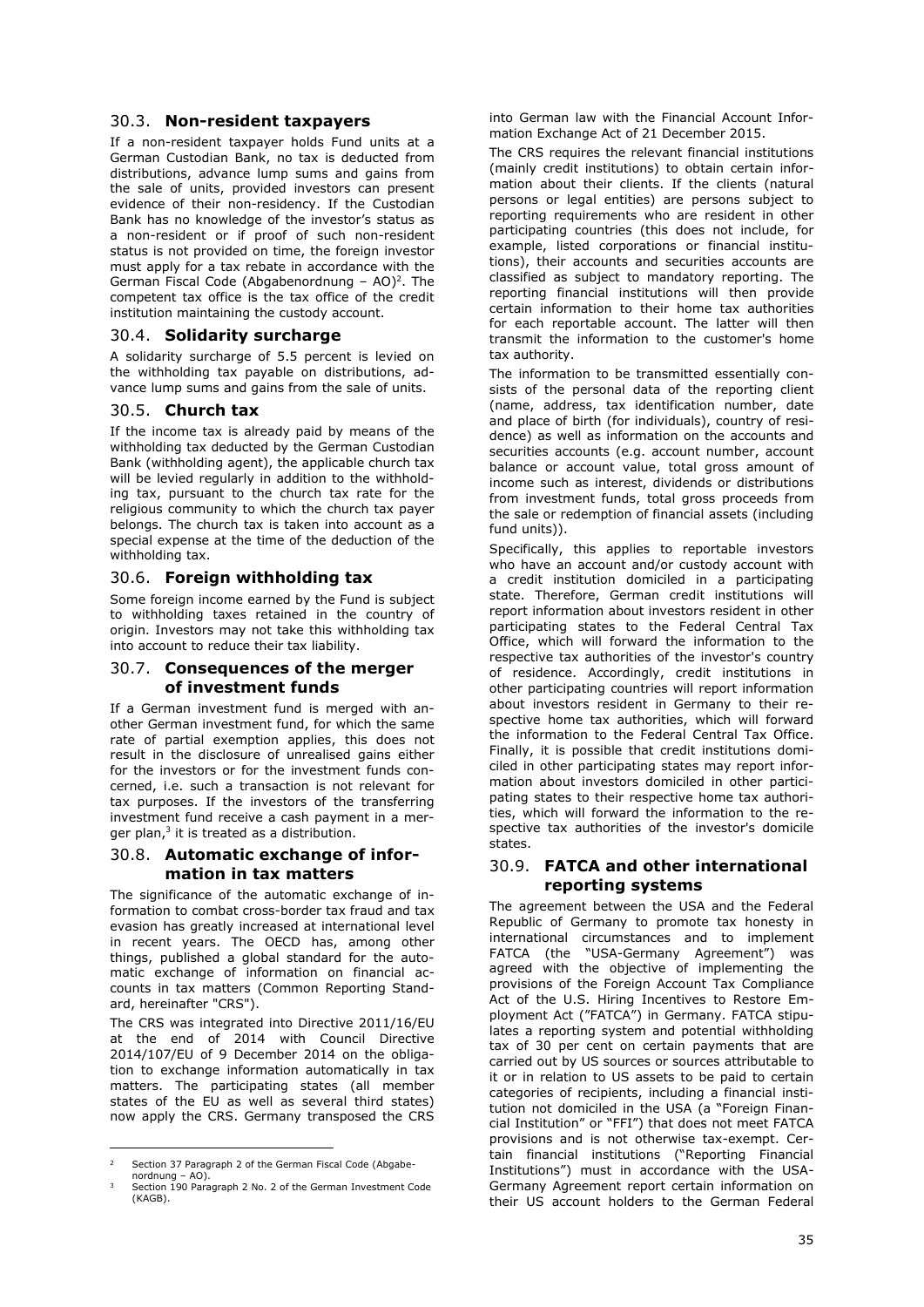Tax Office (which in turn forwards the information to the US tax authority). However, it is not currently assumed that the Company represents a "Reporting Financial Institution" according to this definition, as it is expected that the Fund represents an FFI and therefore meets the FATCA provisions. If the Fund does not meet any of the FATCA provisions for an FFI, the Company intends to arrange for the Fund to be handled in an FATCA-compliant manner by meeting the requirements of the reporting system that is the subject of the USA-Germany Agreement. However, it cannot be guaranteed that the Fund will be able to meet the FATCA provisions, and if the Fund is not able to do so, a 30% withholding tax may be charged on payments that the Fund receives from US sources or sources attributable to the US or in relation to US assets, which may reduce the amounts available for the Fund to pay the investors.

A number of countries have concluded multilateral agreements which are based on the Common Reporting Standard for the Automatic Exchange of Financial Account Information, which was published by the Organisation for Economic Co-operation and Development (OECD). Following their implementation in German law, certain financial institutions (also known as "Reporting Financial Institutions") are obliged to provide German tax authorities with certain information on investors from those countries that are the parties to these agreements. (The German tax authorities will forward this information to the relevant tax authorities in turn). Currently, it is not expected that the Fund will be classified as a Reporting Financial Institution.

In view of the above, investors in the Fund are obliged to make available to the Company certain information necessary to meet the requirements of the reporting system. Please note that the Company has mandated that US persons may not hold any units in the Fund.

### 30.10. **Notice**

The information on taxes is based on current tax law and regulations. The information is directed towards individuals who have unlimited liability for income tax or corporation tax in Germany. However, we accept no responsibility for any changes in tax treatment as a result of legislative or judicial actions or decrees issued by the tax authorities.

# 31. Outsourcing

The Company has outsourced the following activities in full or in part to other companies:

- Swap collateral management, BlackRock Investment Management (UK) Ltd.,
- IT support, BlackRock Investment Management (UK) Ltd.,
- Internal audit, BlackRock Investment Management (UK) Ltd.,
- Compliance monitoring, BlackRock Investment Management (UK) Ltd.,
- Counterparty risk, BlackRock Investment Management (UK) Ltd.,
- CMC accounting and finance, BlackRock Investment Management (UK) Ltd.,
- Middle office (including trade operations, corporate actions), BlackRock Investment Management (UK) Ltd.,
- Fund administration, State Street Bank International GmbH,
- Collateral management (securities lending), State Street Bank International GmbH,
- Control function for Fund administration / collateral management (securities lending), BlackRock Investment Management (UK) Ltd.,
- Securities lending, BlackRock Institutional Trust Company, N.A.,
- EMIR Reporting, BlackRock Investment Management (UK) Ltd.,
- Trading and collateral management for futures transactions, BlackRock Investment Management (UK) Ltd.,
- Portfolio management of the pension funds, BlackRock Investment Management (UK) Ltd.,
- Index licensing, BlackRock Fund Advisors,
- Management of securities master data, BlackRock Investment Management (UK) Ltd.

### 32. Annual and semi-annual reports; auditors

The annual and semi-annual reports can be obtained from the Company and the Custodian Bank. Deloitte GmbH Wirtschaftsprüfungsgesellschaft, Munich, has been appointed to audit the Fund and its annual reports.

# 33. Payments to unitholders; distribution of reports and other information

The contract with the Custodian Bank ensures that investors receive distributions, if the distribution of dividends or other income is provided for by the Fund, and that units can be redeemed. The investor information mentioned in this Sales Prospectus may be obtained as described under [1.1.](#page-7-0)

# 34. Other investment funds managed by the Company

The Company also manages the following investment funds not included in this Sales Prospectus:

- a) UCITS investment funds
- iShares DivDAX® UCITS ETF (DE)

iShares MDAX® UCITS ETF (DE)

iShares TecDAX® UCITS ETF (DE)

iShares Core EURO STOXX 50 UCITS ETF (DE) iShares EURO STOXX Select Dividend 30 UCITS ETF (DE)

iShares EURO STOXX UCITS ETF (DE)

iShares Dow Jones Eurozone Sustainability Screened UCITS ETF (DE)

iShares STOXX Europe 50 UCITS ETF (DE) iShares STOXX Europe Select Dividend 30 UCITS ETF (DE)

iShares STOXX Europe 600 UCITS ETF (DE) iShares STOXX Europe Large 200 UCITS ETF (DE) iShares STOXX Europe Mid 200 UCITS ETF (DE) iShares STOXX Europe Small 200 UCITS ETF (DE) iShares ATX UCITS ETF (DE)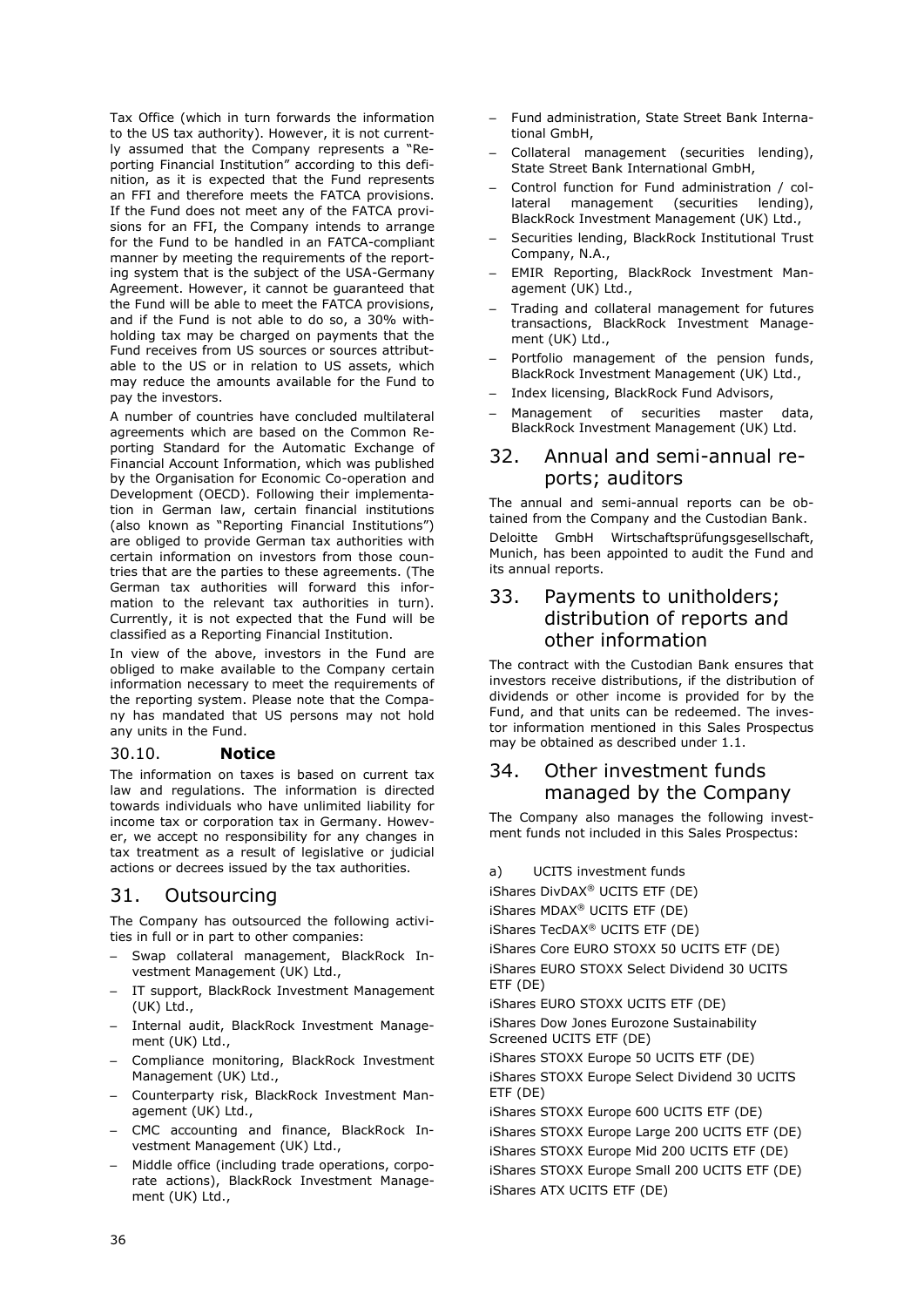iShares Dow Jones U.S. Select Dividend UCITS ETF (DE)

iShares NASDAQ-100® UCITS ETF (DE)

iShares Nikkei 225® UCITS ETF (DE)

iShares Dow Jones Global Titans 50 UCITS ETF (DE)

iShares Dow Jones China Offshore 50 UCITS ETF (DE)

iShares Dow Jones Asia Pacific Select Dividend 30 UCITS ETF (DE)

iShares Dow Jones Industrial Average UCITS ETF (DE)

iShares EURO STOXX Banks 30-15 UCITS ETF (DE) iShares SLI UCITS ETF (DE)

iShares eb.rexx ® Government Germany 0-1yr UCITS ETF (DE)

iShares eb.rexx® Government Germany UCITS ETF (DE)

iShares eb.rexx® Government Germany 1.5-2.5yr UCITS ETF (DE)

iShares eb.rexx ® Government Germany 2.5-5.5yr UCITS ETF (DE)

iShares eb.rexx® Government Germany 5.5-10.5yr UCITS ETF (DE)

iShares eb.rexx® Government Germany 10.5+ yr UCITS ETF (DE)

iShares Pfandbriefe UCITS ETF (DE)

iShares Euro Government Bond Capped 1.5-10.5yr UCITS ETF (DE)

iShares Diversified Commodity Swap UCITS ETF (DE)

b) UCITS Sub-Funds of iShares (DE) I Investmentaktiengesellschaft mit Teilgesellschaftsvermögen

iShares STOXX Global Select Dividend 100 UCITS ETF (DE)

iShares STOXX Europe 600 Automobiles & Parts UCITS ETF (DE)

iShares STOXX Europe 600 Banks UCITS ETF (DE) iShares STOXX Europe 600 Basic Resources UCITS ETF (DE)

iShares STOXX Europe 600 Chemicals UCITS ETF (DE)

iShares STOXX Europe 600 Construction & Materials UCITS ETF (DE)

iShares STOXX Europe 600 Financial Services UCITS ETF (DE)

iShares STOXX Europe 600 Food & Beverage UCITS ETF (DE)

iShares STOXX Europe 600 Health Care UCITS ETF (DE)

iShares STOXX Europe 600 Industrial Goods & Services UCITS ETF (DE)

iShares STOXX Europe 600 Insurance UCITS ETF (DE)

iShares STOXX Europe 600 Media UCITS ETF (DE) iShares STOXX Europe 600 Oil & Gas UCITS ETF (DE)

iShares STOXX Europe 600 Personal & Household Goods UCITS ETF (DE)

iShares STOXX Europe 600 Real Estate UCITS ETF (DE)

iShares STOXX Europe 600 Retail UCITS ETF (DE) iShares STOXX Europe 600 Technology UCITS ETF (DE)

iShares STOXX Europe 600 Telecommunications UCITS ETF (DE)

iShares STOXX Europe 600 Travel & Leisure UCITS ETF (DE)

iShares STOXX Europe 600 Utilities UCITS ETF (DE) iShares MSCI Brazil UCITS ETF (DE)

# 35. Instruction on the right of revocation under Section 305 KAGB (door-to-door sales)

If the purchase of units in open-ended investment funds is transacted on the basis of verbal negotiations outside of the permanent business premises of the party selling the units or brokering their sale, then the purchaser has the right to revoke his purchase agreement by written notice and without stating reasons within a period of two weeks. The purchaser is informed of the right of revocation in the copy or purchase invoice. The right of revocation applies even if the party selling the units or brokering their sale does not have any permanent business premises. No right of revocation exists if the seller proves that either (i) the purchaser is not a natural person carrying out the transaction with an aim that cannot be associated with their professional activity (a Consumer) or (ii) the negotiations were entered into on the initiative of the purchaser, i.e. if the seller sought to conduct negotiations on the grounds of a previous request by the purchaser. For contracts that are concluded exclusively via distance communication (e.g. letters, phone calls, e-mails) there is no right of revocation (distance selling).

# 36. Conflicts of interest

Relationships within the BlackRock Group and the PNC Group.

Parent holding company of the Company is BlackRock, Inc., a company incorporated in Delaware, U.S. PNC Bank N. A. is a major shareholder in BlackRock, Inc.

At the conclusion of securities transactions for the Fund, companies of the PNC Group may provide securities commission services, foreign exchange services and banking services and other services or act as sales representatives at their normal terms and conditions and benefit from them.

Commissions to brokers and sales representatives correspond to market conditions and any volume or other discounts as well as soft commissions in cash are forwarded to the Fund.

If it considers it appropriate, the Company may make use of the services of companies of the PNC Group provided that (a) their commissions and other terms and conditions are generally comparable to offers by unaffiliated brokers and sales representatives on the relevant market and (b) this is consistent with the principles for achieving the best possible results.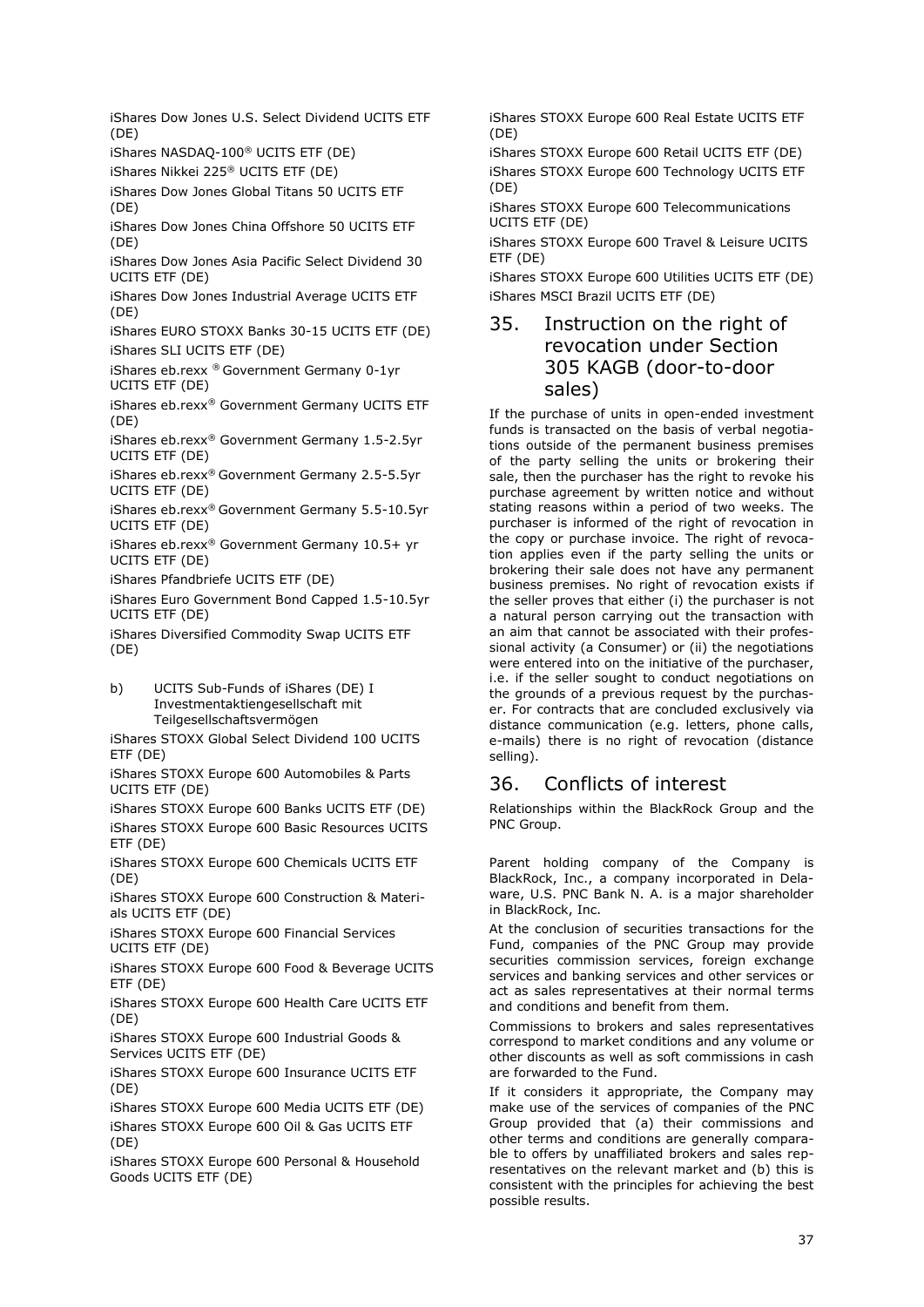In accordance with these principles, some of the investment transactions for the Fund are entered into by brokers/dealers of the PNC Group, which are expected to belong to a relatively small group of global companies, to each of which a larger part the business is transferred than to other companies.

Subject to the foregoing and the restrictions that were set by the Company, it is possible that the Company or any other company in the BlackRock Group, the PNC Group and the managing directors of the companies listed (a) participate in the Fund or in transaction for or with the Fund, or that any other relationship with other people, leading to a potential conflict with their obligations to society, and (b) conclude transactions with companies of the PNC Group or make use of their services while they fulfil these commitments, without them being required to account for the profits or fees from the activities.

Conflicts of interest may arise, for example, because the relevant company of the BlackRock Group and/or the PNC Group:

(a) enters into transactions for other customers;

(b) has directors or employees who are the directors or shareholders of a company, or deal in securities of that company or are otherwise involved in that company, the securities of which are held or traded by the Company in its own name or in the name of a third party;

(c) profits, under certain circumstances, from a commission, a fee, a price premium or price discount that is not paid by the Company in connection with an investment transaction;

(d) is active as an agent for the company with

respect to transactions in which it occurs simultaneously as an agent for their other own customers;

(e) acts as principal for its own account with investments and/or currencies with the Company or its shareholders;

(f) enters into transactions in units of an undertaking for collective investment or of another company for which one of the companies of the BlackRock Group or the PNC Group acts as a manager, operator, bank, consultant or trustee;

(g) also settles transactions for the Company that are in connection with placements and/or new issues through one of its other affiliates acting as principal for its own account or receiving a broker commission.

Certain securities may be – as described above – considered suitable as actual or potential investments both for the Fund and for other investment funds of the Company as well as the Fund and customers of other companies in the BlackRock Group.

Because of different investment objectives and other factors, a particular security may be purchased for one or one or more of these investment funds or customers but sold for others.

If the purchases or sales of securities on behalf of the Fund or those customers are pending valuation at about the same time, such transactions, to the extent practicable, will be settled in a way that is appropriate for all participating investment funds or customers. There may be cases in which the purchase or sale of securities on behalf of one or more funds or customers of the BlackRock Group are disadvantageous for other funds or customers of the BlackRock Group.

The following should be considered with regard to BlackRock Funds, even though the information is not necessarily relevant to the investment funds managed by the Company.

If opposing positions (i.e. long and short) are established, held or settled for the same securities at the same time for different funds or customers, this could damage the interests of the funds and/or customers on one side or the other. For BlackRock, this could represent a conflict of interest, especially if BlackRock or the participating portfolio manager receives a higher fee for one activity compared to another.This activity may result from the fact that the securities of different portfolio management teams will be assessed differently, or that risk management strategies are implemented and certain guidelines and procedures do not generally apply in these situations.

This conflict can also arise if within the same portfolio management teams there are long-only mandates and long-short mandates or short-only mandates or in the implementation of risk management strategies. If there are mandates of this type within the same portfolio management team, short positions for a security in some portfolios for which there are long-positions in other portfolios, or long positions for a security in some portfolios for which there are short positions in other portfolios, may only be settled in accordance with established guidelines and procedures.

This is to ensure that an appropriate fiduciary principle prevails and that counteracting transactions are carried out in such a way that no particular customer group is systematically given preference or put at a disadvantage. The BlackRock Compliance Group monitors these guidelines and procedures and can require changes or the discontinuation of certain activities in order to keep conflicts to a minimum. Exceptions to these guidelines and procedures are subject to approval by the Compliance Group.

Different views regarding the short and long-term performance of a security that would justify entering into different positions for the same securities at the same time would, for example, fall under the fiduciary principle. For long-only accounts in this sense, it might be inappropriate to sell the security, while it might be useful for short-term oriented accounts with a short mandate to take a shortterm short position in the security. The attempt to neutralise the impact of the performance of a specific line of a company by establishing an opposing position in another company whose business is essentially comparable with the relevant segment can also be based on this principle.

Due to the efforts of BlackRock to handle such conflicts effectively, customers may not be able to take advantage of certain investment options, or it may be that BlackRock settles transactions in a different way than if these conflicts did not exist. This in turn can affect investment performance.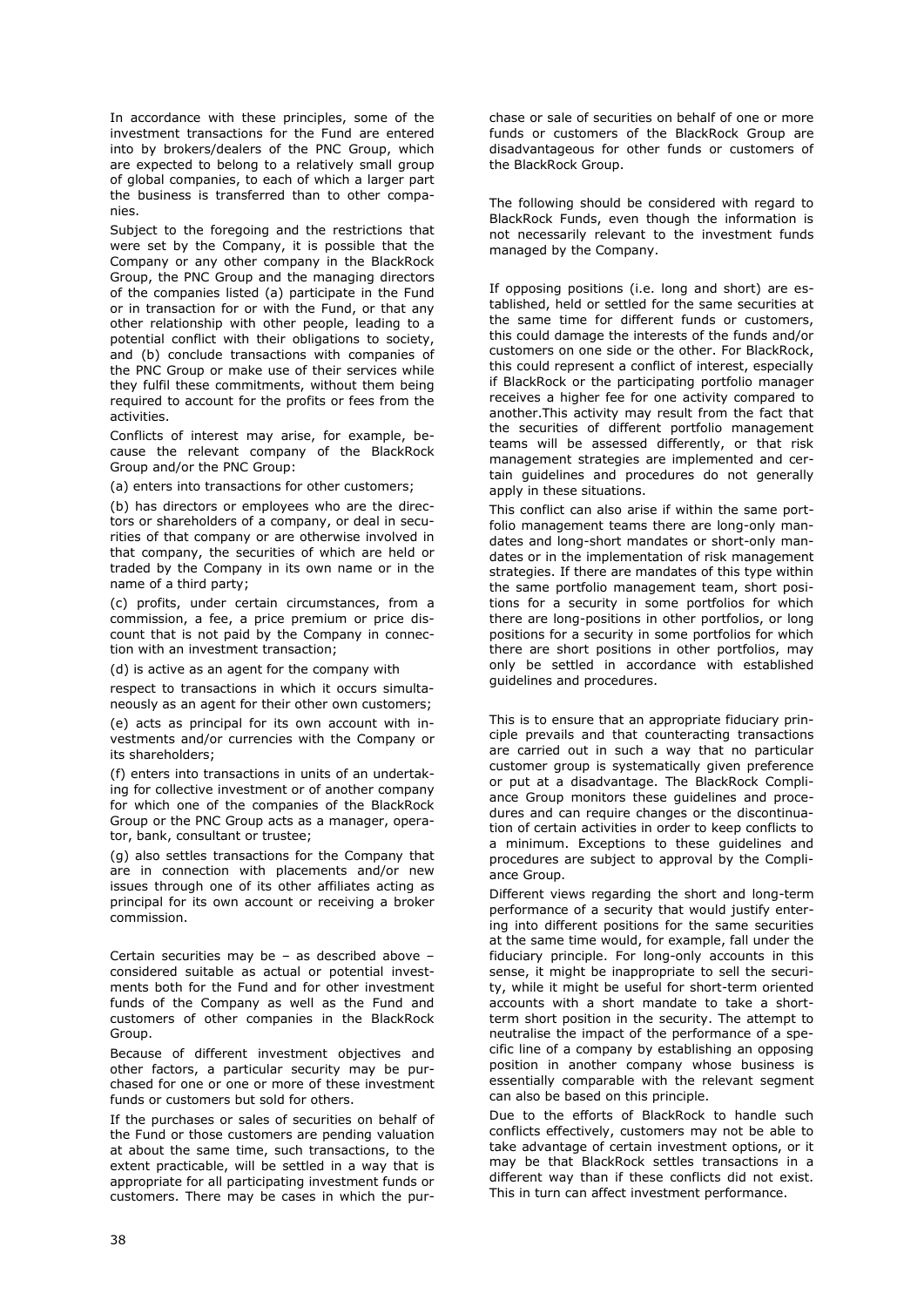The companies of the BlackRock Group may, with respect to the BlackRock Funds (or parts of a BlackRock Funds) for which they provide investment management and advisory services, contract with brokers (including, but not restricted to brokers that are associated with BlackRock), that directly or through a third party or comparable relations provide research or execution services for BlackRock. The requirement is that in the view of the BlackRock Group they represent a legally defensible and appropriate support for the relevant companies in the BlackRock Group in investment decision processes or execution of orders and it can reasonably be expected that the Company as a whole benefits from the provision of these services and this benefits the performance of the BlackRock Funds. These research or execution services include – where authorised under the applicable laws – research on companies, industries and securities, economic and financial information and analysis, and software for quantitative analysis. The results received through these research or execution services may be used not only for the account whose commissions have been used to pay for these services, but are also for other customer accounts of the BlackRock Group. For the avoidance of doubt, such goods and services do not include travel, accommodation, entertainment, general administrative goods or services, computer hardware, general office equipment or premises, membership fees, employee salaries or direct money payments. If BlackRock uses the money from commission payments from their customers for the provision of research or execution services, the companies of the BlackRock Group do not have to pay for those products and services themselves. Companies of the BlackRock Group may make use of research or execution services that fall within the scope of order execution, clearing fall and/or settlement services of a specific broker/dealer. If a company of the BlackRock Group uses research or execution services on this basis, the same conflicts may exist as those in connection with the provision of such services through agreements with third parties. For example, the research is effectively paid for by the customer commissions, which are also used to pay for the execution, clearing and execution services provided by the broker/dealer. They are therefore not paid by that company of the BlackRock Group. Each company of the BlackRock Group may, subject to the best execution principle, endeavour to

implement these orders through brokers that provide research or execution services within the scope of such agreements. This ensures the continuous provision of research or execution services that the company of the BlackRock Group is certain are useful for their investment decision and order fulfilment processes. A company in the BlackRock Group may pay higher fees or apparently higher fees than they would otherwise have paid to obtain research or execution services, if this company in the BlackRock Group determines in good faith that the commission paid is appropriate in relation to value of the research or execution services provided. BlackRock Group believes that its investment research and order execution processes will be improved if commission money is used for the provision of research or execution services. At the same time, this improves the prospects for higher investment returns.

BlackRock Group, without prior notice to customers of the BlackRock Group, may decide to change the agreements described above, or decide to bind themselves to varying degrees by the extent allowed by the applicable laws.

Definitions for the following terms mentioned in this number:

"BlackRock Funds": Funds managed by the BlackRock Group but not by BlackRock Asset Management Deutschland AG.

"BlackRock Group": Companies of BlackRock, Inc. and its subsidiaries and persons affiliated with the Company.

"PNC Group": Company of the PNC Group whose ultimate holding company is PNC Bank, N.A.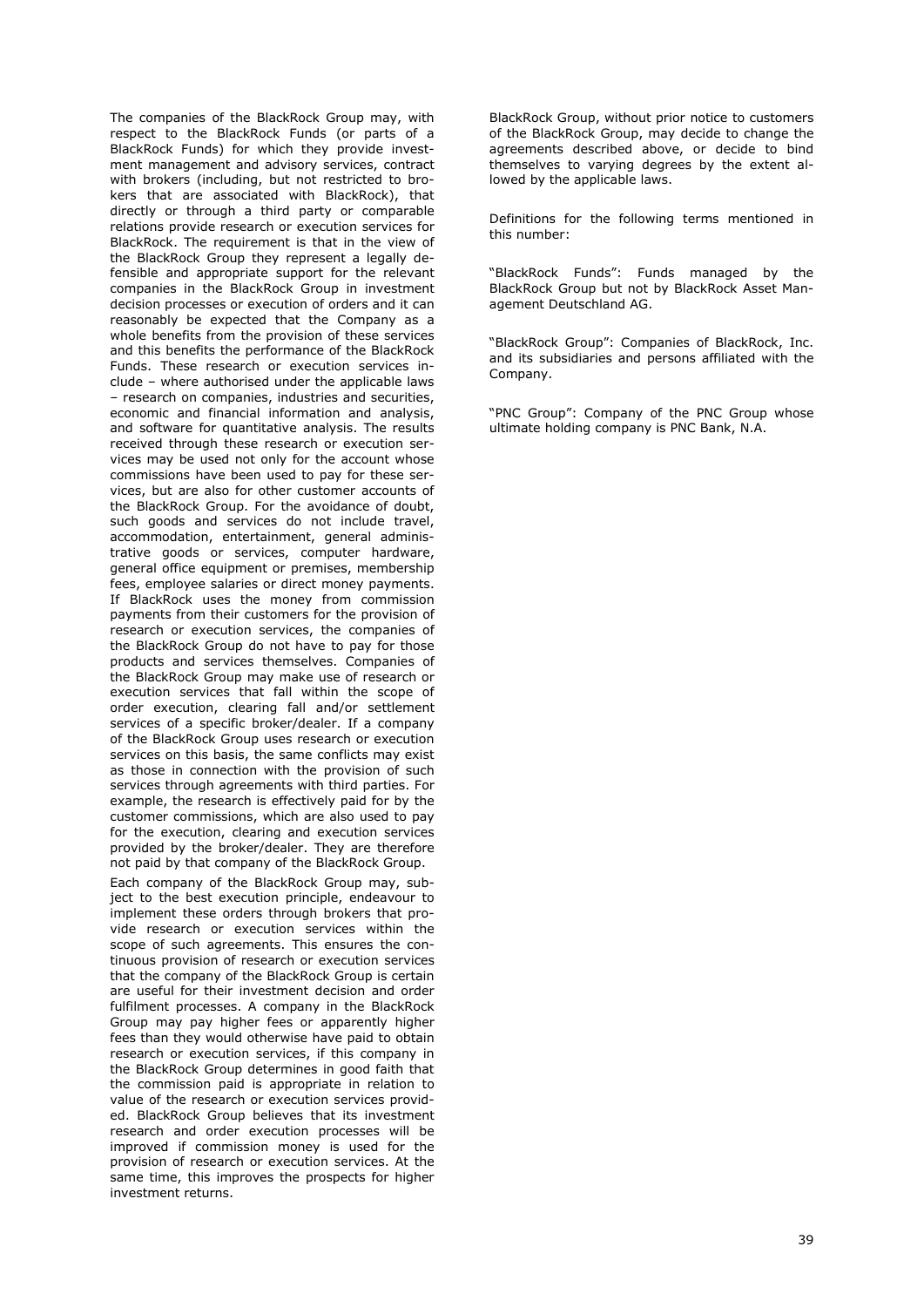# Overview of existing unit classes.

# 37. Overview of existing unit classes of the iShares Core DAX® UCITS ETF (DE) Investment Fund

| Name of unit class                                              | iShares Core DAX <sup>®</sup> UCITS ETF (DE)         |
|-----------------------------------------------------------------|------------------------------------------------------|
| <b>German Securities Code</b>                                   | <b>WKN 593 393</b>                                   |
| Listed on a stock exchange                                      | yes                                                  |
| Level of management fee                                         | 0.15%                                                |
| Level of issue premium                                          | 2%; no issue premium if purchased via stock exchange |
| Level of redemption fee                                         | 1%; no redemption fee if sold via stock exchange     |
| Transactions in securities lending and<br>repurchase agreements | no                                                   |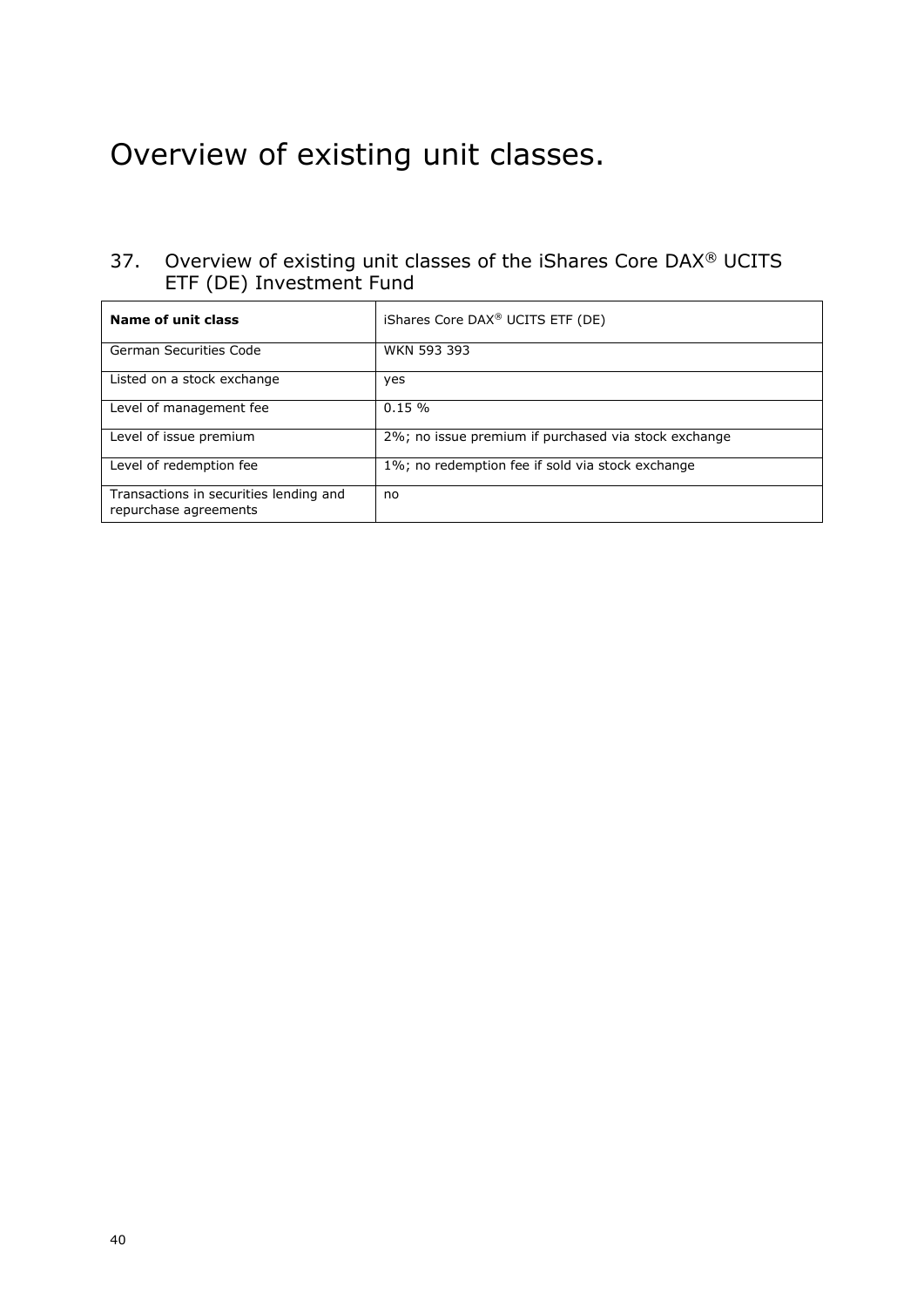# General Investment Conditions.

General Investment Conditions governing the legal relationship between the investors and BlackRock Asset Management Deutschland AG, Munich, Germany (hereinafter referred to as the "Company"), for the Directive-Compliant Securities Index Investment Funds (hereinafter referred to as "UCITS Funds") managed by the Company in accordance with the UCITS Directive. These "General Investment Conditions" are valid only in combination with the "Special Investment Conditions" established for each respective individual UCITS Fund.

### § 1 General Provisions.

- 1. The Company is an Investment Management Company subject to the provisions of the German Investment Code (Kapitalanlagegesetzbuch – KAGB).
- 2. The Company shall invest the funds placed by the unitholders in its own name for the collective account of the investors in accordance with the principle of risk diversification in assets permitted by the KAGB and separated from its own assets in the form of UCITS investment funds. Global certificates will be issued by the Company regarding the rights of the investors resulting therefrom. The business purpose of the UCITS fund is limited to investment in accordance with a defined investment policy within the framework of collective asset management using the assets deposited with it; operational activity and active entrepreneurial management of the assets held are excluded.
- 3. The legal relationship between the Company and the investor is governed by the General Investment Conditions (GIC) and the Special Investment Conditions (SIC) of the UCITS fund and the KAGB.

# § 2 Custodian Bank.

- 1. The Company shall appoint a credit institution as Custodian Bank; the Custodian Bank shall act independently of the Company and exclusively in the interests of the investors.
- 2. The tasks and duties of the Custodian Bank are governed by the custodian agreement concluded with the Company, in accordance with the KAGB and the Investment Conditions.
- 3. The Custodian Bank may outsource custodial tasks to another company (sub-custodian) pursuant to Section 73 KAGB. Please refer to the Sales Prospectus for details.
- 4. The Custodian Bank shall be liable to the UCITS Fund or to the investors for the loss of a financial instrument as defined in Section 72 Paragraph 1 Sentence 1 KAGB held in custody by the Custodian Bank or by a sub-custodian to whom the custody of financial instruments has been transferred according to Section 73 Paragraph 1 KAGB. The Custodian Bank is not liable if it can prove that the loss is due to external

events whose consequences were unavoidable despite all reasonable countermeasures. Further claims arising out of the provisions of civil law on the basis of contracts or torts are not affected. The Custodian Bank shall also be liable to the UCITS fund or to the investors for all other losses that they incur if the Custodian Bank fails to meet its obligations under the provisions of the KAGB, whether negligently or intentionally. The Custodian Bank's liability remains unaffected by any transfer of custody tasks referred to in paragraph 3, sentence 1.

### § 3 Fund management.

- 1. The Company shall acquire and manage the assets in its own name for the collective account of the investors with the necessary expertise, diligence, care and conscientiousness. In performing its duties, it acts independently of the Custodian Bank and exclusively in the interests of the investors.
- 2. The Company has the right to use the money deposited with it by the investors to acquire assets, resell these assets and invest the proceeds in other assets; the Company is furthermore authorised to undertake all other legal actions arising out of management of the assets.
- 3. The Company may not grant loans for the collective account of the investors, nor may it enter into guarantees or surety obligations; it may not sell assets as defined in Sections 193, 194 and 196 KAGB that are not part of the UCITS Fund at the time the transaction is concluded. Section 197 KAGB remains unaffected.

### § 4 Investment principles.

- 1. The Company may only acquire such assets on behalf of the UCITS Investment Fund that are designed to replicate a certain security index ("Security Index") approved by the German Federal Financial Supervisory Authority ("BaFin") while still maintaining appropriate diversification of risk. The Security Index is approved specifically if
	- a) the composition of the security index is sufficiently diversified;
	- b) the index represents an adequate benchmark for the market to which it relates; and
	- c) the index has been published in an appropriate manner.

The Company shall specify in the SIC which assets may be acquired for the UCITS fund.

2. The Investment Fund may only acquire securities included in the Security Index or introduced to it following a change thereto ("Index Securities"), securities that are issued on these Index Securities or on the Underlying Index, and derivatives and financial instruments with derivative components on securities, money market instruments, investment fund units pursuant to Section 8, recognised financial indices, interest rates, foreign exchange rates or currencies in which the Investment Fund may invest as provided for in the Terms and Conditions. When replicating the Underlying Index, within the meaning of a direct duplication of the index, priority shall be given to investments in Index Securities over investments in any other assets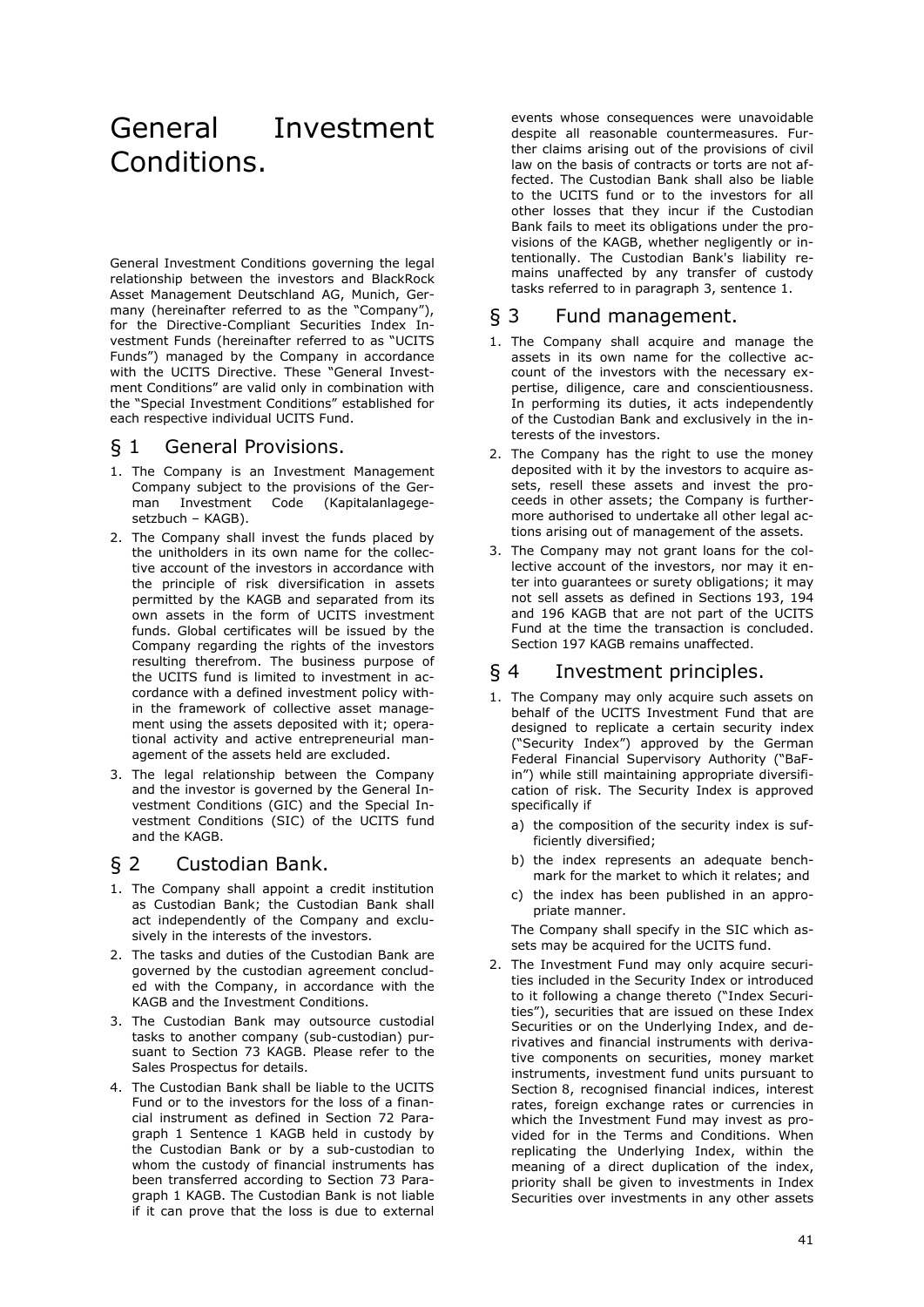mentioned in Sentence 1 above that are approved for use in replicating indices. The Underlying Index may be replicated using securities, derivatives or financial instruments with derivative components that indirectly replicate the index only for purposes of maintaining the investment restrictions listed in Section 11 Paragraph 7.

- 3. In order to replicate the Security Index, the duplication percentage may not be less than 95 percent of the total assets in the UCITS Fund as defined in the first sentence of Paragraph 2 above. Derivatives and financial instruments with derivative components shall be included in the calculation of the duplication percentage with their weighted market risk using the simple approach provided for in the "ordinance on risk management and risk measurement in the use of derivatives, securities lending and repurchase agreements in investment funds" ("DerivateV") issued pursuant to Section 197 Paragraph 3 KAGB.
- 4. The duplication percentage reflects the proportion of securities, derivatives and financial instruments with derivative components according to Section 197 Paragraph 1 KAGB in the Investment Fund that corresponds with the Security Index in terms of weighting. The duplication percentage is defined as being equal to 100 less one half of the sum of the differences between the weighting of the securities in the index and the applicable weighting of the securities included in the total assets of the UCITS Fund, totalled for all securities and applicable values of derivatives and financial instruments with derivative components according to Section 197 Paragraph 1 KAGB in the UCITS Fund and for all securities in the index.

DG = 100% 
$$
-\frac{\sum_{i=1}^{n} |W_{i}^{I} - W_{i}^{F}|}{2}
$$

lished on the BaFin website. [www.bafin.de](http://www.bafin.de/) D G <sup>=</sup> d u p lic a tio n p e r c e n ta g e in % n <sup>=</sup> n u m b e r o f s h a r e ty p e s in th e F u n d a n d in d e x ( u p p e r s u m m a tio n lim it) I <sup>=</sup> in d e x F <sup>=</sup> F u n d w e ig h tin g o f e q u ity i in in d e x I in % =w e ig h tin g o f e q u ity i to b e in c lu d e d in th e e q u ity p o r tio n o f th e F u n d in % s u m s y m b o l <sup>W</sup> <sup>i</sup> <sup>F</sup> <sup>W</sup> <sup>i</sup> 

i <sup>=</sup> ty p e s o f  $i = 1$  (low e r summations limit) bis  $i = n$ ( u p p e r s u m m a tio n lim it)

id u a l s h a r e

# § 5 Securities.

Provided that the SIC do not include any additional restrictions, the Company may, subject to Section 198 KAGB, only acquire securities on behalf of the UCITS Fund if:

- a) they are admitted for trading on a stock exchange in a member state of the European Union or in another state that is a party to the Agreement on the European Economic Area, or they are admitted for trading or included in another regulated market in a member state of the European Union or in another state that is a party to the Agreement on the European Economic Area,
- b) are admitted for trading exclusively on a stock exchange outside the member states of the European Union or outside other states that are party to the Agreement on the European Economic Area, or they are admitted for trading or included in another regulated market in one of these states, provided the choice of such stock exchange or regulated market is permitted by BaFin<sup>4</sup>,
- c) their terms of issue require application for admission to trading on a stock exchange in a member state of the European Union or in another state that is a party to the Agreement on the European Economic Area, or admission to trading or inclusion in another regulated market in a member state of the European Union or in another state that is a party to the Agreement on the European Economic Area, and admission or inclusion of these securities takes place within one year after their issue,
- d) their terms of issue require application for admission to trading on a stock exchange or admission to trading or inclusion in another regulated market outside the member states of the European Union or outside other states that are party to the Agreement on the European Economic Area, provided the choice of such stock exchange or regulated market is permitted by BaFin and admission or inclusion of these securities takes place within one year after their issue,
- e) they are equities to which the UCITS Fund is entitled in a capital increase from Company assets,
- f) they are acquired in exercising subscription rights belonging to the UCITS Fund,
- g) they are financial instruments that meet the criteria listed in Section 193 Paragraph 1 Sentence 1 No. 8 KAGB.

Securities may only be acquired in accordance with Sentence 1 letters a) to d) if additionally the requirements of Section 193 Paragraph 1 Sentence 2 KAGB are met. Subscription rights arising from securities which may be acquired under this Section, Section 5, may also be acquired.

The "list of approved stock exchanges and other organised markets according to Section 193 para. 1 no. 2 and 4 KAGB" is pub-<br>lished on the BaFin website. www.bafin.de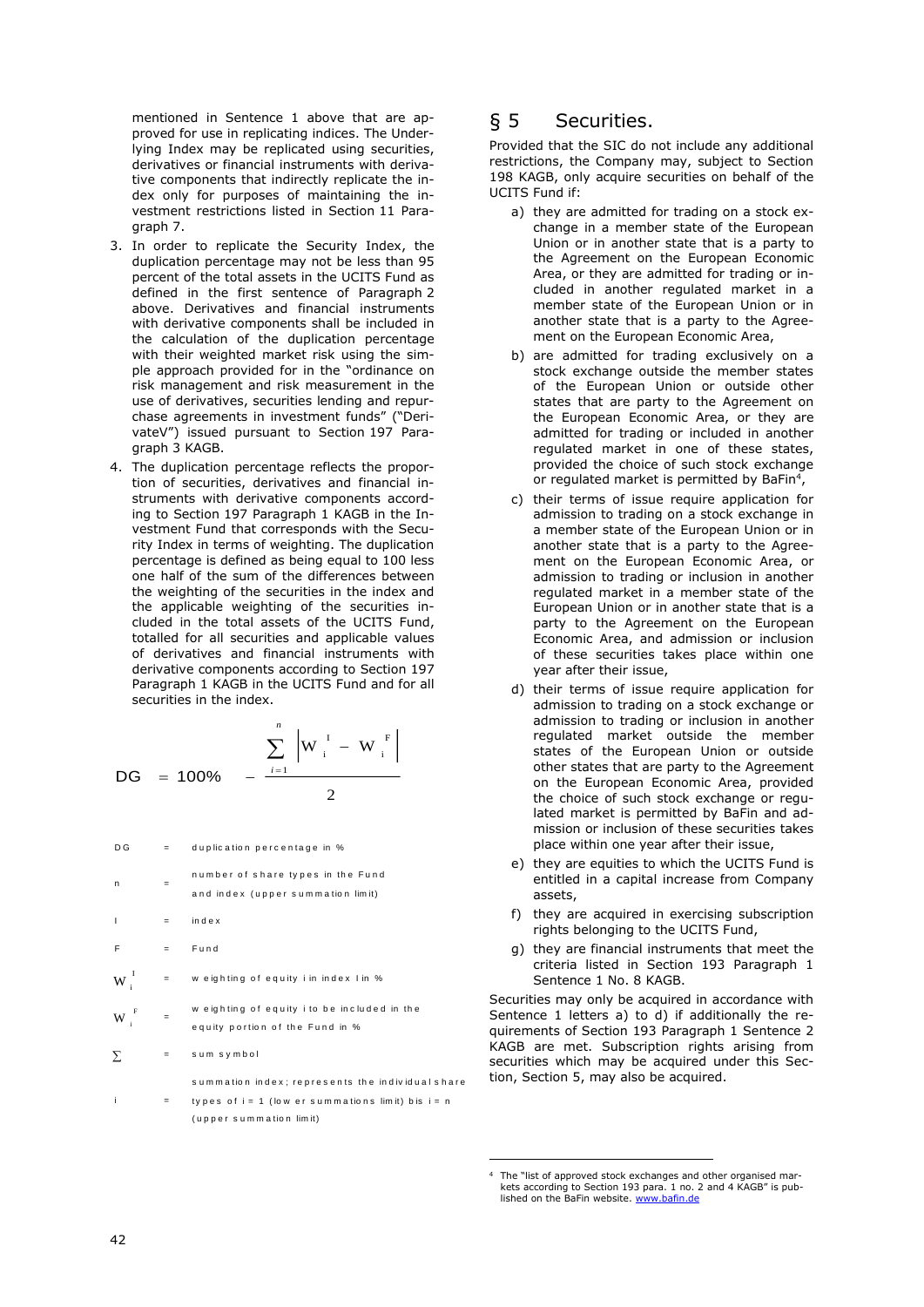### § 6 Money market instruments.

- 1. Provided that the SIC do not include any additional restrictions, the Company may acquire on behalf of the UCITS Fund, subject to Section 198 KAGB, instruments normally dealt in on the money market and interest-bearing securities with a residual term of no more than 397 days at the time of their acquisition or whose interest rate, in accordance with the issue conditions, is regularly – and at least once each 397-day period – adjusted to reflect current market conditions or whose risk profile corresponds to the risk profile of this type of security (money market instruments). Money market instruments may only be acquired for the UCITS Fund if they:
	- a) are admitted for trading on a stock exchange in a member state of the European Union or in another state that is a party to the Agreement on the European Economic Area, or they are admitted for trading or included in another regulated market in a member state of the European Union or in another state that is a party to the Agreement on the European Economic Area,
	- b) are admitted for trading exclusively on a stock exchange outside the member states of the European Union or outside other states that are party to the Agreement on the European Economic Area, or they are admitted for trading or included in another regulated market there, provided the choice of such stock exchange or regulated market is permitted by BaFin<sup>5</sup>,
	- c) are issued or guaranteed by the European Union, the German Federal Government, a special-purpose fund of the German Federal Government, a German federal state, another member state or another central, regional or local authority or by the central bank of a European Union member state, the European Central Bank or the European Investment Bank, a non-EU member state or, in case of a federal state, by one of the members making up the federation, or by a public international body to which one or more EU member states belong,
	- d) are issued by a company whose securities are traded on the markets referred to in a) and b);
	- e) if they are issued or guaranteed by a credit institution that is subject to supervision that meets the criteria defined by European Union law, or a credit institution that is subject to the prudential rules considered by BaFin as equivalent to those laid down in European Union law, and which complies with such rules, or
	- f) are issued by other bodies which comply with the requirements of Section 194 Paragraph 1 No. 6 KAGB.
- 2. Money market instruments as defined in Paragraph 1 may only be acquired if they comply

with the requirements of Section 194 Paragraphs 2 and 3 KAGB.

## § 7 Bank accounts.

The Company may also hold, on behalf of the UCITS Fund, bank accounts containing deposits with a maturity not exceeding twelve months. The accounts, which must be in the form of blocked accounts, may be held by a credit institution that has its registered office in a member state of the European Union or another state that is a party to the Agreement on the European Economic Area, or by a credit institution that has its registered office in a non-member state, provided that it is subject to prudential rules considered by BaFin as equivalent to those laid down in the European Union Law. Unless specified otherwise in the SIC, these bank accounts may be denominated in foreign currencies.

### § 8 Investment fund units.

- 1. Unless specified otherwise in the SIC, the company may, on behalf of the UCITS fund, acquire units in investment funds pursuant to Directive 2009/65/EC (UCITS). Units in other domestic investment funds and joint-stock investment companies with variable capital and units in open-ended EU alternative investment funds (AIFs) and foreign open-ended alternative investment funds may be acquired if they meet the requirements of § 196 Para. 1 sentence 2 KAGB.
- 2. The company may only acquire units of domestic investment funds and joint-stock investment companies with variable capital, EU UCITS, open-ended EU AIFs and foreign open-ended AIFs if, in accordance with the investment conditions or the Articles of Association of the investment management company, the jointstock investment company with variable capital, the EU investment fund, the EU management company, the foreign AIF or the foreign AIF management company, a total not exceeding 10 percent of the value of their assets may be invested in units of other domestic investment funds, joint-stock investment companies with variable capital, open-ended EU investment funds or foreign open-ended AIFs.

### § 9 Derivatives.

- 1. Unless specified otherwise in the SIC, in managing the UCITS Fund, the Company may acquire derivatives in accordance with Section 197 Paragraph 1 Sentence 1 KAGB and financial instruments with derivative components in accordance with Section 197 Paragraph 1 Sentence 2 KAGB. It may – depending on the type and extent of derivatives and financial instruments with derivative components used – use either the simple or qualified approach within the meaning of DerivateV provided for in Section 197 Paragraph 3 KAGB when calculating the market risk limits established under Section 197 Paragraph 2 KAGB on the use of derivatives and financial instruments with derivative components. Details are discussed in the Sales Prospectus.
- 2. If the Company uses the simple approach, it may only make regular use of the following

<sup>5</sup> The "list of approved stock exchanges and other organised markets according to Section 193 para. 1 no. 2 and 4 KAGB" is pub-<br>lished on the BaFin website. <u>[www.bafin.de](http://www.bafin.de/)</u>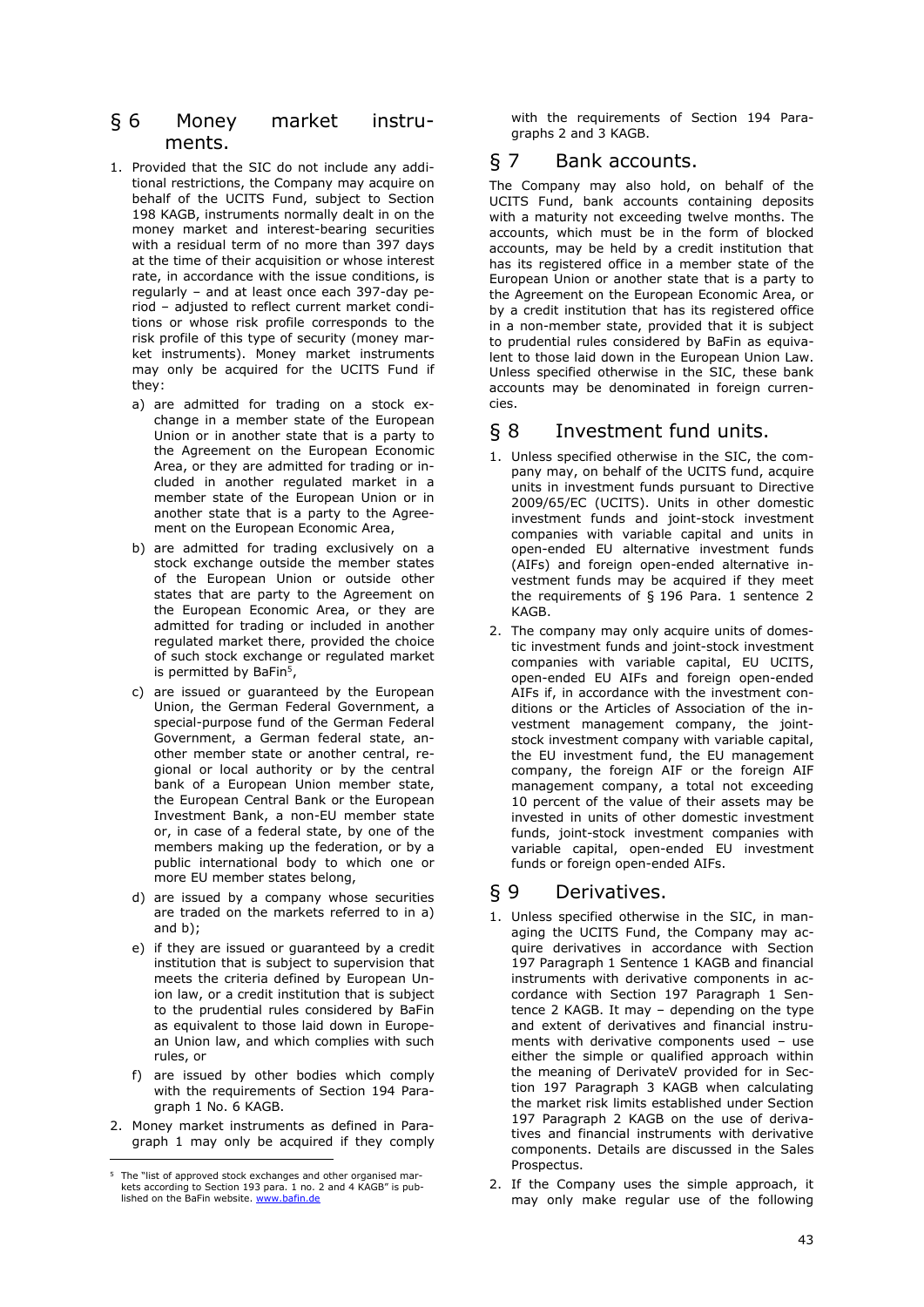basic forms of derivatives, and financial instruments with a derivative component or combinations of these derivatives, financial instruments with a derivative component and underlying securities permitted under Section 197 Paragraph 1 Sentence 1 KAGB in the UCITS Fund. Complex derivatives with permitted underlying securities pursuant to Section 197 Paragraph 1 sentence 1 KAGB may only be used for a negligible proportion. The weighted market risk attributable to the UCITS Fund, to be calculated as provided for in Section 16 DerivateV, may at no time exceed the value of the Fund.

The basic forms of derivatives are:

- a) Forward contracts on the underlying values pursuant to Section 197 Paragraph 1 KAGB with the exception of investment units pursuant to Section 196 KAGB;
- b) Options or warrants on the underlying securities pursuant to Section 197 Paragraph 1 KAGB with the exception of investment fund units pursuant to Section 196 KAGB and on futures contracts as defined in letter a), if they have the following characteristics:
- aa) exercising is possible either during the entire term or at the end of the term and
- bb) at the time of being exercised, the option value is linearly based on the positive or negative difference between the underlying price and the market price of the underlying security and becomes nil if the difference has the other leading sign;
- c) Interest rate swaps, currency swaps or interest rate/currency swaps;
- d) Options on swaps according to letter c), to the extent that they display the characteristics described in letter b) under letters aa) and bb) (swaptions);
- e) Credit default swaps related to single underlying instruments (Single Name Credit Default Swaps).
- 3. If the Company uses the qualified approach, it may invest, subject to a suitable risk management system, in any financial instruments with a derivative component or derivatives that are derived from an underlying security that is permitted under Section 197 Paragraph 1 Sentence 1 KAGB.

The potential risk amount for the market risk ("risk exposure") attributable to the UCITS Fund may at no time exceed two times the potential risk amount for the market risk of the associated benchmark assets pursuant to Section 9 DerivateV. Alternatively, the risk exposure may at no time exceed 20 percent of the value of the UCITS Fund.

- 4. In these transactions, the Company may under no circumstances deviate from the investment principles and limits listed in the Investment Conditions or in the Sales Prospectus.
- 5. The Company will use the derivatives and financial instruments with a derivative component for the purpose of hedging, efficient portfolio management and to produce additional returns, when and to the extent that it considers this to be in the interests of the investors.
- 6. In calculating the market risk limit for the use of derivatives and financial instruments with a

derivative component, the company may at any time switch between the simple and the qualified approach pursuant to § 6 Sentence 3 DerivateV. The change does not require the approval of BaFin. However, the company must report the change to BaFin without delay and announce it in the next semi-annual or annual report.

7. The Company will observe the guidelines of DerivateV when derivatives and financial instruments with derivative components are used.

### § 10 Other investment instruments.

Unless specified otherwise in the SIC, the Company may invest up to 10% of the value of the UCITS Investment Fund in other investment instruments pursuant to Section 198 KAGB on behalf of the UCITS Investment Fund.

### § 11 Issuer and investment limits.

- 1. In its management of assets, the Company must comply with the limitations and restrictions specified in the KAGB, DerivateV and in the Investment Conditions.
- 2. The Company may invest up to 20 percent of the assets of the UCITS fund in securities from a single issuer (debtor).
- 3. The limit specified in Paragraph 2 may be increased to up to 35 percent of the value of the UCITS Fund for securities from a single issuer. An investment up to the limit specified in Sentence 1 above is permissible only for one individual issuer (debtor).
- 4. For assets based on the Underlying Index, the market price of the index securities shall be attributed to the respective issuer limits on a pro rata basis. The same applies for assets based on a single index security or on a basket of index securities. Derivatives and financial instruments with derivative components pursuant to Section 197 Paragraph 1 KAGB shall be attributed to the issuer limits in accordance with Sections 23 and 24 DerivateV.
- 5. The Company may invest up to 5 percent of the assets of the UCITS Fund in bank accounts and money market instruments as defined in Sections 6 and 7, unless otherwise specified in the SIC.
- 6. Unless specified otherwise in the SIC, the Company may invest no more than 10 percent of the value of the UCITS Fund in units of investment funds pursuant to Section 8. When doing so, the Company may acquire on behalf of the UCITS Fund no more than 25 percent of issued units of another open-ended domestic, EU or foreign investment fund that invests in assets in accordance with the principle of risk diversification as defined in Sections 192 to 198 KAGB.
- 7. Unless specified otherwise in the SIC, the UCITS Fund must invest a minimum of 95 percent in assets based on a Security Index in accordance with Section 4 Paragraph 2 Sentence 1.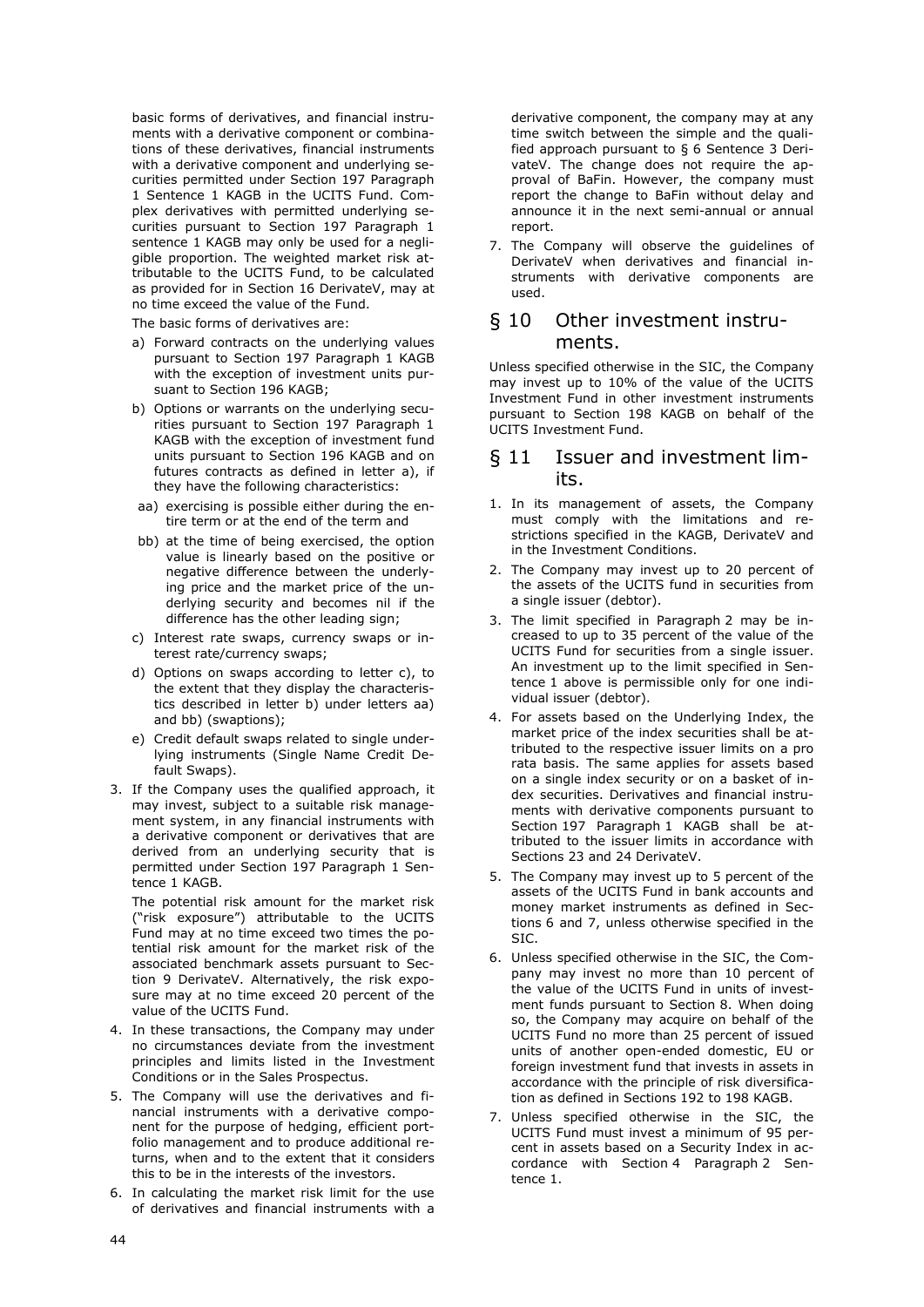# § 12 Merger

- 1. In accordance with Sections 181 to 191 KAGB, the Company may
	- a) transfer all assets and liabilities of this UCITS Fund to another existing domestic UCITS Fund or a new domestic UCITS Fund created thereby, an EU UCITS or a UCITS investment stock company with variable capital, or
	- b) absorb all the assets and liabilities of another available public investment fund into this UCITS Investment Fund.
- 2. The merger requires the approval of the competent supervisory authority. Sections 181 to 191 KAGB provide details on the process.
- 3. The UCITS Fund may only be merged with a public investment fund that is not a UCITS if the acquiring or newly formed investment fund becomes a UCITS. In addition, the merger of an EU UCITS into the UCITS Fund may take place in accordance with the provisions of Article 2 Paragraph 1p (iii) of Directive 2009/65/EC.

# § 13 Borrowing.

Short-term borrowing by the Company on behalf of all the investors of amounts of up to 10 percent of the value of the UCITS Fund is permissible if the terms of the borrowing are at market rates and the Custodian Bank approves the borrowing.

### § 14 Units.

- 1. Units in the UCITS Fund are issued in the name of the holder and are documented in a global certificate; the issue of individual certificates is excluded. By acquiring a unit in the UCITS Fund, the investor acquires a co-ownership interest in the global certificate. This interest is transferable, unless otherwise provided for in the SIC.
- 2. The units may differ, in particular, with respect to appropriation of income, issue premiums, redemption fees, management fees, minimum investment amount, currency, unit value, or a combination of these characteristics (unit classes). The details are specified in the SIC.

## § 15 Issue and redemption of units, suspension of redemption

- 1. In principle, the number of units issued is not restricted. The Company reserves the right to temporarily suspend or terminate the issue of units.
- 2. Units may be acquired from the Company, the Custodian Bank, or from or through third parties. The SIC may stipulate that units may only be acquired and held by certain investors.
- 3. Investors may request the redemption of their units by the Company. The Company is obligated to redeem the units on behalf of the UCITS Fund at the currently valid redemption price. The Custodian Bank is the redemption agent.
- 4. The Company nevertheless retains the right to suspend the redemption of units pursuant to Section 98 Paragraph 2 KAGB in exceptional

circumstances when suspension appears necessary to protect the interests of the investors.

5. The Company shall inform investors of the suspension in accordance with Paragraph 4 and the resumption of the redemption of units by way of notice in the Bundesanzeiger and, in addition, in a financial or daily newspaper with sufficient circulation or in the electronic information media designated in the Sales Prospectus. Investors shall be informed of the suspension and the resumption of redemption of units immediately after the announcement in the Bundesanzeiger by means of a durable medium.

### § 16 Issue and redemption pric- $AC$

- 1. For the calculation of unit issue and redemption prices, the market values of the assets (net asset value) belonging to the UCITS Fund less borrowings undertaken and other liabilities (net asset value) is determined and divided by the number of units in circulation (unit value). If special unit classes for the UCITS Fund are introduced in accordance with Section 14, Paragraph 2, then the unit value and the issue and redemption prices shall be determined separately. The assets are valued in accordance with Sections 168 and 169 KAGB and the German Capital Investment Accounting and Valuation Ordinance ("KARBV").
- 2. The issue price is the unit value of the UCITS Fund plus any issue premium established in the SIC pursuant to Section 165, Paragraph 2 (8) KAGB. The redemption price is the unit value of the UCITS Fund plus any redemption fee established in the SIC pursuant to Section 165, Paragraph 2 (8) KAGB.
- 3. The settlement date for purchase and redemption orders is no later than the next valuation date following the receipt of the purchase or redemption order, unless specified otherwise in the SIC.
- 4. Issue and redemption prices will be determined on each exchange trading day. Unless specified otherwise in the SIC, on public holidays that are stock exchange trading days, as well as on 24 and 31 December of each year, the Company and the Custodian Bank may refrain from determining the value; details are discussed in the Sales Prospectus.

# § 17 Expenses.

Fees and other expenses payable to the Company, the Custodian Bank and third parties, which can be charged to the UCITS Fund, are specified in the SIC. The SIC detail the manner, the amount, and the calculation basis for any fees in excess of those specified in the preceding sentence.

# § 18 Accounting.

- 1. At the latest four months after the end of the financial year of the UCITS fund, the company shall publish an annual report, including a profit and loss account, according to § 101 Para. 1, 2 and 4 KAGB.
- 2. The Company publishes a semi-annual report no later than two months after the end of the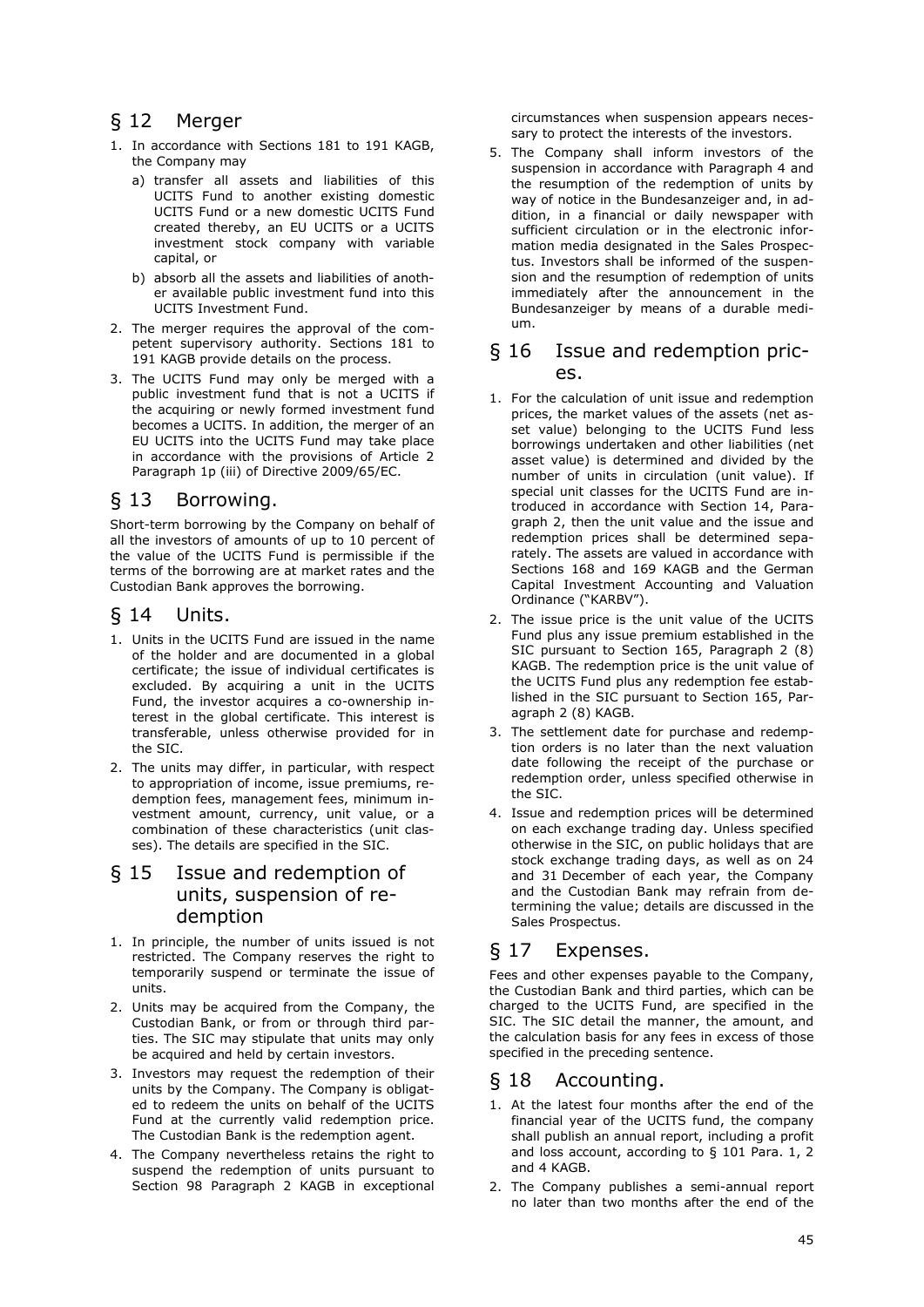first half of the financial year in accordance with Section 103 KAGB.

- 3. If the right to manage the UCITS Fund is transferred to another investment management company during the financial year or the UCITS Fund is merged into another UCITS fund, a UCITS investment fund with variable capital or an EU investment fund, the Company must prepare an interim report for the period ending on the transfer date that meets the requirements of an annual report in accordance with Paragraph 1.
- 4. If a UCITS Fund is liquidated, the Custodian Bank shall prepare a liquidation report annually, and on the date on which the liquidation is completed, that meets the requirements of an annual report in accordance with Paragraph 1.
- 5. The reports can be obtained from the Company and the Custodian Bank and other locations to be listed in the Sales Prospectus and the Key Investor Information; they will also be published in the Bundesanzeiger.

# § 19 Termination and windingup of the UCITS Fund.

- 1. The Company may, with six months' notice, cease management of the UCITS Fund through publication of this intention in the Bundesanzeiger and in the annual report or semi-annual report. Investors must be informed immediately by means of a durable medium of the announcement of a termination in accordance with sentence 1.
- 2. The right of the Company to manage the UCITS Fund lapses when the termination becomes effective. In this case, the UCITS Fund or the right of disposal of the UCITS Fund is transferred to the Custodian Bank, which will wind it down and distribute it to investors. During the winding-up period, the Custodian Bank may claim fees due for its settlement activities and the reimbursement of expenses incurred in the winding-up. With the approval of BaFin, the Custodian Bank can refrain from this assignment, in which case management of the UCITS Fund shall be transferred to another investment management company in accordance with the existing Investment Conditions.
- 3. The Company must prepare a liquidation report for the period ending on the date on which its right to manage lapses pursuant to Section 99 KAGB; this liquidation report must fulfil the requirements of an annual report in accordance with Section 18 Paragraph 1.

# § 20 Change of the investment management company and the Custodian Bank

1. The Company may transfer the management and disposal rights over the UCITS Fund to another investment management company. The

transfer is subject to the prior approval of BaFin.

- 2. The approved transfer shall be published in the Bundesanzeiger and in the annual report or the semi-annual report. Investors must be informed immediately by means of a durable medium of the announcement of a transfer in accordance with sentence 1. The transfer shall take effect no earlier than three months after its publication in the Bundesanzeiger.
- 3. The Company may change the Custodian Bank for the UCITS Fund. The change must be approved by BaFin.

### § 21 Changes to the Investment Conditions.

- 1. The Company is entitled to change the Investment Conditions.
- 2. Amendments to the Investment Conditions require the prior approval of BaFin. To the extent that the changes set forth in Sentence 1 above affect the UCITS Fund's investment principles, they require the prior approval of the Supervisory Board of the Company.
- 3. All planned amendments shall be published in the Bundesanzeiger and, in addition, in a financial or daily newspaper with sufficient circulation or in the electronic information media designated in the Sales Prospectus. The planned changes and their effective dates must be stated in any publication made in accordance with Sentence 1 above. In the event of amendments to costs as defined in Section 162 Paragraph 2 (11) KAGB, amendments to the investment principles of the UCITS Fund as defined in Section 163 Paragraph 3 KAGB or amendments related to significant investor rights, investors must be informed simultaneously with the publication pursuant to Sentence 1 of the significant contents of the proposed amendments to the Investment Conditions and the background thereto, as well as information on their rights pursuant to Section 163 Paragraph 3 KAGB by means of a durable medium and in an understandable way in accordance with Section 163 Paragraph 4 KAGB.
- 4. The amendments enter into force at the earliest on the day after their publication in the Bundesanzeiger; amendments to costs and to the investment principles, however, do not enter into force until three months after the corresponding publication.

# § 22 Place of performance.

The place of performance is the registered office of the Company.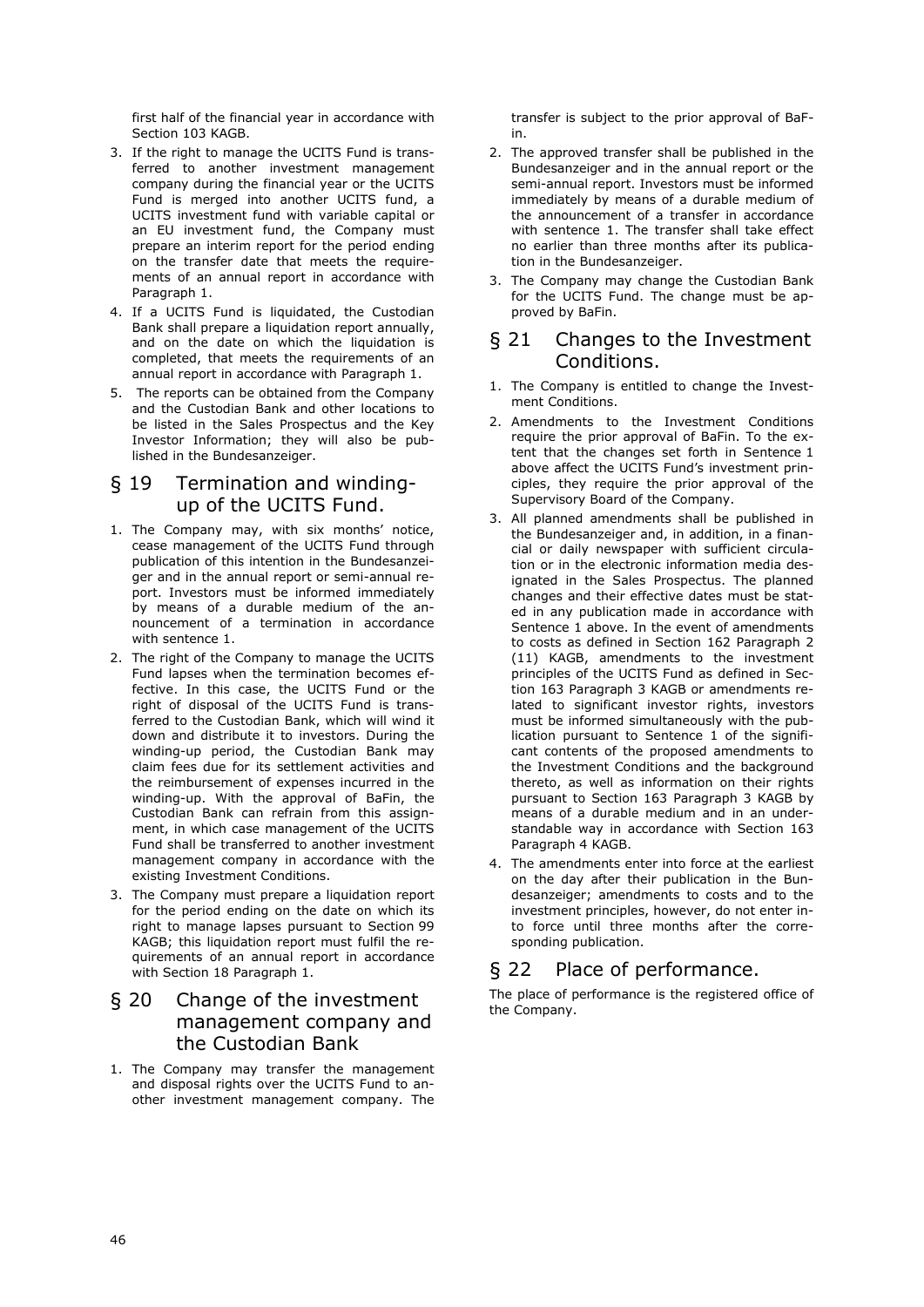# Special Investment Conditions for the UCITS Fund iShares Core DAX ® UCITS ETF (DE).

Special Investment Conditions governing the legal relationship between the investors and BlackRock Asset Management Deutschland AG, Munich, Germany (hereinafter referred to as the "Company"), for the Directive-Compliant Security Index Investment Fund **iShares Core DAX® UCITS ETF (DE)** (hereinafter referred to as the "UCITS Fund") set up by the Company. These "Special Conditions" are valid only in combination with the "General Investment Conditions" (hereinafter referred to as "GIC") that have been established by the Company for each investment fund.

# Investment policies and restrictions.

# § 1 Assets.

The Company may acquire the following assets for the UCITS Fund:

- a) securities pursuant to Section 5 of the GIC,
- b) Money market instruments pursuant to Section 6 of the GIC,
- c) Bank accounts pursuant to Section 7 of the GIC,
- d) Derivatives pursuant to Section 9 of the GIC,
- e) Other investment instruments pursuant to Section 10 of the GIC,
- f) Investment fund units pursuant to Section 8 of the GIC.

The Company may – subject to a suitable risk management system – only use futures contracts that are based on the Underlying Index and futures contracts that are based on individual stocks of the Underlying Index as well as warrants that are based on the Underlying Index and warrants that are based on individual stocks of the Underlying Index for the UCITS Fund.

The purpose of the equity and equity index certificate selection for the UCITS Fund is to replicate the DAX® (performance index) (hereinafter referred to as the "Underlying Index") while maintaining an appropriate diversification of risk.

### § 2 Investment restrictions.

- 1. With regard to the investment restrictions, Section 11 of the GIC must be followed.
- 2. At least 90 percent of the value of the UCITS Fund shall be invested in shares that are permitted for official trading on a stock exchange

or another organised market or involved in these and that are not units in investment funds.

3. No derivatives transactions may be made for purposes of hedging.

### Unit classes.

### § 3 Unit classes.

- 1. Unit classes as defined in Section 16 Paragraph 2 of the GIC may be formed for the UCITS Fund; these differ with respect to appropriation of income, issue premiums, redemption fees, management fees, minimum investment amount, currency, unit value, or a combination of these characteristics. The creation of unit classes is permitted at any time and is at the discretion of the Company.
- 2. The unit value is calculated separately for each unit class by allocating the costs of launching new unit classes, the distributions (including any taxes that may be payable from the fund's assets), the management fee including income adjustment if applicable, exclusively to this unit class.
- 3. The existing unit classes are listed individually in the Sales Prospectus and in the annual and semi-annual reports. The structural characteristics defining the unit classes (appropriation of income, issue premiums, redemption fees, management fees, minimum investment amount, currency, or a combination of these characteristics) are described in detail in the Sales Prospectus and in the annual and semiannual reports.

# Units, issue price, redemption price, redemption of units and expenses.

### § 4 Units.

The investors own an equity interest in the assets of the UCITS Fund as co-owners in proportion to the number of units held.

### § 5 Issue and redemption price.

- 1. The Company indicates the issue premiums and redemption fees charged for each unit class in the Sales Prospectus, the Key Investor Information and in the annual and semi-annual reports.
- 2. Depending on the unit class, the issue premium is up to 2 percent of the unit value. The Company is free to charge a lower issue premium for one or more unit classes, or all of them.
- 3. Depending on the unit class, the redemption fee is up to 1 percent of the unit value. The Company is free to charge a lower redemption fee for one or more unit classes, or all of them. The Company shall receive the redemption fee.

### § 6 Expenses.

1. For managing the UCITS Fund, the Company receives from the assets of the UCITS Fund a fee of up to 0.15 percent per annum of the net asset value, depending on the unit class deter-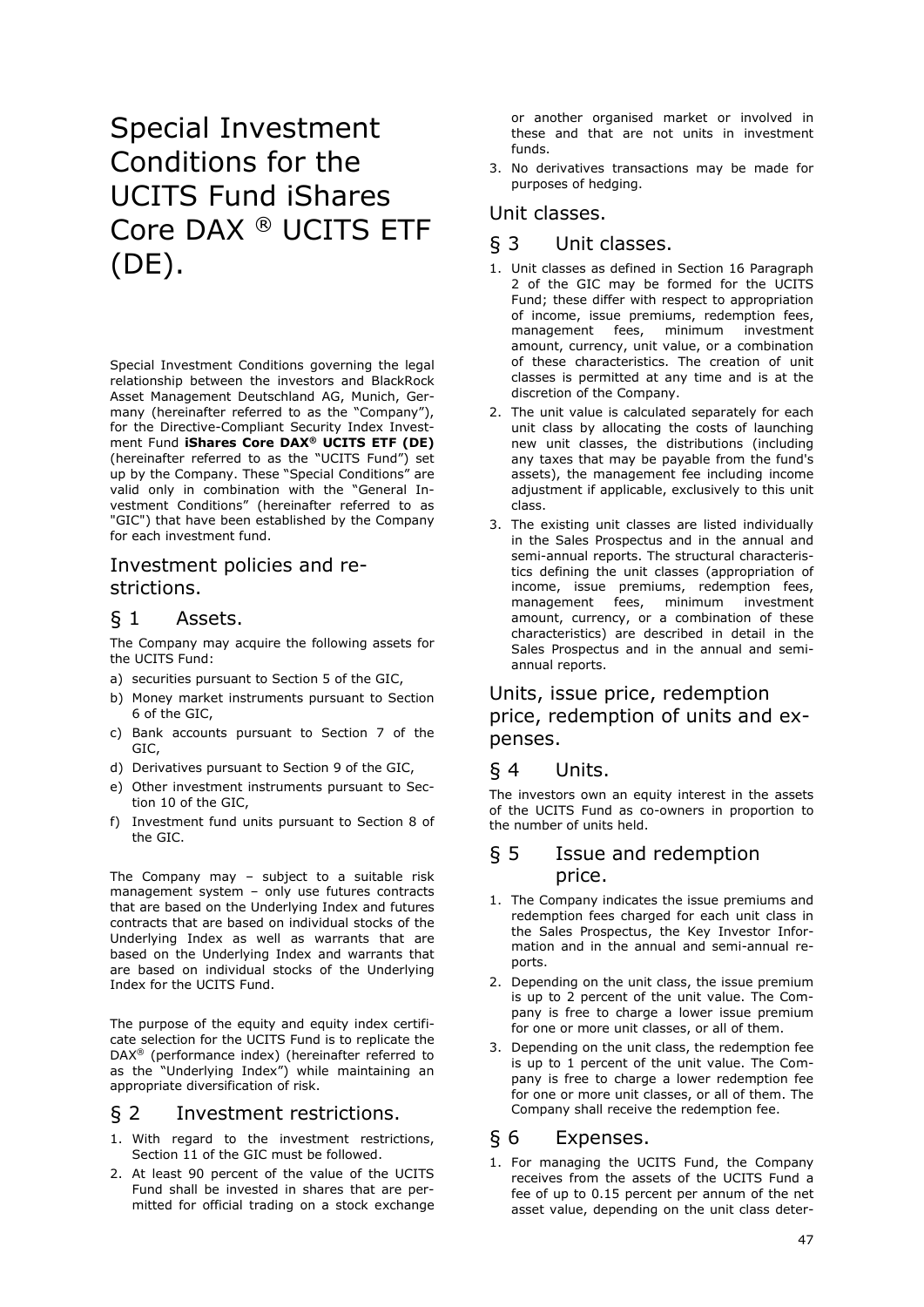mined each exchange trading day in accordance with Section 16 Paragraph 1 of the GIC. The Company is free to charge a lower management fee for one or more unit classes, or all of them. The Company indicates the management fee charged for each unit class in the Sales Prospectus and in the annual and semi-annual reports. The management fee will be paid in advance in monthly instalments out of the UCITS Fund.

- 2. The management fee specified in Paragraph 1 shall cover services rendered by the Company for the UCITS Fund, including the expenses of the Custodian Bank, legally required printing, mailings, and publications associated with the UCITS Fund, and for annual report audits conducted by auditors of the Company.
- 3. The following expenses are not covered by Paragraph 1:
	- a) Expenses resulting from the purchase and sale of assets (transaction costs),
	- b) Customary bank custody fees, including the customary bank charges for the custody of foreign securities abroad and related taxes, if applicable,
	- c) Customary expenses related to day-to-day account management,
	- d) Expenses incurred in the assertion and enforcement of the legal claims of the UCITS Fund,
	- e) Expenses for providing information to investors of the UCITS Fund by means of a durable medium, with the exception of expenses for providing information in the case of fund mergers and with the exception of information on measures connected with violations of investment limits or errors in calculating the net asset value per unit.

Such expenses may be charged to the UCITS Fund in addition to the management fee charged in accordance with Paragraph 1.

4. The Company has to publish in the annual report and in the semi-annual report the amount of the issue premiums and redemption fees that have been charged to the UCITS Fund during the reporting period for the purchase and redemption of units as defined in Section 196 KAGB. When units are purchased that are managed, directly or indirectly, by the Company itself or by any other company with which the Company is affiliated through a significant direct or indirect equity interest, the Company or the other company may not levy issue premiums or redemption fees for the purchase or redemption. The Company publishes in the annual report and in the semi-annual report the fees charged as management fees for the units held in the UCITS Fund when such fees are charged by the Company itself, by another investment management company, a joint-stock investment company or another company with which the Company is affiliated through a significant direct or indirect equity interest, or by a foreign investment company, including its management company.

# Appropriation of income and financial year.

# § 7 Distribution.

- 1. In the case of the distributing unit classes, the Company generally distributes, net of costs, the proportionate interest, dividends and income from investment fund units received on behalf of the UCITS Fund during the financial year, taking into account the appropriate income netting. Capital gains and other income - taking into account the appropriate income equalisation - can also be used proportionally for distributions.
- 2. The final distribution takes place within four months of the financial year-end. In addition, the Company may carry out interim distributions during the year.
- 3. The interim distribution amount is at the discretion of the Company. The Company is not obliged to distribute all distributable income pursuant to Paragraph 1 accumulated up to the date of the interim distribution; it may carry ordinary income forward to the next distribution date.
- 4. Interim distributions are intended to minimise any discrepancy between the performance of the UCITS Fund and that of the Underlying Index.
- 5. Distributable pro rata income pursuant to Paragraph 1 may be carried forward for distribution in subsequent financial years if the amount of the income carried forward does not exceed 15 percent of the respective value of the UCITS Fund at the end of the financial year. Income from short financial years may be carried forward in its entirety.
- 6. In the interests of maintaining equity, some pro rata income, or in exceptional cases, all income, may be set aside for accumulation in the UCITS Fund.

# § 8 Reinvestment.

In the case of accumulating unit classes, the Company reinvests in the UCITS Fund the interest, dividends and other income obtained on behalf of the UCITS Fund during the financial year and not used to cover costs, taking into account the appropriate income netting, as well as the realised capital gains from the accumulating unit classes on a pro rata basis.

If no unit classes are formed, the income is accumulated.

# § 9 Financial year.

The financial year of the UCITS Fund begins on 1 May and ends on 30 April.

# § 10 Name.

The rights of unitholders who acquired units originally named "DAX®EX", "iShares DAX® (DE)" or "iShares DAX® UCITS ETF (DE)" remain unaffected.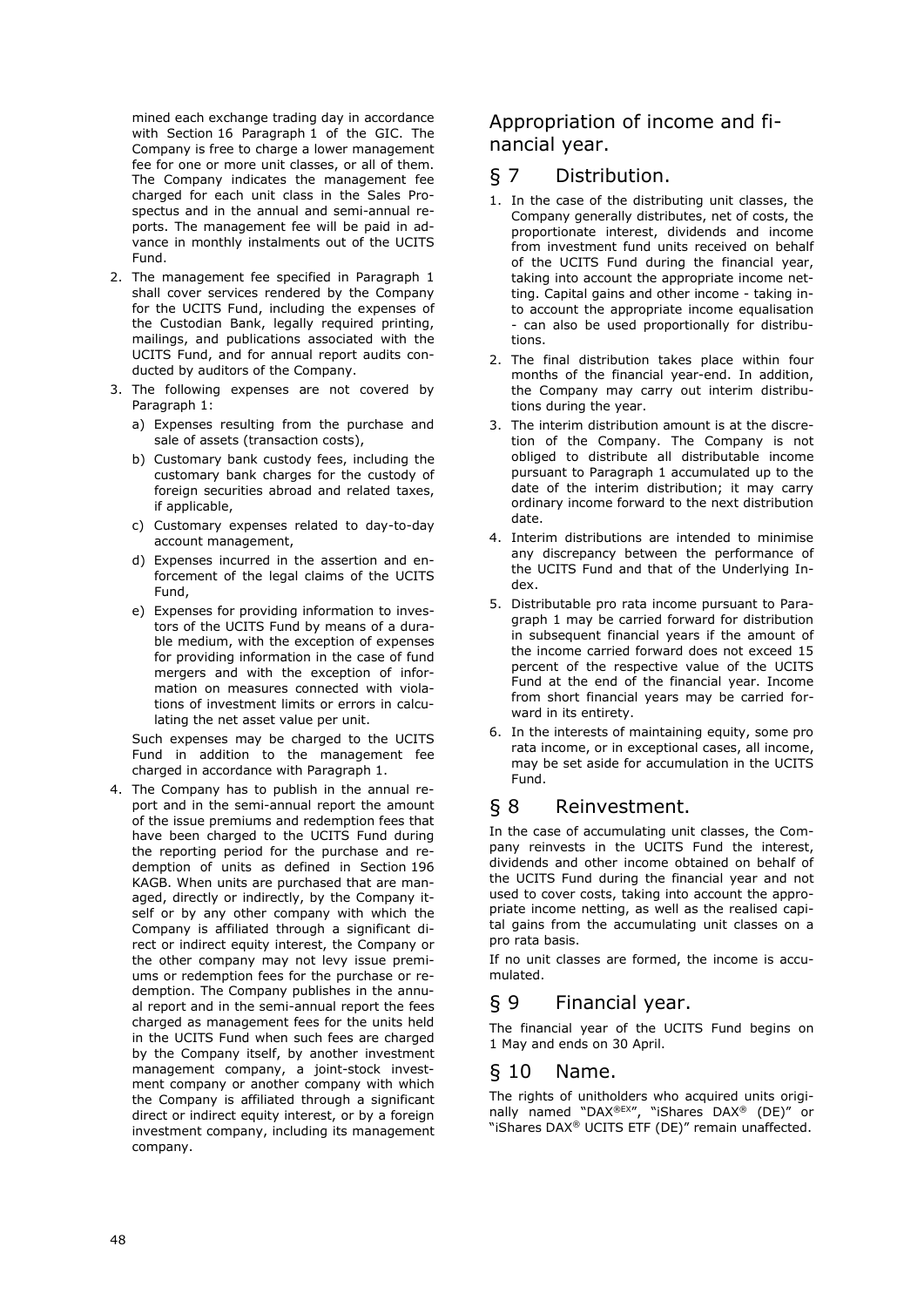# Additional information for investors in the United Kingdom

The Company on behalf of the Fund has appointed an UK Facilities Agent.

UK investors can contact the UK Facilities Agent at BlackRock Advisors (UK) Limited, 12 Throgmorton Avenue, London EC2N 2DL for details regarding pricing and redemption, making a complaint and for the inspection (free of charge) and for the obtaining of English copies (free of charge) of the Fund's documentation consisting of

- this Prospectus, including the General and Special Investment Conditions and any Supplement;
- the KIID; and
- the latest annual and semi-annual report of the Fund.